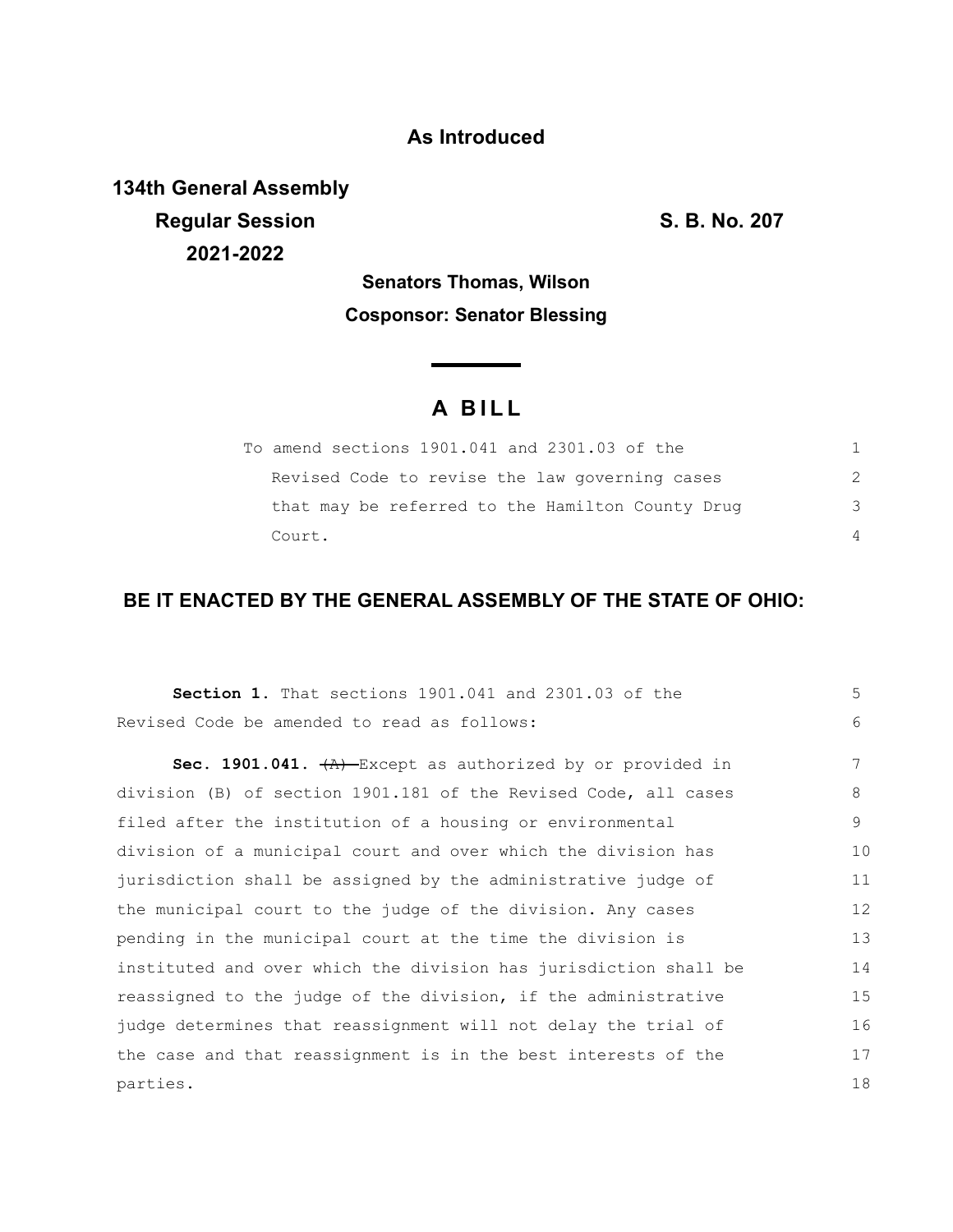## **S. B. No. 207 Page 2 As Introduced**

| (B) The Hamilton county municipal court may refer a case-        | 19 |
|------------------------------------------------------------------|----|
| of the type described in division (B) (3) of section 2301.03 of  | 20 |
| the Revised Code to the drug court judge of the court of common- | 21 |
| pleas of Hamilton county pursuant to that division.              | 22 |
| Sec. 2301.03. (A) In Franklin county, the judges of the          | 23 |
| court of common pleas whose terms begin on January 1, 1953,      | 24 |
| January 2, 1953, January 5, 1969, January 5, 1977, January 2,    | 25 |
| 1997, January 9, 2019, and January 3, 2021, and successors,      | 26 |
| shall have the same qualifications, exercise the same powers and | 27 |
| jurisdiction, and receive the same compensation as other judges  | 28 |
| of the court of common pleas of Franklin county and shall be     | 29 |
| elected and designated as judges of the court of common pleas,   | 30 |
| division of domestic relations. They shall have all the powers   | 31 |
| relating to juvenile courts, and all cases under Chapters 2151.  | 32 |
| and 2152. of the Revised Code, all parentage proceedings under   | 33 |
| Chapter 3111. of the Revised Code over which the juvenile court  | 34 |
| has jurisdiction, and all divorce, dissolution of marriage,      | 35 |
| legal separation, and annulment cases shall be assigned to them. | 36 |
| In addition to the judge's regular duties, the judge who is      | 37 |
| senior in point of service shall serve on the children services  | 38 |
| board and the county advisory board and shall be the             | 39 |
| administrator of the domestic relations division and its         | 40 |
| subdivisions and departments.                                    | 41 |
| (B) In Hamilton county:                                          | 42 |

(1) The judge of the court of common pleas, whose term begins on January 1, 1957, and successors, and the judge of the court of common pleas, whose term begins on February 14, 1967, and successors, shall be the juvenile judges as provided in Chapters 2151. and 2152. of the Revised Code, with the powers and jurisdiction conferred by those chapters. 43 44 45 46 47 48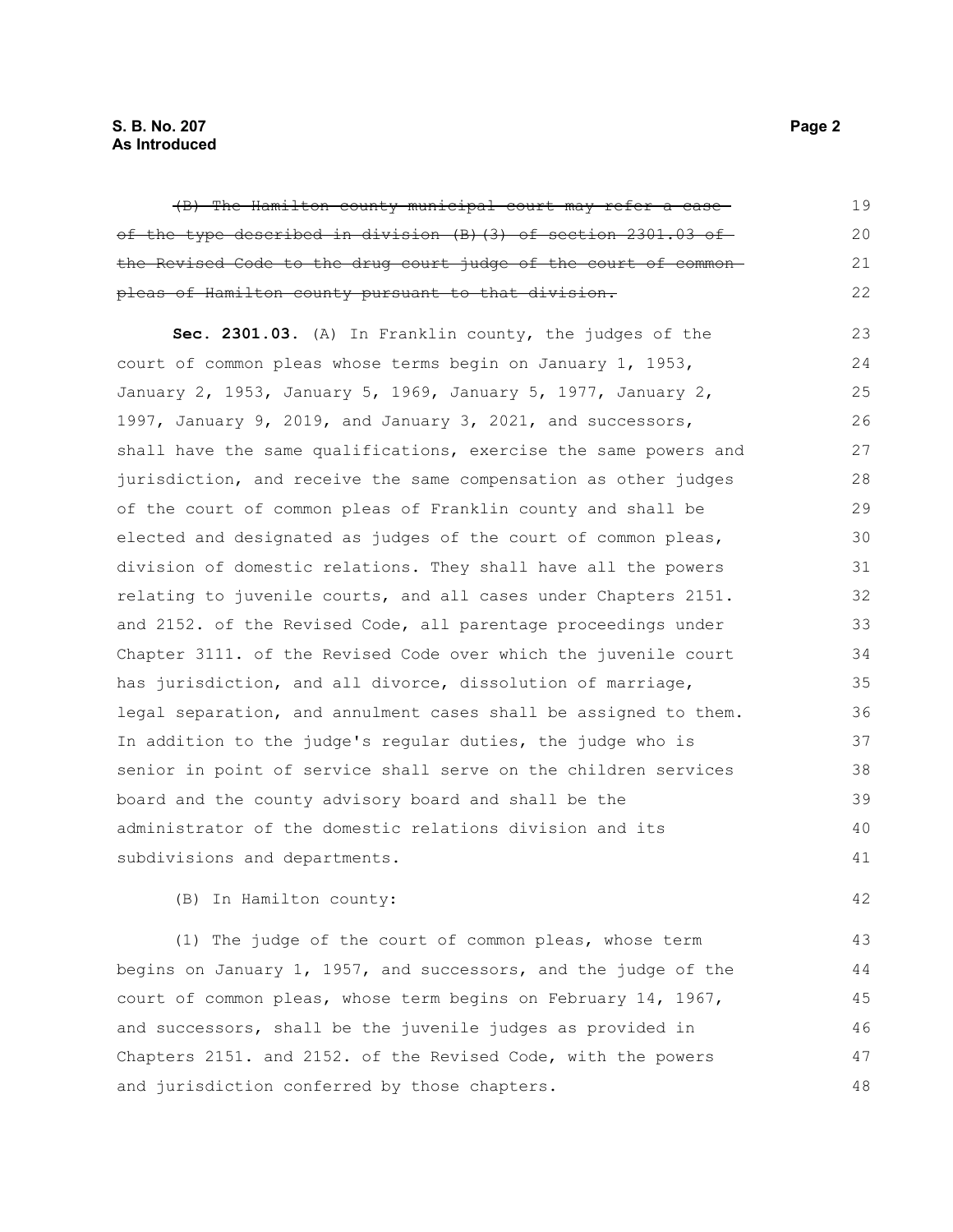## **S. B. No. 207 Page 3 As Introduced**

(2) The judges of the court of common pleas whose terms begin on January 5, 1957, January 16, 1981, and July 1, 1991, and successors, shall be elected and designated as judges of the court of common pleas, division of domestic relations, and shall have assigned to them all divorce, dissolution of marriage, legal separation, and annulment cases coming before the court. On or after the first day of July and before the first day of August of 1991 and each year thereafter, a majority of the judges of the division of domestic relations shall elect one of the judges of the division as administrative judge of that division. If a majority of the judges of the division of domestic relations are unable for any reason to elect an administrative judge for the division before the first day of August, a majority of the judges of the Hamilton county court of common pleas, as soon as possible after that date, shall elect one of the judges of the division of domestic relations as administrative judge of that division. The term of the administrative judge shall begin on the earlier of the first day of August of the year in which the administrative judge is elected or the date on which the administrative judge is elected by a majority of the judges of the Hamilton county court of common pleas and shall terminate on the date on which the administrative judge's successor is elected in the following year. 49 50 51 52 53 54 55 56 57 58 59 60 61 62 63 64 65 66 67 68 69 70 71 72

In addition to the judge's regular duties, the administrative judge of the division of domestic relations shall be the administrator of the domestic relations division and its subdivisions and departments and shall have charge of the employment, assignment, and supervision of the personnel of the division engaged in handling, servicing, or investigating divorce, dissolution of marriage, legal separation, and 73 74 75 76 77 78 79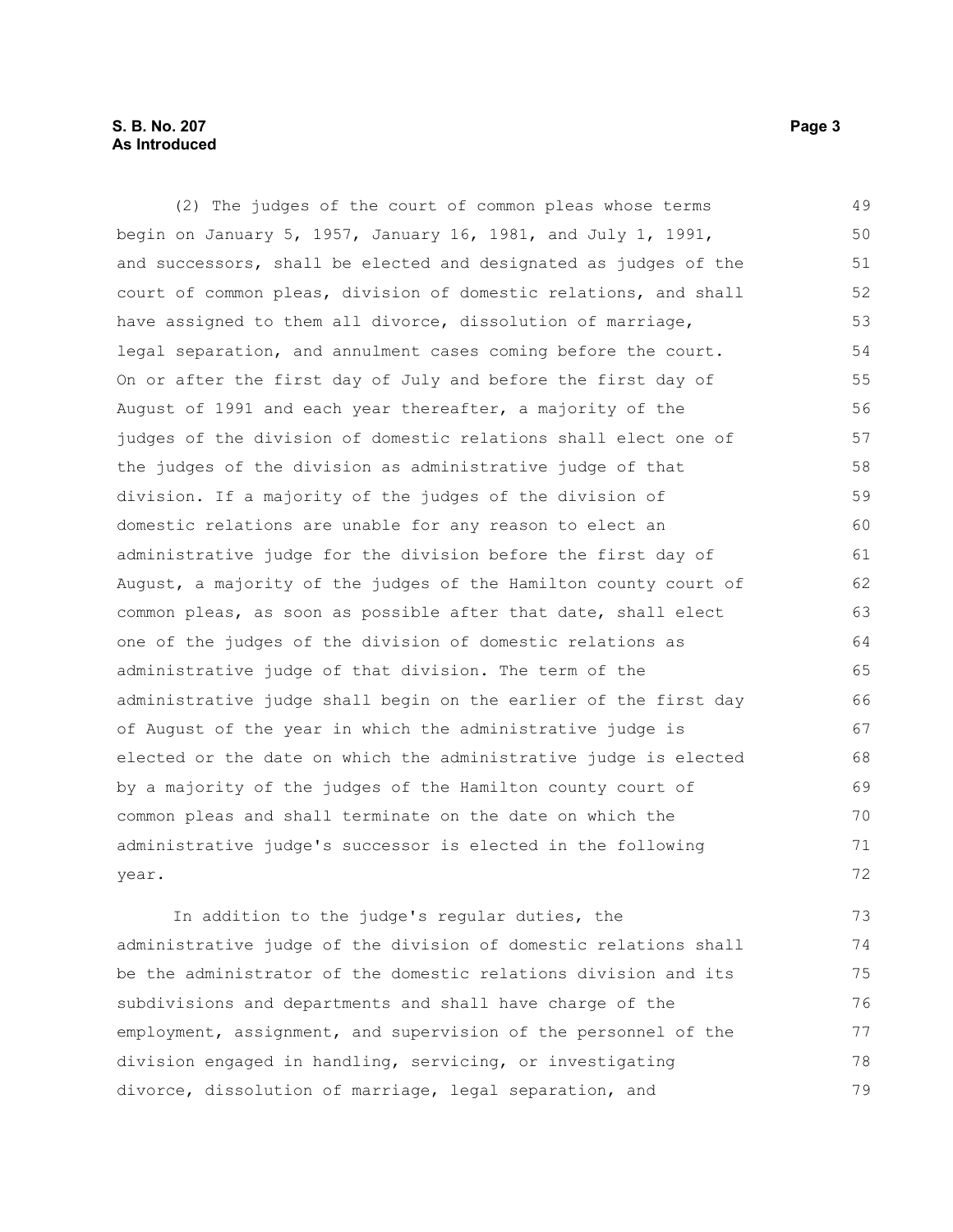annulment cases, including any referees considered necessary by the judges in the discharge of their various duties. The administrative judge of the division of domestic relations also shall designate the title, compensation, expense allowances, hours, leaves of absence, and vacations of the personnel of the division, and shall fix the duties of its personnel. The duties of the personnel, in addition to those provided for in other sections of the Revised Code, shall include the handling, servicing, and investigation of divorce, dissolution of marriage, legal separation, and annulment cases and counseling and conciliation services that may be made available to persons requesting them, whether or not the persons are parties to an action pending in the division. 80 81 82 83 84 85 86 87 88 89 90 91 92

The board of county commissioners shall appropriate the sum of money each year as will meet all the administrative expenses of the division of domestic relations, including reasonable expenses of the domestic relations judges and the division counselors and other employees designated to conduct the handling, servicing, and investigation of divorce, dissolution of marriage, legal separation, and annulment cases, conciliation and counseling, and all matters relating to those cases and counseling, and the expenses involved in the attendance of division personnel at domestic relations and welfare conferences designated by the division, and the further sum each year as will provide for the adequate operation of the division of domestic relations. 93 94 95 96 97 98 99 100 101 102 103 104 105

The compensation and expenses of all employees and the salary and expenses of the judges shall be paid by the county treasurer from the money appropriated for the operation of the division, upon the warrant of the county auditor, certified to 106 107 108 109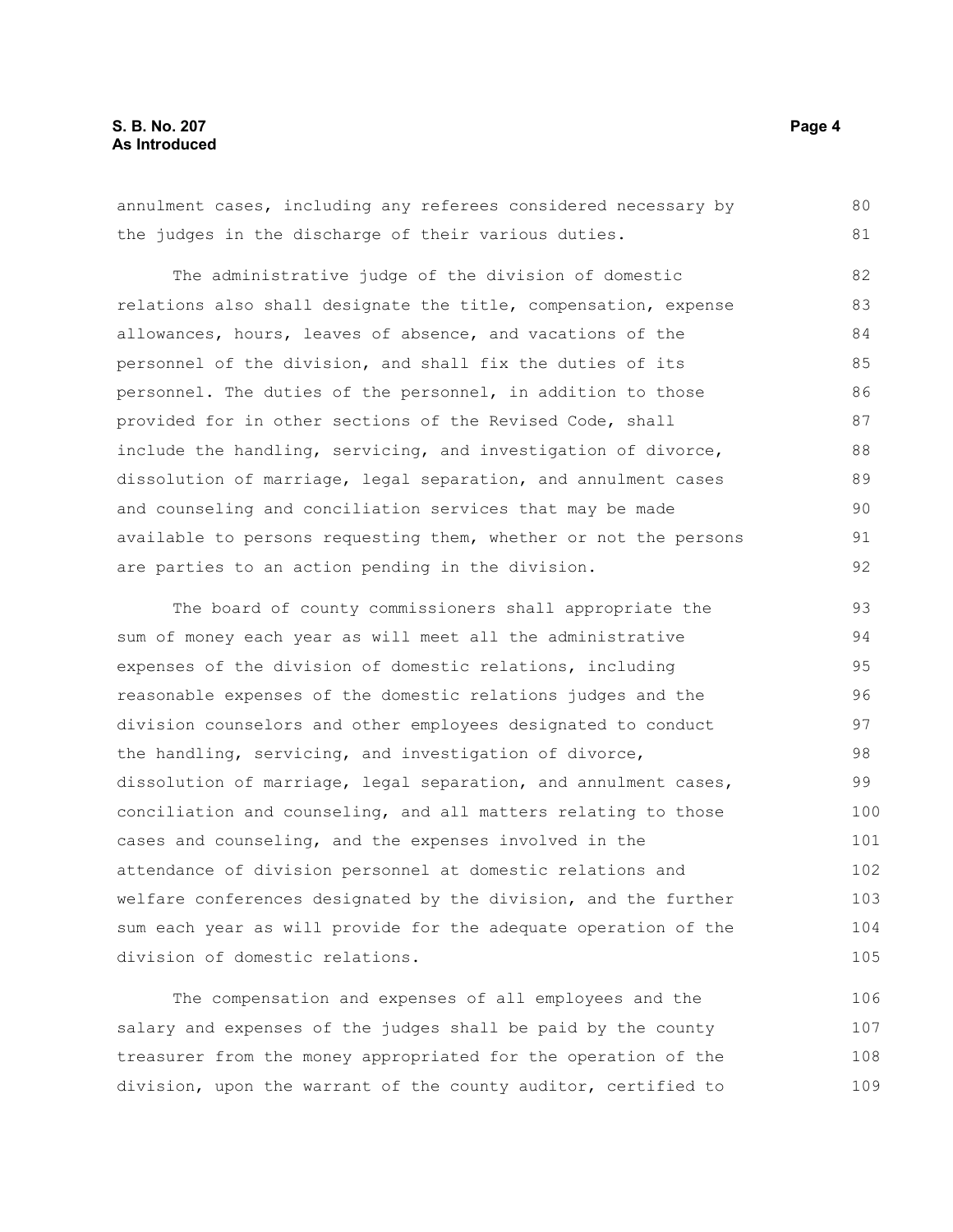by the administrative judge of the division of domestic relations. 110 111

The summonses, warrants, citations, subpoenas, and other writs of the division may issue to a bailiff, constable, or staff investigator of the division or to the sheriff of any county or any marshal, constable, or police officer, and the provisions of law relating to the subpoenaing of witnesses in other cases shall apply insofar as they are applicable. When a summons, warrant, citation, subpoena, or other writ is issued to an officer, other than a bailiff, constable, or staff investigator of the division, the expense of serving it shall be assessed as a part of the costs in the case involved. 112 113 114 115 116 117 118 119 120 121

(3) The judge of the court of common pleas of Hamilton county whose term begins on January 3, 1997, and the successors to that judge shall each be elected and designated as the drug court judge of the court of common pleas of Hamilton county. Thedrug court judge may accept or reject any case referred to the drug court judge under division (B)(3) of this section. After the drug court judge accepts a referred case, the drug court judge has full authority over the case, including the authorityto conduct arraignment, accept pleas, enter findings and dispositions, conduct trials, order treatment, and if treatment is not successfully completed pronounce and enter sentence. 122 123 124 125 126 127 128 129 130 131 132

A judge of the general division of the court of commonpleas of Hamilton county and a judge of the Hamilton county municipal court may refer to the drug court judge any case, and any companion cases, the judge determines meet the criteria described under divisions (B)(3)(a) and (b) of this section. If the drug court judge accepts referral of a referred case, the case, and any companion cases, shall be transferred to the drug 133 134 135 136 137 138 139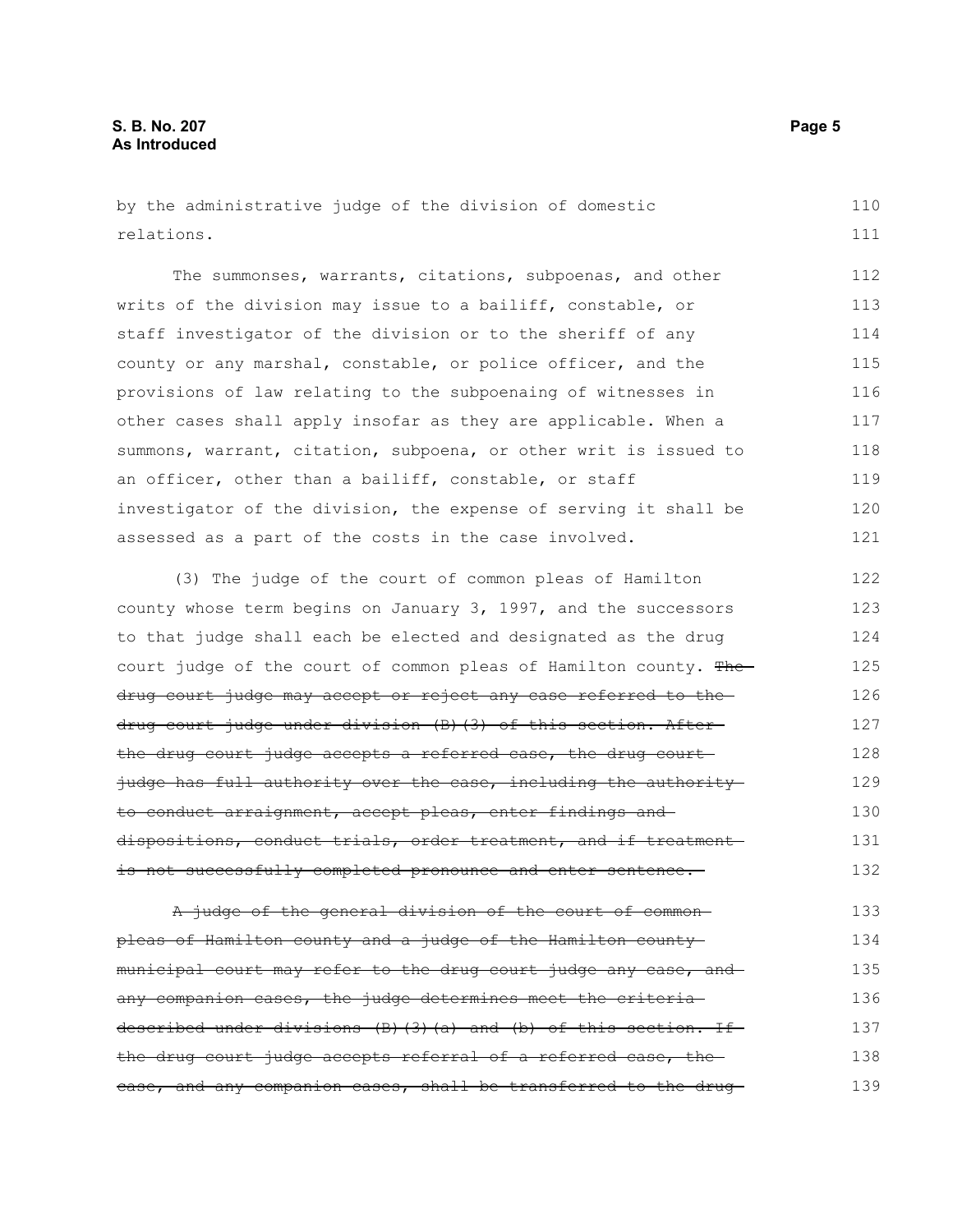## **S. B. No. 207 Page 6 As Introduced**

| court judge. A judge may refer a case meeting the criteria       | 140 |
|------------------------------------------------------------------|-----|
| described in divisions (B) (3) (a) and (b) of this section that  | 141 |
| involves a violation of a condition of a community control-      | 142 |
| sanction to the drug court judge, and, if the drug court judge-  | 143 |
| accepts the referral, the referring judge and the drug court     | 144 |
| judge have concurrent jurisdiction over the case.                | 145 |
| A judge of the general division of the court of common-          | 146 |
| pleas of Hamilton county and a judge of the Hamilton county      | 147 |
| municipal court may refer a case to the drug court judge under-  | 148 |
| division (B) (3) of this section if the judge determines that    | 149 |
| both of the following apply:                                     | 150 |
| (a) One of the following applies:                                | 151 |
| (i) The case involves a drug abuse offense, as defined in-       | 152 |
| section 2925.01 of the Revised Code, that is a felony of the     | 153 |
| third or fourth degree if the offense is committed prior to July | 154 |
| 1, 1996, a felony of the third, fourth, or fifth degree if the   | 155 |
| offense is committed on or after July 1, 1996, or a misdemeanor. | 156 |
| (ii) The case involves a theft offense, as defined in-           | 157 |
| section 2913.01 of the Revised Code, that is a felony of the     | 158 |
| third or fourth degree if the offense is committed prior to July | 159 |
| 1, 1996, a felony of the third, fourth, or fifth degree if the   | 160 |
| offense is committed on or after July 1, 1996, or a misdemeanor, | 161 |
| and the defendant is drug or alcohol dependent or in danger of   | 162 |
| becoming drug or alcohol dependent and would benefit from-       | 163 |
| treatment.                                                       | 164 |
| (b) All of the following apply:                                  | 165 |
| (i) The case involves an offense for which a community           | 166 |
| control sanction may be imposed or is a case in which a          | 167 |
| mandatory prison term or a mandatory jail term is not required-  | 168 |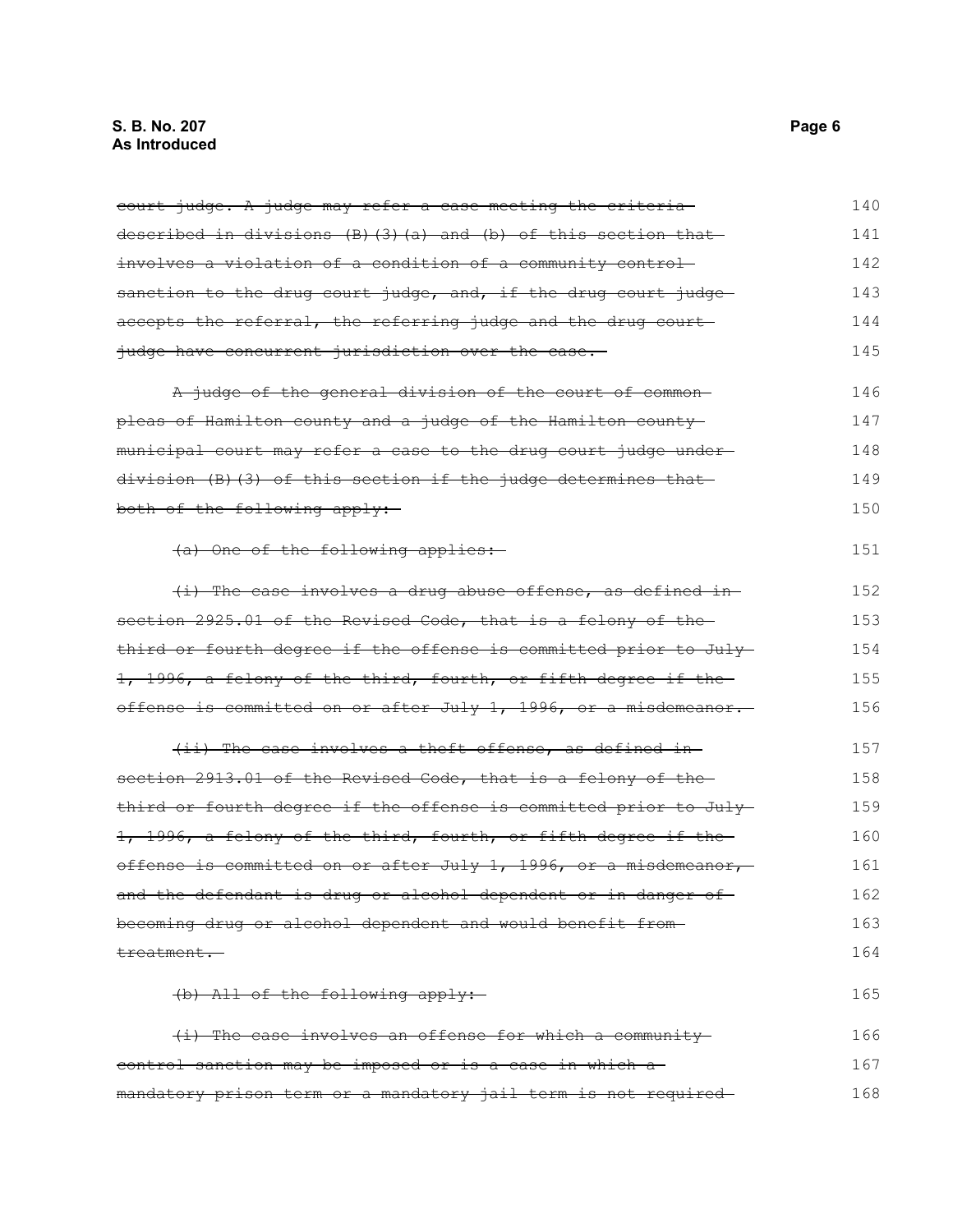## **S. B. No. 207 Page 7 As Introduced**

| <del>to be imposed.</del>                                        | 169 |
|------------------------------------------------------------------|-----|
| (ii) The defendant has no history of violent behavior.           | 170 |
| (iii) The defendant has no history of mental illness.            | 171 |
| (iv) The defendant's current or past behavior, or both, is       | 172 |
| drug or alcohol driven.                                          | 173 |
| (v) The defendant demonstrates a sincere willingness to          | 174 |
| participate in a fifteen-month treatment process.                | 175 |
| (vi) The defendant has no acute health condition.                | 176 |
| (vii) If the defendant is incarcerated, the county               | 177 |
| <del>prosecutor approves of the referral.-</del>                 | 178 |
| (4) If the administrative judge of the court of common           | 179 |
| pleas of Hamilton county determines that the volume of cases     | 180 |
| pending before the drug court judge does not constitute a        | 181 |
| sufficient caseload for the drug court judge, the administrative | 182 |
| judge, in accordance with the Rules of Superintendence for       | 183 |
| Courts of Common Pleas, shall assign individual cases to the     | 184 |
| drug court judge from the general docket of the court. If the    | 185 |
| assignments so occur, the administrative judge shall cease the   | 186 |
| assignments when the administrative judge determines that the    | 187 |
| volume of cases pending before the drug court judge constitutes  | 188 |
| a sufficient caseload for the drug court judge.                  | 189 |
| (5) As used in division (B) of this section, "community-         | 190 |
| control sanction," "mandatory prison term," and "mandatory jail- | 191 |
| term" have the same meanings as in section 2929.01 of the-       | 192 |
| Revised Code.                                                    | 193 |
| (C) (1) In Lorain county:                                        | 194 |
| (a) The judges of the court of common pleas whose terms          | 195 |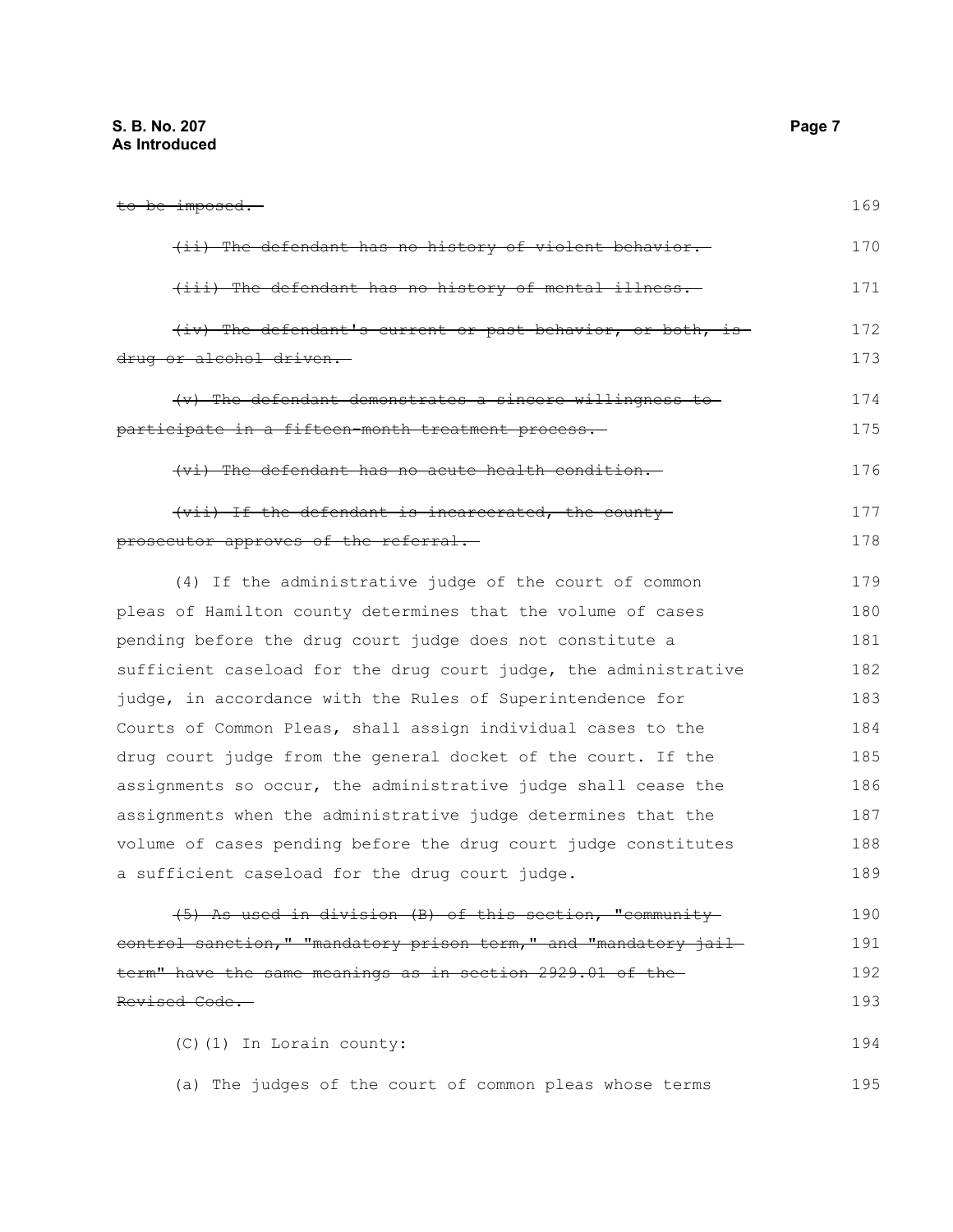begin on January 3, 1959, January 4, 1989, and January 2, 1999, and successors, and the judge of the court of common pleas whose term begins on February 9, 2009, shall have the same qualifications, exercise the same powers and jurisdiction, and receive the same compensation as the other judges of the court of common pleas of Lorain county and shall be elected and designated as the judges of the court of common pleas, division of domestic relations. The judges of the court of common pleas whose terms begin on January 3, 1959, January 4, 1989, and January 2, 1999, and successors, shall have all of the powers relating to juvenile courts, and all cases under Chapters 2151. and 2152. of the Revised Code, all parentage proceedings over which the juvenile court has jurisdiction, and all divorce, dissolution of marriage, legal separation, and annulment cases shall be assigned to them, except cases that for some special reason are assigned to some other judge of the court of common pleas. From February 9, 2009, through September 28, 2009, the judge of the court of common pleas whose term begins on February 9, 2009, shall have all the powers relating to juvenile courts, and cases under Chapters 2151. and 2152. of the Revised Code, parentage proceedings over which the juvenile court has jurisdiction, and divorce, dissolution of marriage, legal separation, and annulment cases shall be assigned to that judge, except cases that for some special reason are assigned to some other judge of the court of common pleas. 196 197 198 199 200 201 202 203 204 205 206 207 208 209 210 211 212 213 214 215 216 217 218 219 220

(b) From January 1, 2006, through September 28, 2009, the judges of the court of common pleas, division of domestic relations, in addition to the powers and jurisdiction set forth in division (C)(1)(a) of this section, shall have jurisdiction over matters that are within the jurisdiction of the probate court under Chapter 2101. and other provisions of the Revised 221 222 223 224 225 226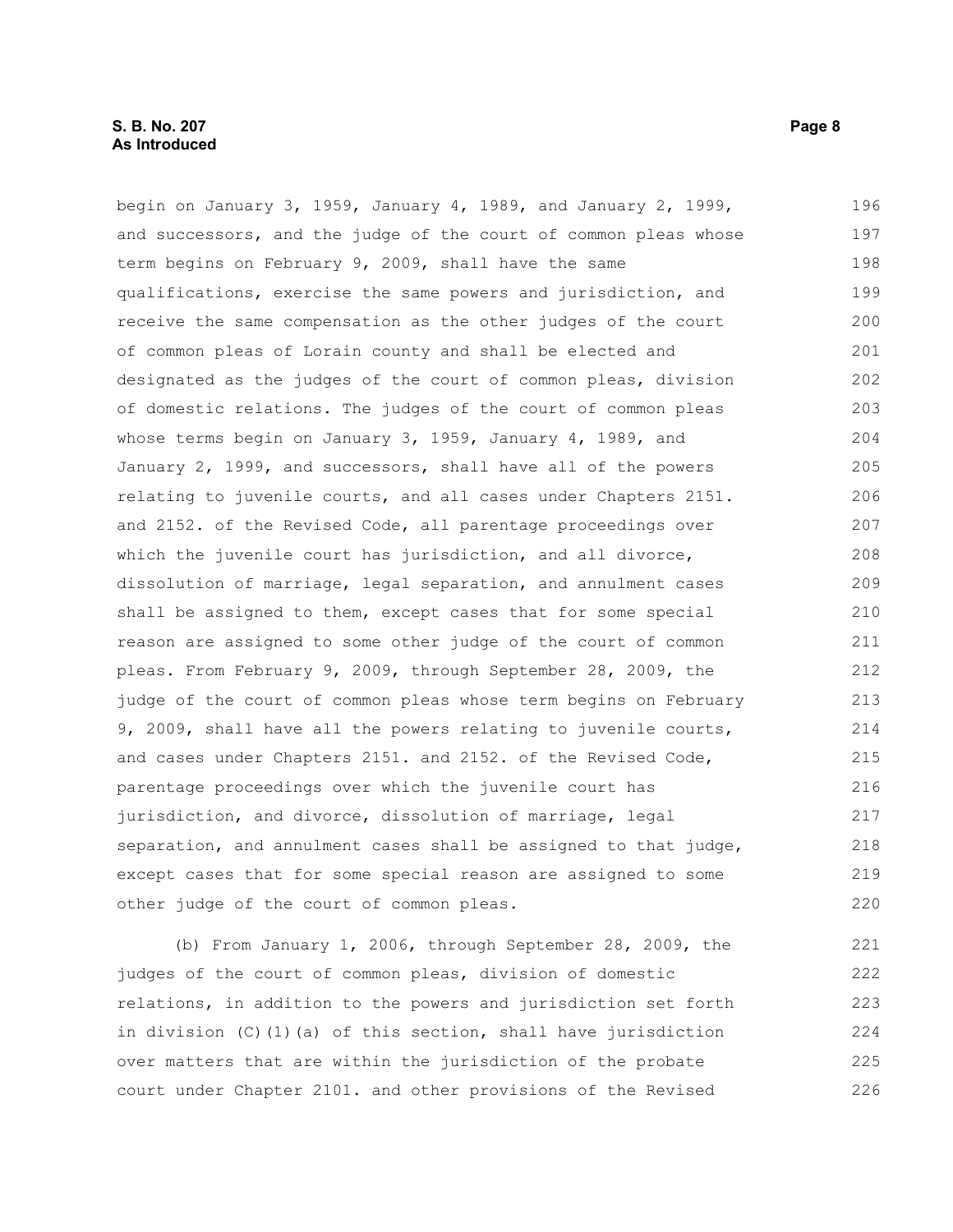249

#### Code. (c) The judge of the court of common pleas, division of domestic relations, whose term begins on February 9, 2009, is the successor to the probate judge who was elected in 2002 for a term that began on February 9, 2003. After September 28, 2009, the judge of the court of common pleas, division of domestic relations, whose term begins on February 9, 2009, shall be the probate judge. (2)(a) From February 9, 2009, through September 28, 2009, with respect to Lorain county, all references in law to the probate court shall be construed as references to the court of common pleas, division of domestic relations, and all references to the probate judge shall be construed as references to the judges of the court of common pleas, division of domestic relations. (b) From February 9, 2009, through September 28, 2009, with respect to Lorain county, all references in law to the clerk of the probate court shall be construed as references to the judge who is serving pursuant to Rule 4 of the Rules of Superintendence for the Courts of Ohio as the administrative judge of the court of common pleas, division of domestic relations. 227 228 229 230 231 232 233 234 235 236 237 238 239 240 241 242 243 244 245 246 247 248

(D) In Lucas county:

(1) The judges of the court of common pleas whose terms begin on January 1, 1955, and January 3, 1965, and successors, shall have the same qualifications, exercise the same powers and jurisdiction, and receive the same compensation as other judges of the court of common pleas of Lucas county and shall be elected and designated as judges of the court of common pleas, 250 251 252 253 254 255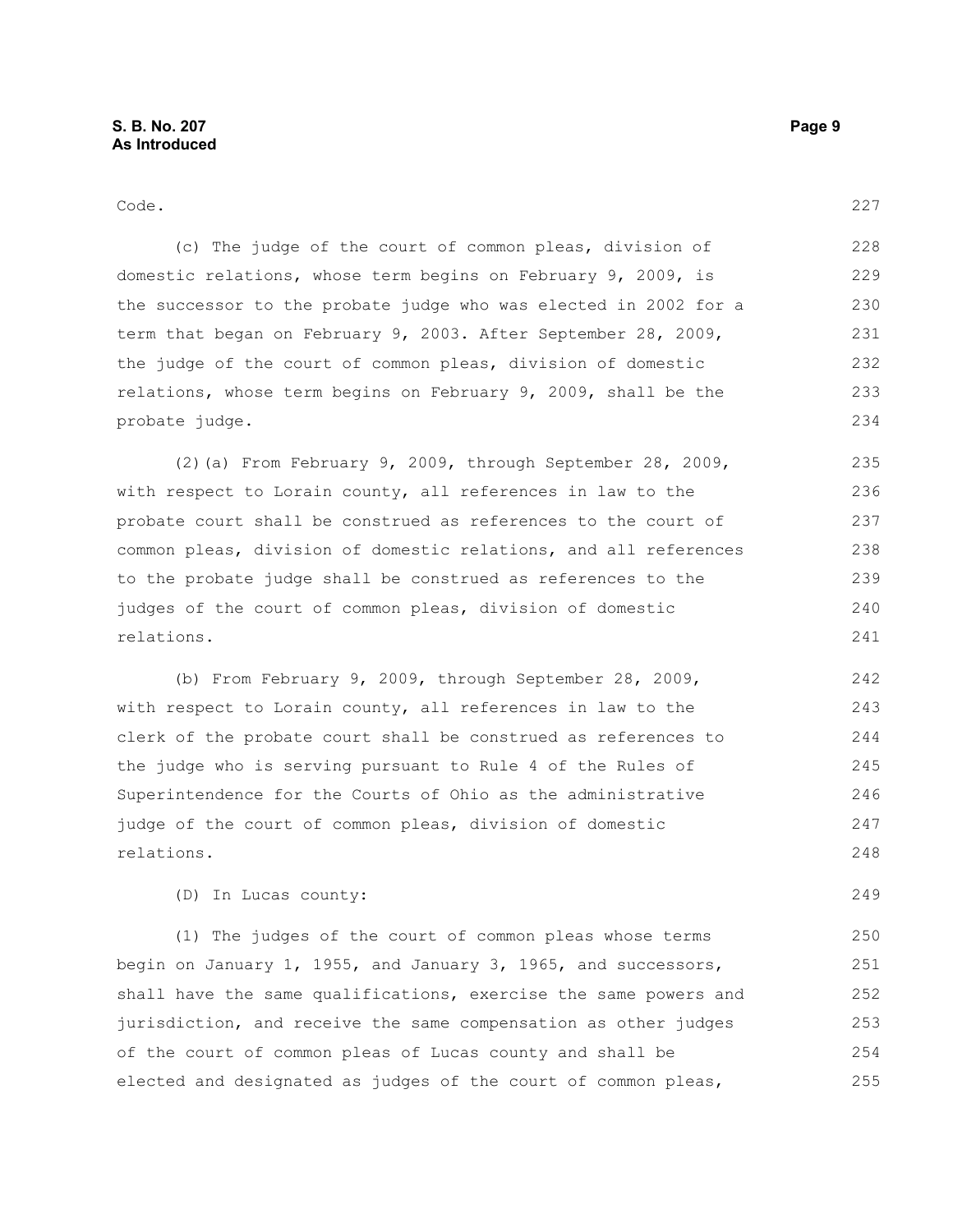division of domestic relations. All divorce, dissolution of marriage, legal separation, and annulment cases shall be assigned to them. 256 257 258

The judge of the division of domestic relations, senior in point of service, shall be considered as the presiding judge of the court of common pleas, division of domestic relations, and shall be charged exclusively with the assignment and division of the work of the division and the employment and supervision of all other personnel of the domestic relations division. 259 260 261 262 263 264

(2) The judges of the court of common pleas whose terms begin on January 5, 1977, and January 2, 1991, and successors shall have the same qualifications, exercise the same powers and jurisdiction, and receive the same compensation as other judges of the court of common pleas of Lucas county, shall be elected and designated as judges of the court of common pleas, juvenile division, and shall be the juvenile judges as provided in Chapters 2151. and 2152. of the Revised Code with the powers and jurisdictions conferred by those chapters. In addition to the judge's regular duties, the judge of the court of common pleas, juvenile division, senior in point of service, shall be the administrator of the juvenile division and its subdivisions and departments and shall have charge of the employment, assignment, and supervision of the personnel of the division engaged in handling, servicing, or investigating juvenile cases, including any referees considered necessary by the judges of the division in the discharge of their various duties. 265 266 267 268 269 270 271 272 273 274 275 276 277 278 279 280 281

The judge of the court of common pleas, juvenile division, senior in point of service, also shall designate the title, compensation, expense allowance, hours, leaves of absence, and vacation of the personnel of the division and shall fix the 282 283 284 285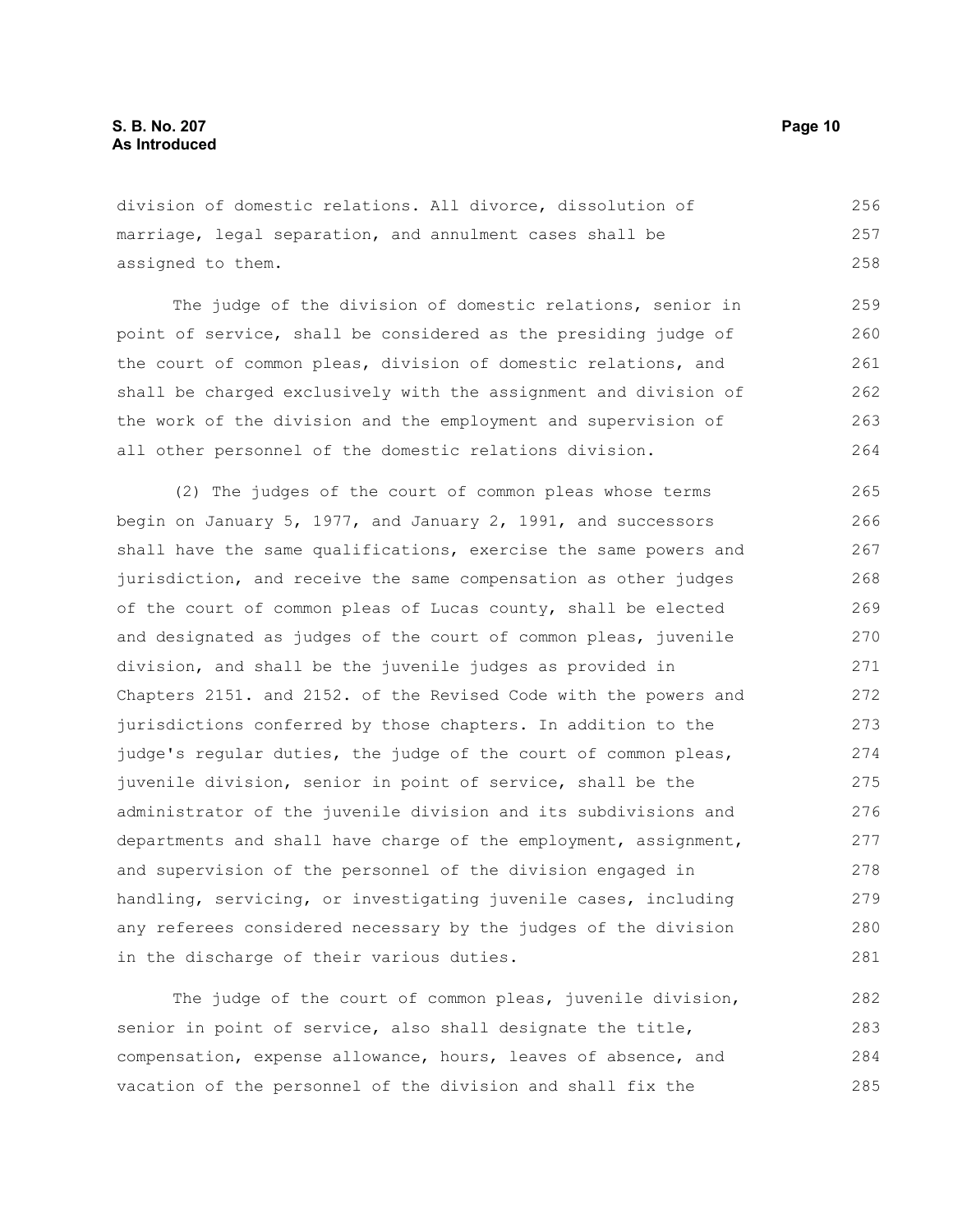## **S. B. No. 207 Page 11 As Introduced**

duties of the personnel of the division. The duties of the personnel, in addition to other statutory duties include the handling, servicing, and investigation of juvenile cases and counseling and conciliation services that may be made available to persons requesting them, whether or not the persons are parties to an action pending in the division.

(3) If one of the judges of the court of common pleas, division of domestic relations, or one of the judges of the juvenile division is sick, absent, or unable to perform that judge's judicial duties or the volume of cases pending in that judge's division necessitates it, the duties shall be performed by the judges of the other of those divisions.

(E) In Mahoning county:

(1) The judge of the court of common pleas whose term began on January 1, 1955, and successors, shall have the same qualifications, exercise the same powers and jurisdiction, and receive the same compensation as other judges of the court of common pleas of Mahoning county, shall be elected and designated as judge of the court of common pleas, division of domestic relations, and shall be assigned all the divorce, dissolution of marriage, legal separation, and annulment cases coming before the court. In addition to the judge's regular duties, the judge of the court of common pleas, division of domestic relations, shall be the administrator of the domestic relations division and its subdivisions and departments and shall have charge of the employment, assignment, and supervision of the personnel of the division engaged in handling, servicing, or investigating divorce, dissolution of marriage, legal separation, and annulment cases, including any referees considered necessary in the discharge of the various duties of the judge's office. 299 300 301 302 303 304 305 306 307 308 309 310 311 312 313 314 315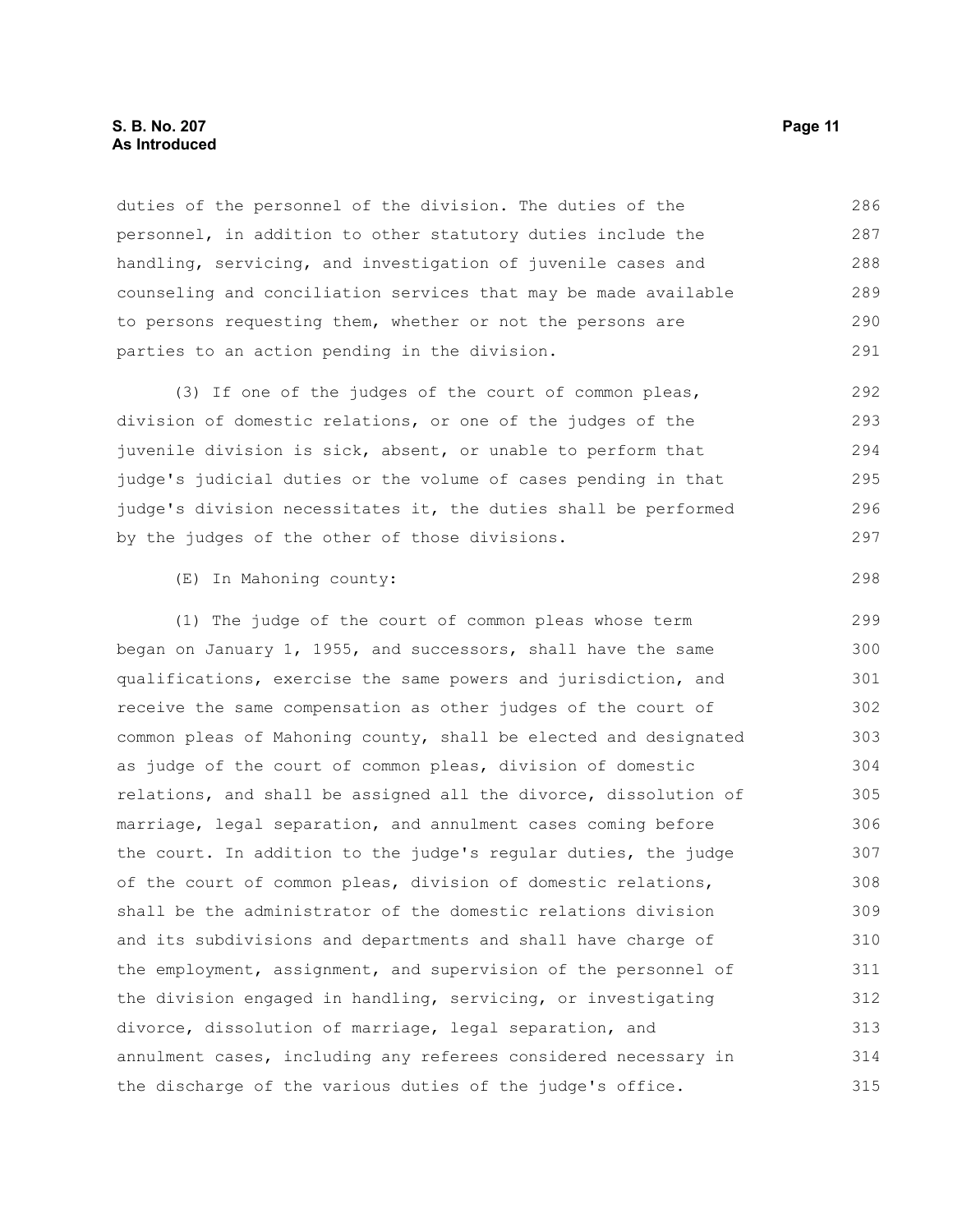## **S. B. No. 207 Page 12 As Introduced**

The judge also shall designate the title, compensation, expense allowances, hours, leaves of absence, and vacations of the personnel of the division and shall fix the duties of the personnel of the division. The duties of the personnel, in addition to other statutory duties, include the handling, servicing, and investigation of divorce, dissolution of marriage, legal separation, and annulment cases and counseling and conciliation services that may be made available to persons requesting them, whether or not the persons are parties to an action pending in the division. 316 317 318 319 320 321 322 323 324 325

(2) The judge of the court of common pleas whose term began on January 2, 1969, and successors, shall have the same qualifications, exercise the same powers and jurisdiction, and receive the same compensation as other judges of the court of common pleas of Mahoning county, shall be elected and designated as judge of the court of common pleas, juvenile division, and shall be the juvenile judge as provided in Chapters 2151. and 2152. of the Revised Code, with the powers and jurisdictions conferred by those chapters. In addition to the judge's regular duties, the judge of the court of common pleas, juvenile division, shall be the administrator of the juvenile division and its subdivisions and departments and shall have charge of the employment, assignment, and supervision of the personnel of the division engaged in handling, servicing, or investigating juvenile cases, including any referees considered necessary by the judge in the discharge of the judge's various duties. 326 327 328 329 330 331 332 333 334 335 336 337 338 339 340 341

The judge also shall designate the title, compensation, expense allowances, hours, leaves of absence, and vacation of the personnel of the division and shall fix the duties of the personnel of the division. The duties of the personnel, in addition to other statutory duties, include the handling, 342 343 344 345 346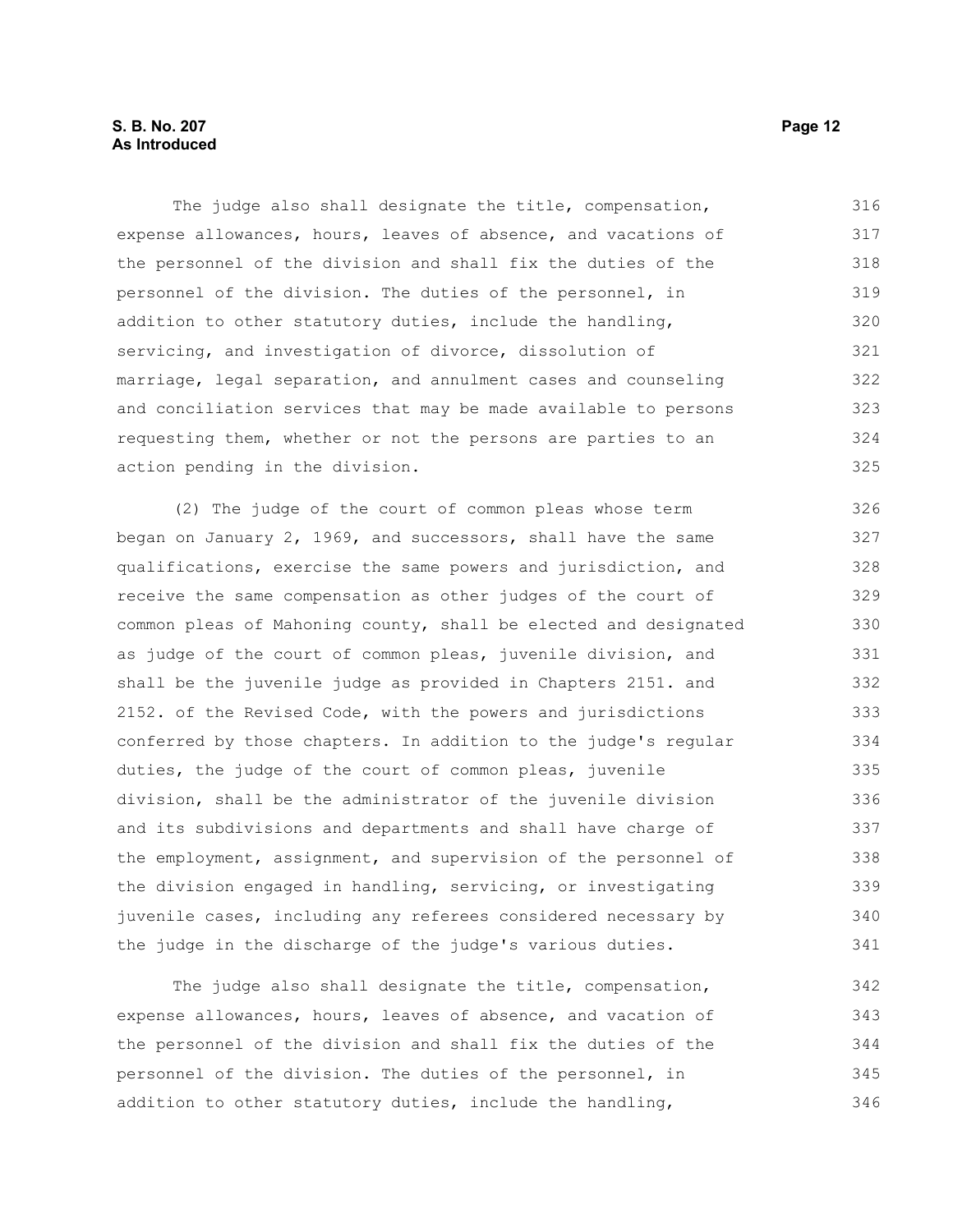## **S. B. No. 207 Page 13 As Introduced**

servicing, and investigation of juvenile cases and counseling and conciliation services that may be made available to persons requesting them, whether or not the persons are parties to an action pending in the division. 347 348 349 350

(3) If a judge of the court of common pleas, division of domestic relations or juvenile division, is sick, absent, or unable to perform that judge's judicial duties, or the volume of cases pending in that judge's division necessitates it, that judge's duties shall be performed by another judge of the court of common pleas.

(F) In Montgomery county:

(1) The judges of the court of common pleas whose terms begin on January 2, 1953, and January 4, 1977, and successors, shall have the same qualifications, exercise the same powers and jurisdiction, and receive the same compensation as other judges of the court of common pleas of Montgomery county and shall be elected and designated as judges of the court of common pleas, division of domestic relations. These judges shall have assigned to them all divorce, dissolution of marriage, legal separation, and annulment cases.

The judge of the division of domestic relations, senior in point of service, shall be charged exclusively with the assignment and division of the work of the division and shall have charge of the employment and supervision of the personnel of the division engaged in handling, servicing, or investigating divorce, dissolution of marriage, legal separation, and annulment cases, including any necessary referees, except those employees who may be appointed by the judge, junior in point of service, under this section and sections 2301.12 and 2301.18 of the Revised Code. The judge of the division of domestic 367 368 369 370 371 372 373 374 375 376

357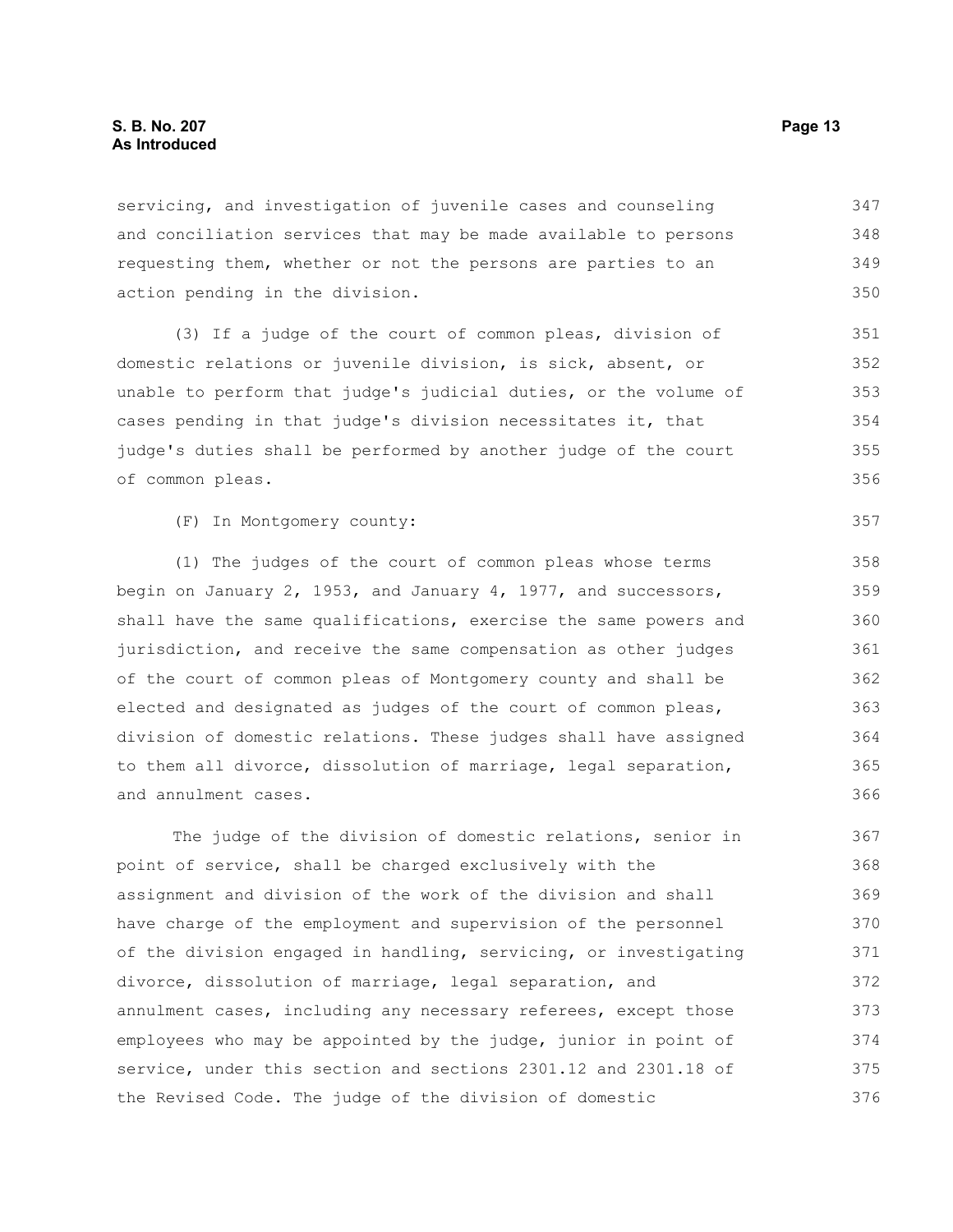relations, senior in point of service, also shall designate the title, compensation, expense allowances, hours, leaves of absence, and vacation of the personnel of the division and shall fix their duties. 377 378 379 380

(2) The judges of the court of common pleas whose terms begin on January 1, 1953, and January 1, 1993, and successors, shall have the same qualifications, exercise the same powers and jurisdiction, and receive the same compensation as other judges of the court of common pleas of Montgomery county, shall be elected and designated as judges of the court of common pleas, juvenile division, and shall be, and have the powers and jurisdiction of, the juvenile judge as provided in Chapters 2151. and 2152. of the Revised Code.

In addition to the judge's regular duties, the judge of the court of common pleas, juvenile division, senior in point of service, shall be the administrator of the juvenile division and its subdivisions and departments and shall have charge of the employment, assignment, and supervision of the personnel of the juvenile division, including any necessary referees, who are engaged in handling, servicing, or investigating juvenile cases. The judge, senior in point of service, also shall designate the title, compensation, expense allowances, hours, leaves of absence, and vacation of the personnel of the division and shall fix their duties. The duties of the personnel, in addition to other statutory duties, shall include the handling, servicing, and investigation of juvenile cases and of any counseling and conciliation services that are available upon request to persons, whether or not they are parties to an action pending in the division. 390 391 392 393 394 395 396 397 398 399 400 401 402 403 404 405

If one of the judges of the court of common pleas,

406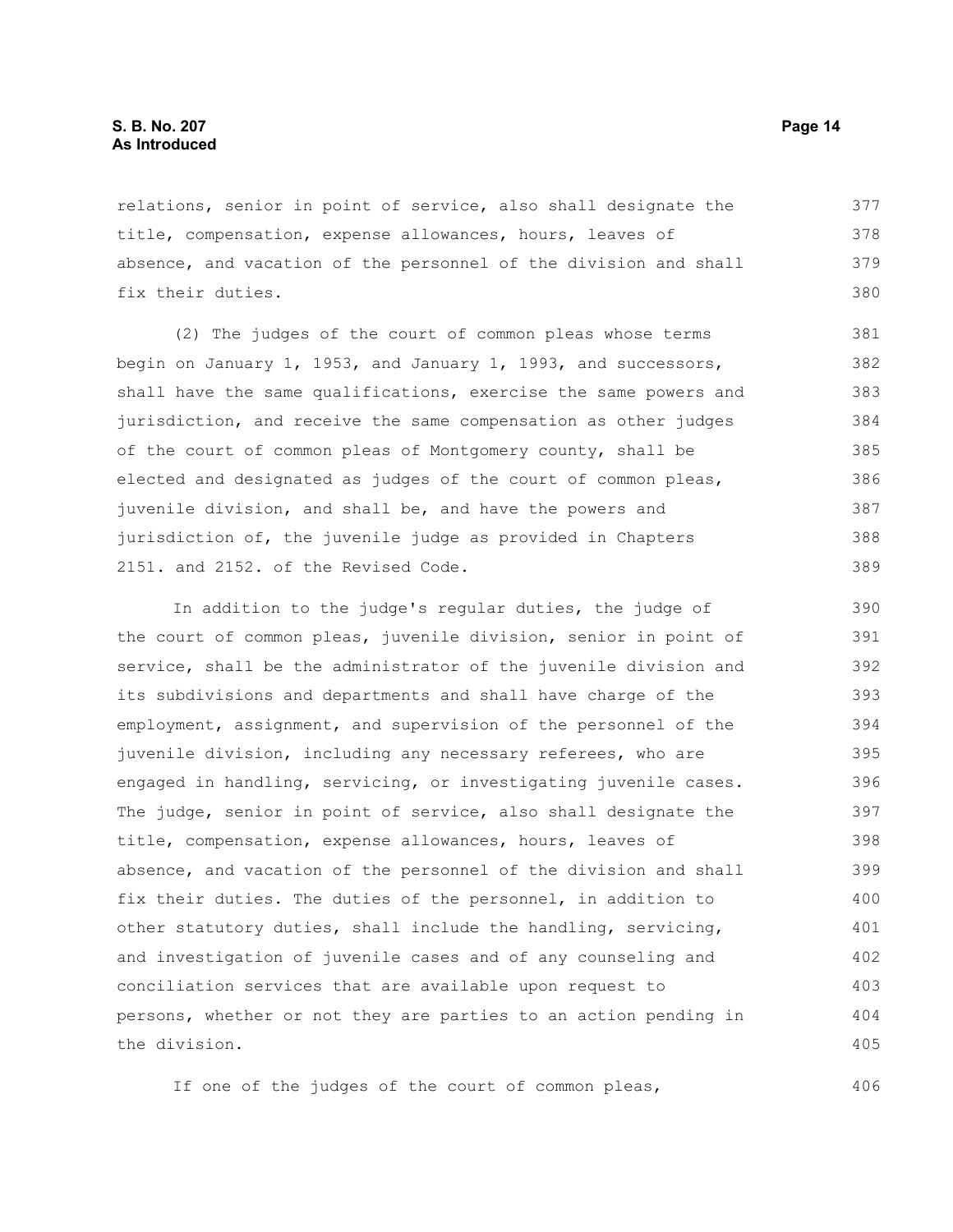division of domestic relations, or one of the judges of the court of common pleas, juvenile division, is sick, absent, or unable to perform that judge's duties or the volume of cases pending in that judge's division necessitates it, the duties of that judge may be performed by the judge or judges of the other of those divisions. 407 408 409 410 411 412

(G) In Richland county:

(1) The judge of the court of common pleas whose term begins on January 1, 1957, and successors, shall have the same qualifications, exercise the same powers and jurisdiction, and receive the same compensation as the other judges of the court of common pleas of Richland county and shall be elected and designated as judge of the court of common pleas, division of domestic relations. That judge shall be assigned and hear all divorce, dissolution of marriage, legal separation, and annulment cases, all domestic violence cases arising under section 3113.31 of the Revised Code, and all post-decree proceedings arising from any case pertaining to any of those matters. The division of domestic relations has concurrent jurisdiction with the juvenile division of the court of common pleas of Richland county to determine the care, custody, or control of any child not a ward of another court of this state, and to hear and determine a request for an order for the support of any child if the request is not ancillary to an action for divorce, dissolution of marriage, annulment, or legal separation, a criminal or civil action involving an allegation of domestic violence, or an action for support brought under Chapter 3115. of the Revised Code. Except in cases that are subject to the exclusive original jurisdiction of the juvenile court, the judge of the division of domestic relations shall be assigned and hear all cases pertaining to paternity or 414 415 416 417 418 419 420 421 422 423 424 425 426 427 428 429 430 431 432 433 434 435 436 437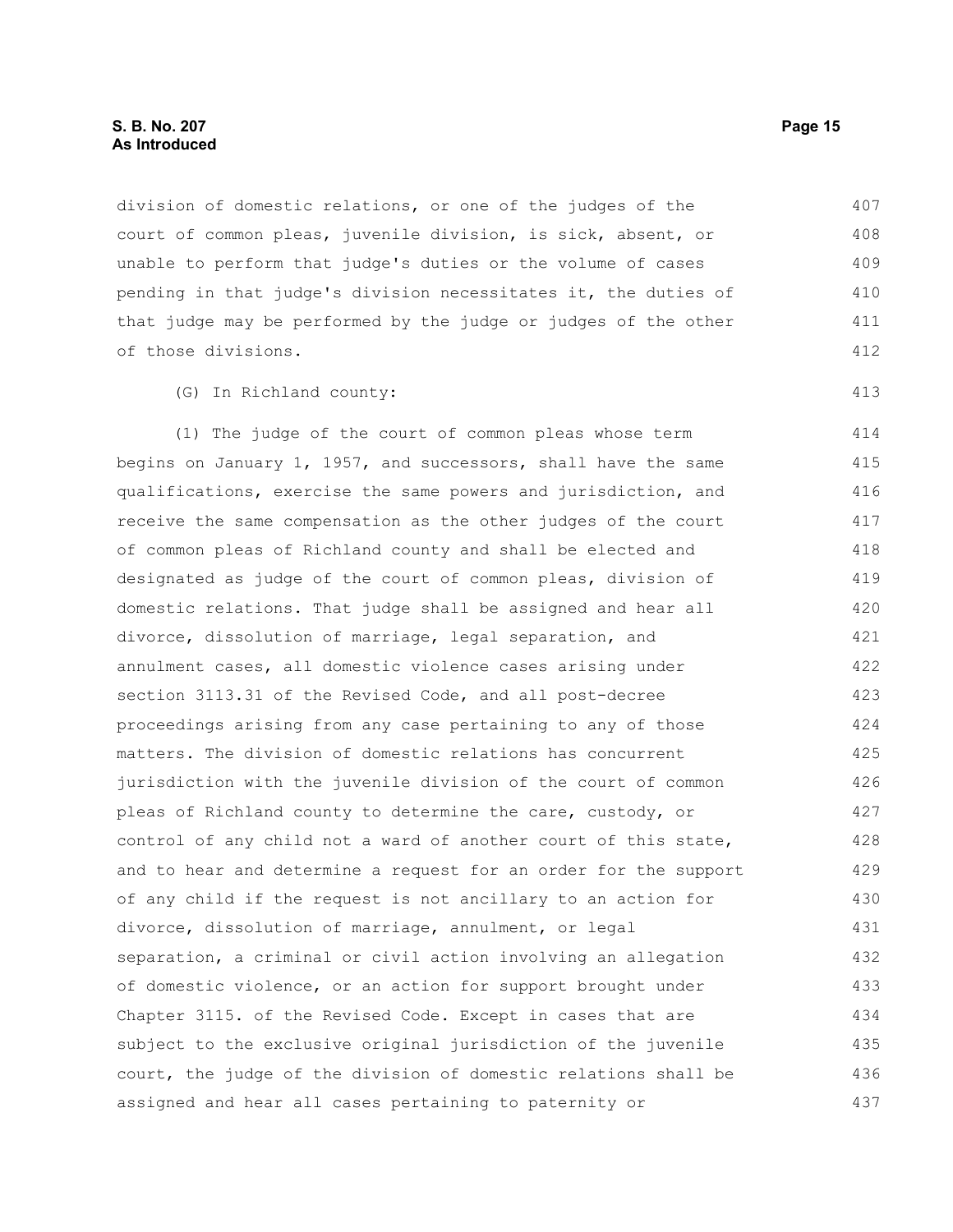parentage, the care, custody, or control of children, parenting time or visitation, child support, or the allocation of parental rights and responsibilities for the care of children, all proceedings arising under Chapter 3111. of the Revised Code, all proceedings arising under the uniform interstate family support act contained in Chapter 3115. of the Revised Code, and all post-decree proceedings arising from any case pertaining to any of those matters. 438 439 440 441 442 443 444 445

In addition to the judge's regular duties, the judge of the court of common pleas, division of domestic relations, shall be the administrator of the domestic relations division and its subdivisions and departments. The judge shall have charge of the employment, assignment, and supervision of the personnel of the domestic relations division, including any magistrates the judge considers necessary for the discharge of the judge's duties. The judge shall also designate the title, compensation, expense allowances, hours, leaves of absence, vacation, and other employment-related matters of the personnel of the division and shall fix their duties.

(2) The judge of the court of common pleas whose term begins on January 3, 2005, and successors, shall have the same qualifications, exercise the same powers and jurisdiction, and receive the same compensation as other judges of the court of common pleas of Richland county, shall be elected and designated as judge of the court of common pleas, juvenile division, and shall be, and have the powers and jurisdiction of, the juvenile judge as provided in Chapters 2151. and 2152. of the Revised Code. Except in cases that are subject to the exclusive original jurisdiction of the juvenile court, the judge of the juvenile division shall not have jurisdiction or the power to hear, and shall not be assigned, any case pertaining to paternity or 457 458 459 460 461 462 463 464 465 466 467 468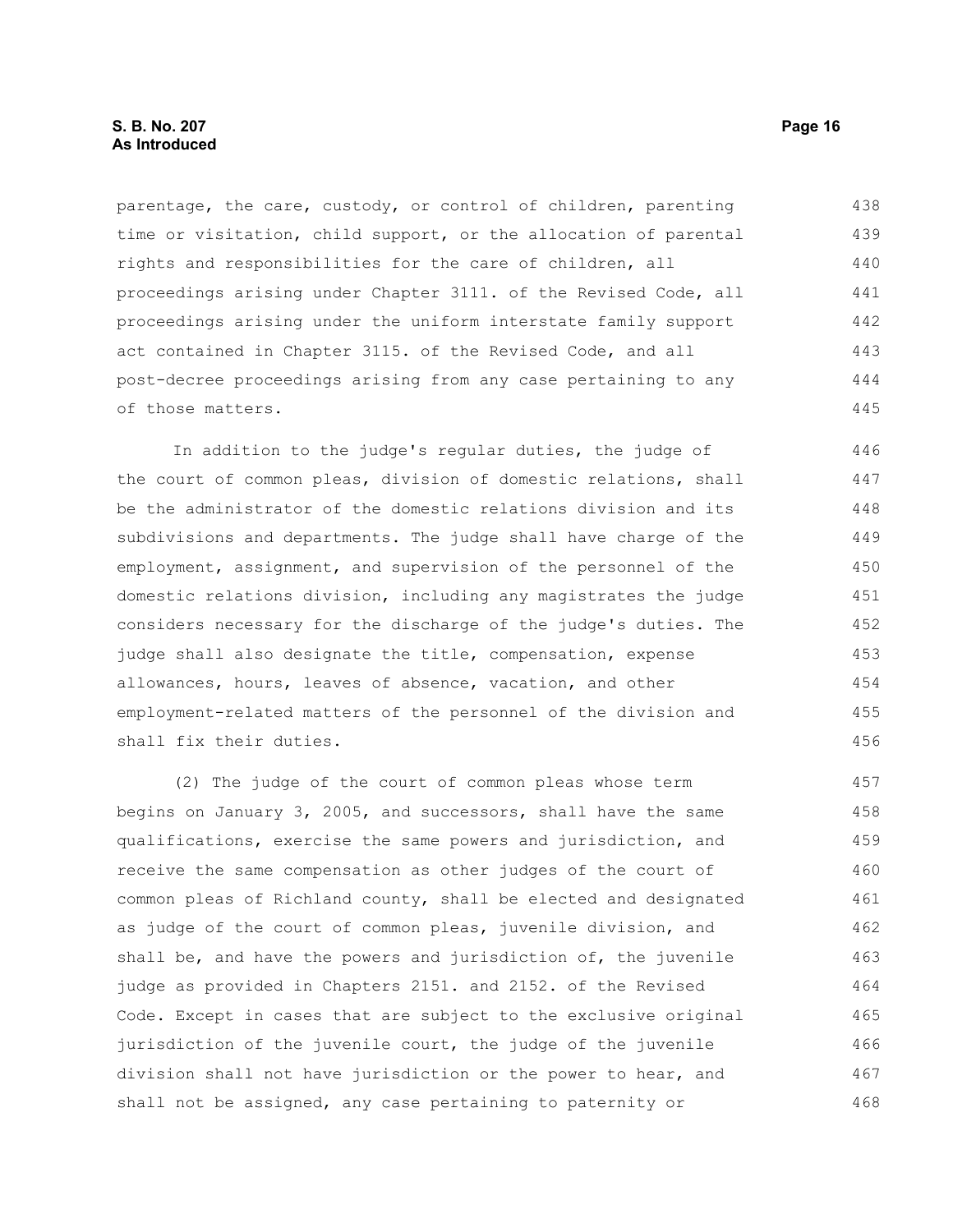parentage, the care, custody, or control of children, parenting time or visitation, child support, or the allocation of parental rights and responsibilities for the care of children or any post-decree proceeding arising from any case pertaining to any of those matters. The judge of the juvenile division shall not have jurisdiction or the power to hear, and shall not be assigned, any proceeding under the uniform interstate family support act contained in Chapter 3115. of the Revised Code. 469 470 471 472 473 474 475 476

In addition to the judge's regular duties, the judge of the juvenile division shall be the administrator of the juvenile division and its subdivisions and departments. The judge shall have charge of the employment, assignment, and supervision of the personnel of the juvenile division who are engaged in handling, servicing, or investigating juvenile cases, including any magistrates whom the judge considers necessary for the discharge of the judge's various duties. 477 478 479 480 481 482 483 484

The judge of the juvenile division also shall designate the title, compensation, expense allowances, hours, leaves of absence, and vacation of the personnel of the division and shall fix their duties. The duties of the personnel, in addition to other statutory duties, include the handling, servicing, and investigation of juvenile cases and providing any counseling, conciliation, and mediation services that the court makes available to persons, whether or not the persons are parties to an action pending in the court, who request the services. 485 486 487 488 489 490 491 492 493

(H)(1) In Stark county, the judges of the court of common pleas whose terms begin on January 1, 1953, January 2, 1959, and January 1, 1993, and successors, shall have the same qualifications, exercise the same powers and jurisdiction, and receive the same compensation as other judges of the court of 494 495 496 497 498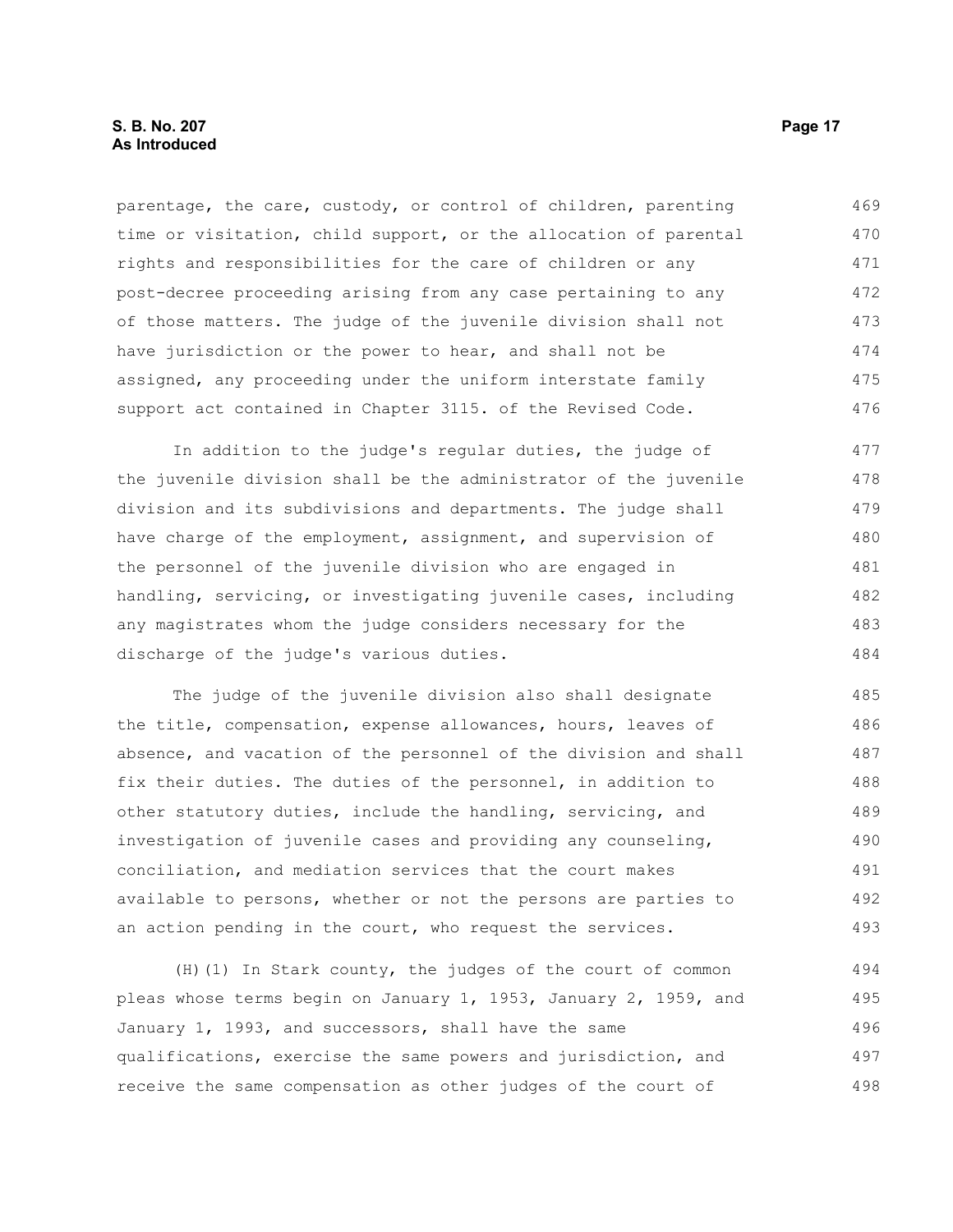common pleas of Stark county and shall be elected and designated as judges of the court of common pleas, family court division. They shall have all the powers relating to juvenile courts, and all cases under Chapters 2151. and 2152. of the Revised Code, all parentage proceedings over which the juvenile court has jurisdiction, and all divorce, dissolution of marriage, legal separation, and annulment cases, except cases that are assigned to some other judge of the court of common pleas for some special reason, shall be assigned to the judges. 499 500 501 502 503 504 505 506 507

(2) The judge of the family court division, second most senior in point of service, shall have charge of the employment and supervision of the personnel of the division engaged in handling, servicing, or investigating divorce, dissolution of marriage, legal separation, and annulment cases, and necessary referees required for the judge's respective court. 508 509 510 511 512 513

(3) The judge of the family court division, senior in point of service, shall be charged exclusively with the administration of sections 2151.13, 2151.16, 2151.17, and 2152.71 of the Revised Code and with the assignment and division of the work of the division and the employment and supervision of all other personnel of the division, including, but not limited to, that judge's necessary referees, but excepting those employees who may be appointed by the judge second most senior in point of service. The senior judge further shall serve in every other position in which the statutes permit or require a juvenile judge to serve. 514 515 516 517 518 519 520 521 522 523 524

(4) On and after September 29, 2015, all references in law to "the division of domestic relations," "the domestic relations division," "the domestic relations court," "the judge of the division of domestic relations," or "the judge of the domestic 525 526 527 528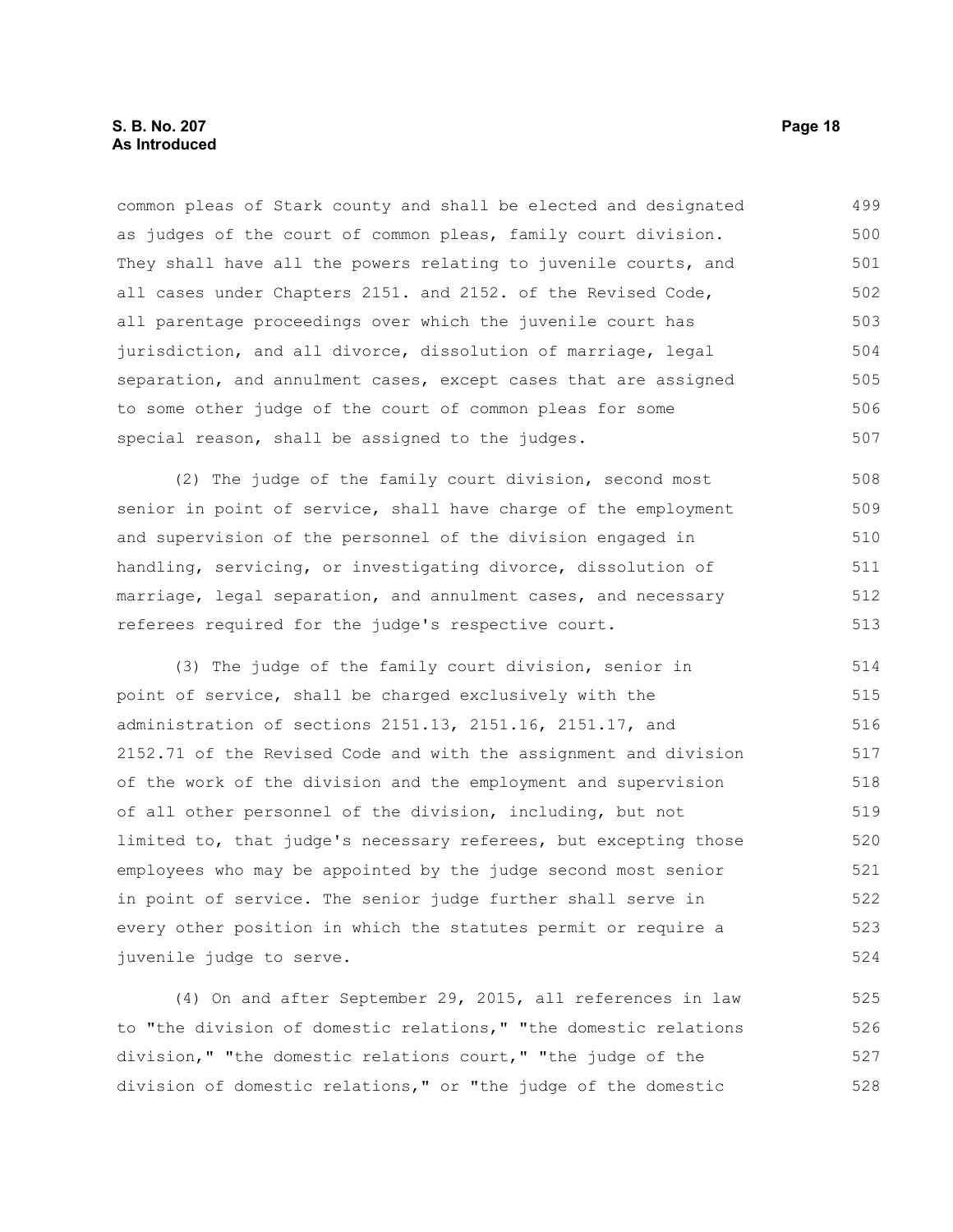relations division" shall be construed, with respect to Stark county, as being references to "the family court division" or "the judge of the family court division." 529 530 531

(I) In Summit county:

(1) The judges of the court of common pleas whose terms begin on January 4, 1967, and January 6, 1993, and successors, shall have the same qualifications, exercise the same powers and jurisdiction, and receive the same compensation as other judges of the court of common pleas of Summit county and shall be elected and designated as judges of the court of common pleas, division of domestic relations. The judges of the division of domestic relations shall have assigned to them and hear all divorce, dissolution of marriage, legal separation, and annulment cases that come before the court. Except in cases that are subject to the exclusive original jurisdiction of the juvenile court, the judges of the division of domestic relations shall have assigned to them and hear all cases pertaining to paternity, custody, visitation, child support, or the allocation of parental rights and responsibilities for the care of children and all post-decree proceedings arising from any case pertaining to any of those matters. The judges of the division of domestic relations shall have assigned to them and hear all proceedings under the uniform interstate family support act contained in Chapter 3115. of the Revised Code. 533 534 535 536 537 538 539 540 541 542 543 544 545 546 547 548 549 550 551 552

The judge of the division of domestic relations, senior in point of service, shall be the administrator of the domestic relations division and its subdivisions and departments and shall have charge of the employment, assignment, and supervision of the personnel of the division, including any necessary referees, who are engaged in handling, servicing, or 553 554 555 556 557 558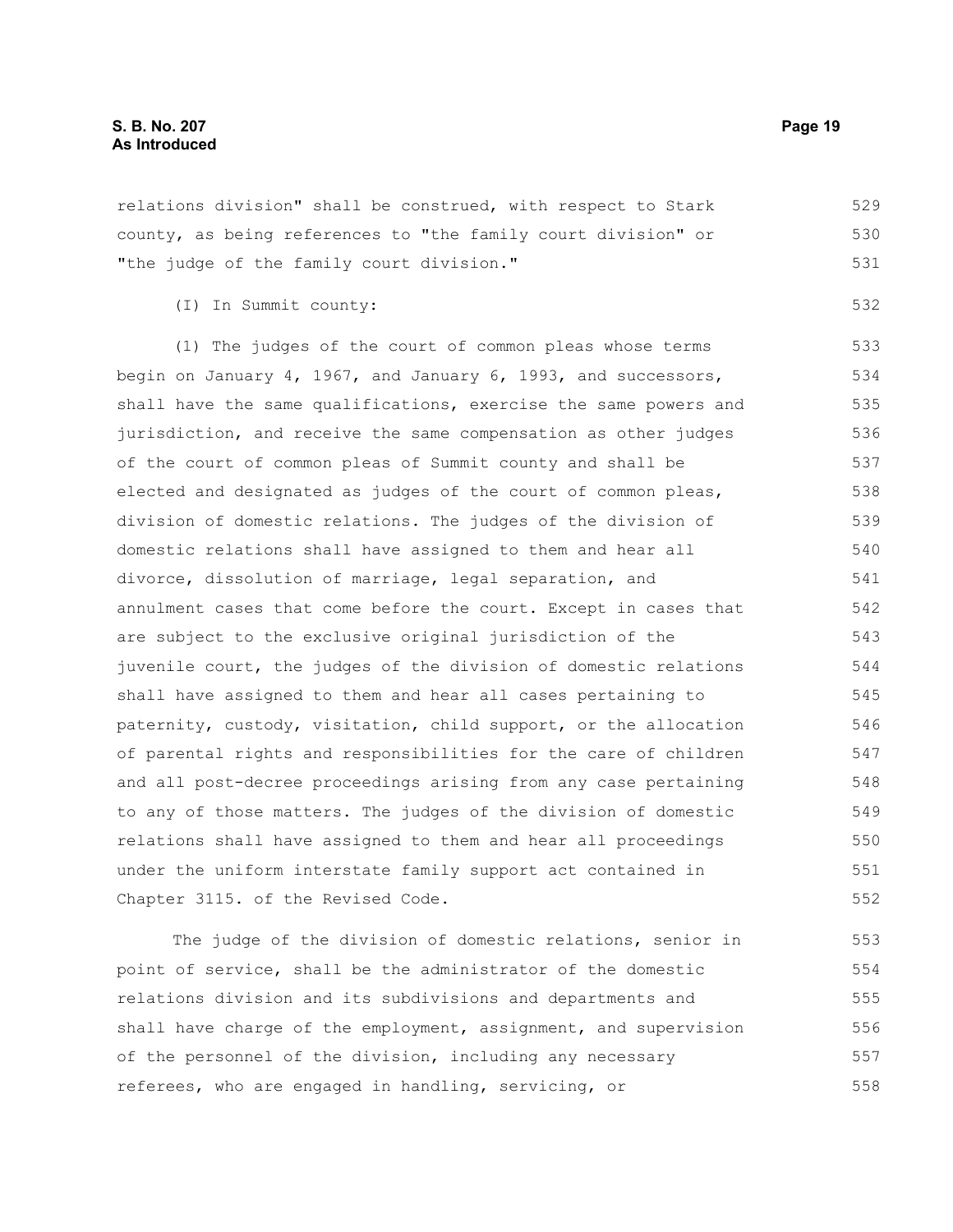## **S. B. No. 207 Page 20 As Introduced**

investigating divorce, dissolution of marriage, legal separation, and annulment cases. That judge also shall designate the title, compensation, expense allowances, hours, leaves of absence, and vacations of the personnel of the division and shall fix their duties. The duties of the personnel, in addition to other statutory duties, shall include the handling, servicing, and investigation of divorce, dissolution of marriage, legal separation, and annulment cases and of any counseling and conciliation services that are available upon request to all persons, whether or not they are parties to an action pending in the division. 559 560 561 562 563 564 565 566 567 568 569

(2) The judge of the court of common pleas whose term begins on January 1, 1955, and successors, shall have the same qualifications, exercise the same powers and jurisdiction, and receive the same compensation as other judges of the court of common pleas of Summit county, shall be elected and designated as judge of the court of common pleas, juvenile division, and shall be, and have the powers and jurisdiction of, the juvenile judge as provided in Chapters 2151. and 2152. of the Revised Code. Except in cases that are subject to the exclusive original jurisdiction of the juvenile court, the judge of the juvenile division shall not have jurisdiction or the power to hear, and shall not be assigned, any case pertaining to paternity, custody, visitation, child support, or the allocation of parental rights and responsibilities for the care of children or any post-decree proceeding arising from any case pertaining to any of those matters. The judge of the juvenile division shall not have jurisdiction or the power to hear, and shall not be assigned, any proceeding under the uniform interstate family support act contained in Chapter 3115. of the Revised Code. 570 571 572 573 574 575 576 577 578 579 580 581 582 583 584 585 586 587 588

The juvenile judge shall be the administrator of the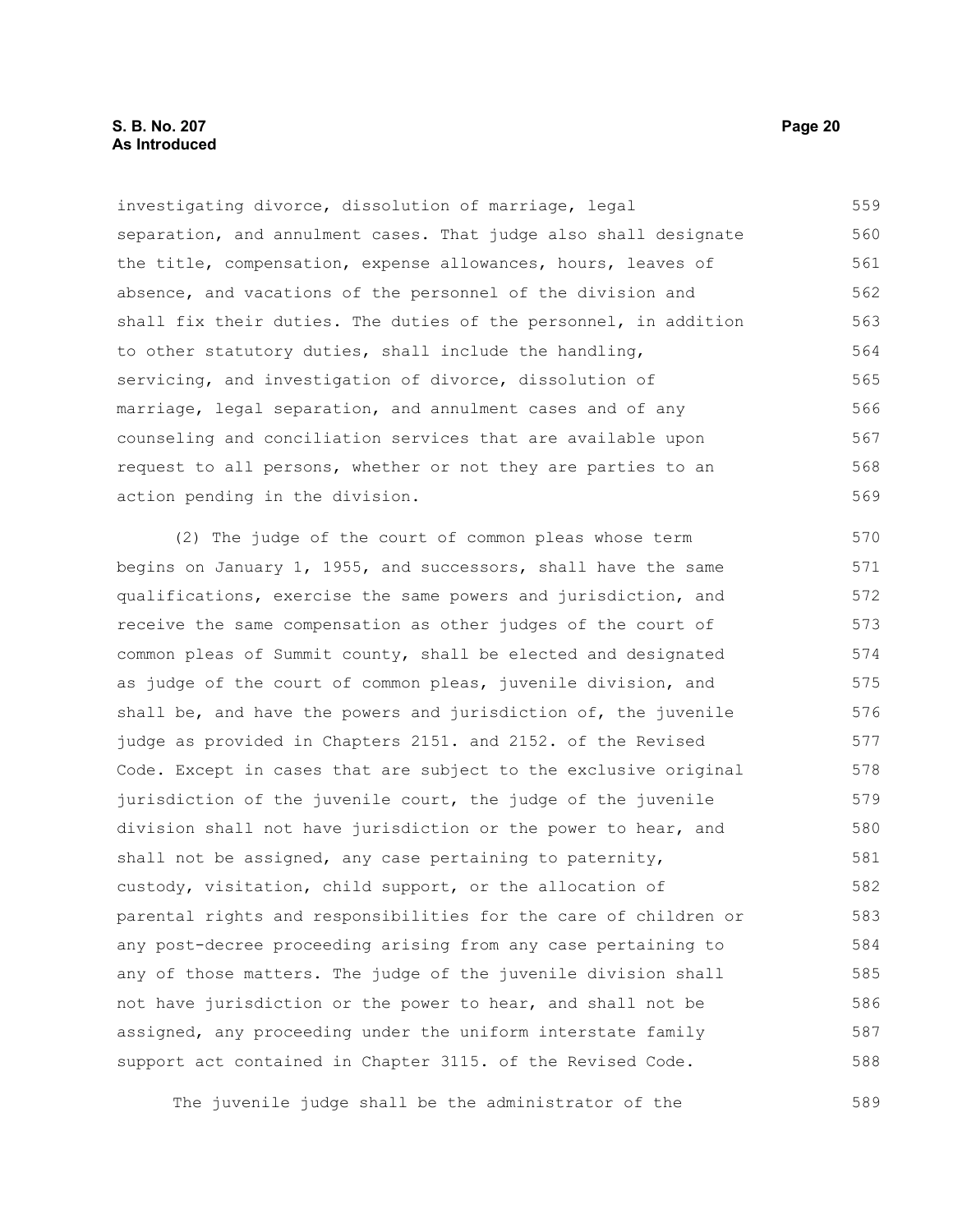## **S. B. No. 207 Page 21 As Introduced**

juvenile division and its subdivisions and departments and shall have charge of the employment, assignment, and supervision of the personnel of the juvenile division, including any necessary referees, who are engaged in handling, servicing, or investigating juvenile cases. The judge also shall designate the title, compensation, expense allowances, hours, leaves of absence, and vacation of the personnel of the division and shall fix their duties. The duties of the personnel, in addition to other statutory duties, shall include the handling, servicing, and investigation of juvenile cases and of any counseling and conciliation services that are available upon request to persons, whether or not they are parties to an action pending in the division. 590 591 592 593 594 595 596 597 598 599 600 601 602

(J) In Trumbull county, the judges of the court of common pleas whose terms begin on January 1, 1953, and January 2, 1977, and successors, shall have the same qualifications, exercise the same powers and jurisdiction, and receive the same compensation as other judges of the court of common pleas of Trumbull county and shall be elected and designated as judges of the court of common pleas, division of domestic relations. They shall have all the powers relating to juvenile courts, and all cases under Chapters 2151. and 2152. of the Revised Code, all parentage proceedings over which the juvenile court has jurisdiction, and all divorce, dissolution of marriage, legal separation, and annulment cases shall be assigned to them, except cases that for some special reason are assigned to some other judge of the court of common pleas. 603 604 605 606 607 608 609 610 611 612 613 614 615 616

(K) In Butler county:

(1) The judges of the court of common pleas whose terms begin on January 1, 1957, and January 4, 1993, and successors, 618 619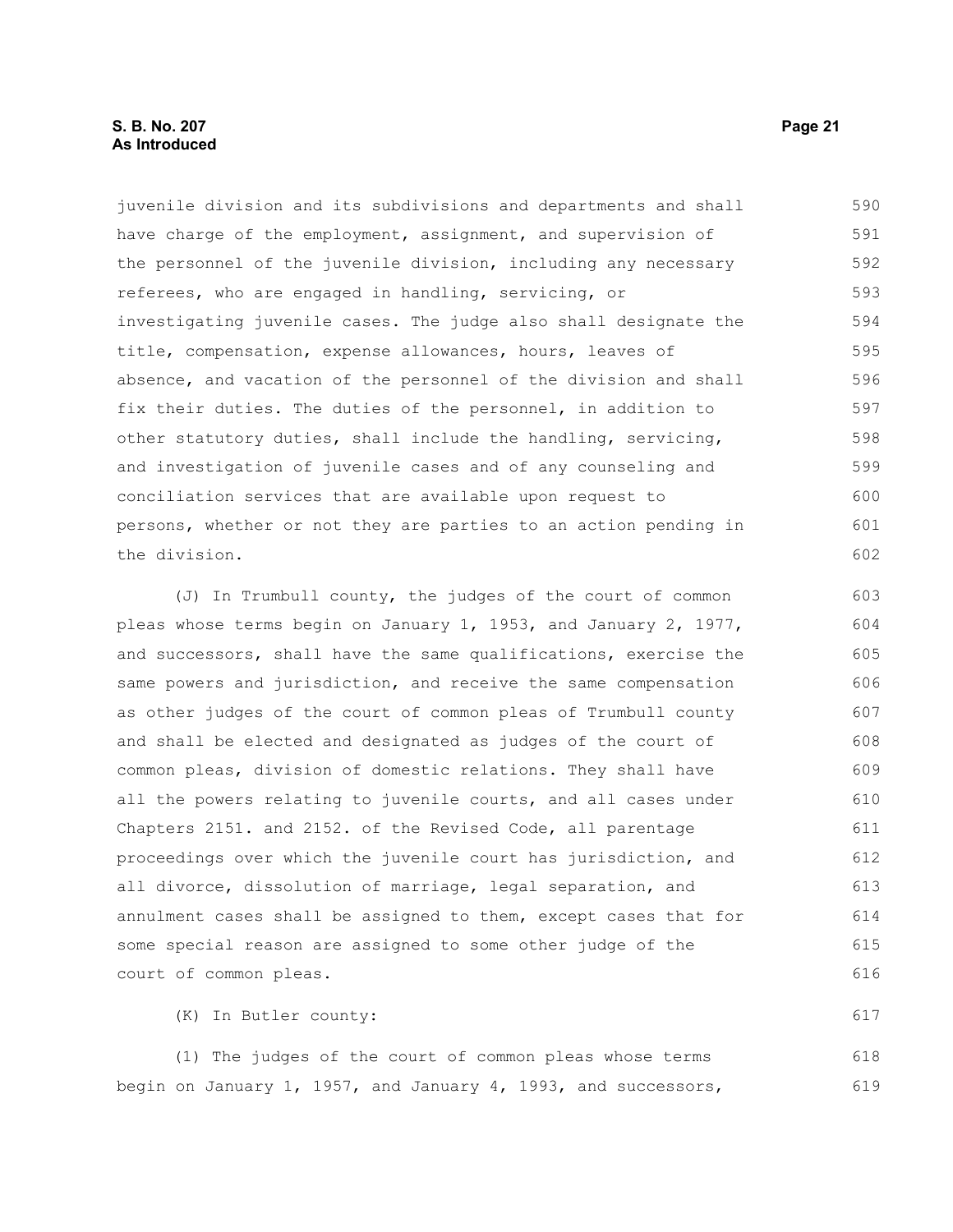## **S. B. No. 207 Page 22 As Introduced**

shall have the same qualifications, exercise the same powers and jurisdiction, and receive the same compensation as other judges of the court of common pleas of Butler county and shall be elected and designated as judges of the court of common pleas, division of domestic relations. The judges of the division of domestic relations shall have assigned to them all divorce, dissolution of marriage, legal separation, and annulment cases coming before the court, except in cases that for some special reason are assigned to some other judge of the court of common pleas. The judges of the division of domestic relations also have concurrent jurisdiction with judges of the juvenile division of the court of common pleas of Butler county with respect to and may hear cases to determine the custody, support, or custody and support of a child who is born of issue of a marriage and who is not the ward of another court of this state, cases commenced by a party of the marriage to obtain an order requiring support of any child when the request for that order is not ancillary to an action for divorce, dissolution of marriage, annulment, or legal separation, a criminal or civil action involving an allegation of domestic violence, an action for support under Chapter 3115. of the Revised Code, or an action that is within the exclusive original jurisdiction of the juvenile division of the court of common pleas of Butler county and that involves an allegation that the child is an abused, neglected, or dependent child, and post-decree proceedings and matters arising from those types of cases. The judge senior in point of service shall be charged with the assignment and division of the work of the division and with the employment and supervision of all other personnel of the domestic relations division. 620 621 622 623 624 625 626 627 628 629 630 631 632 633 634 635 636 637 638 639 640 641 642 643 644 645 646 647 648 649

The judge senior in point of service also shall designate 650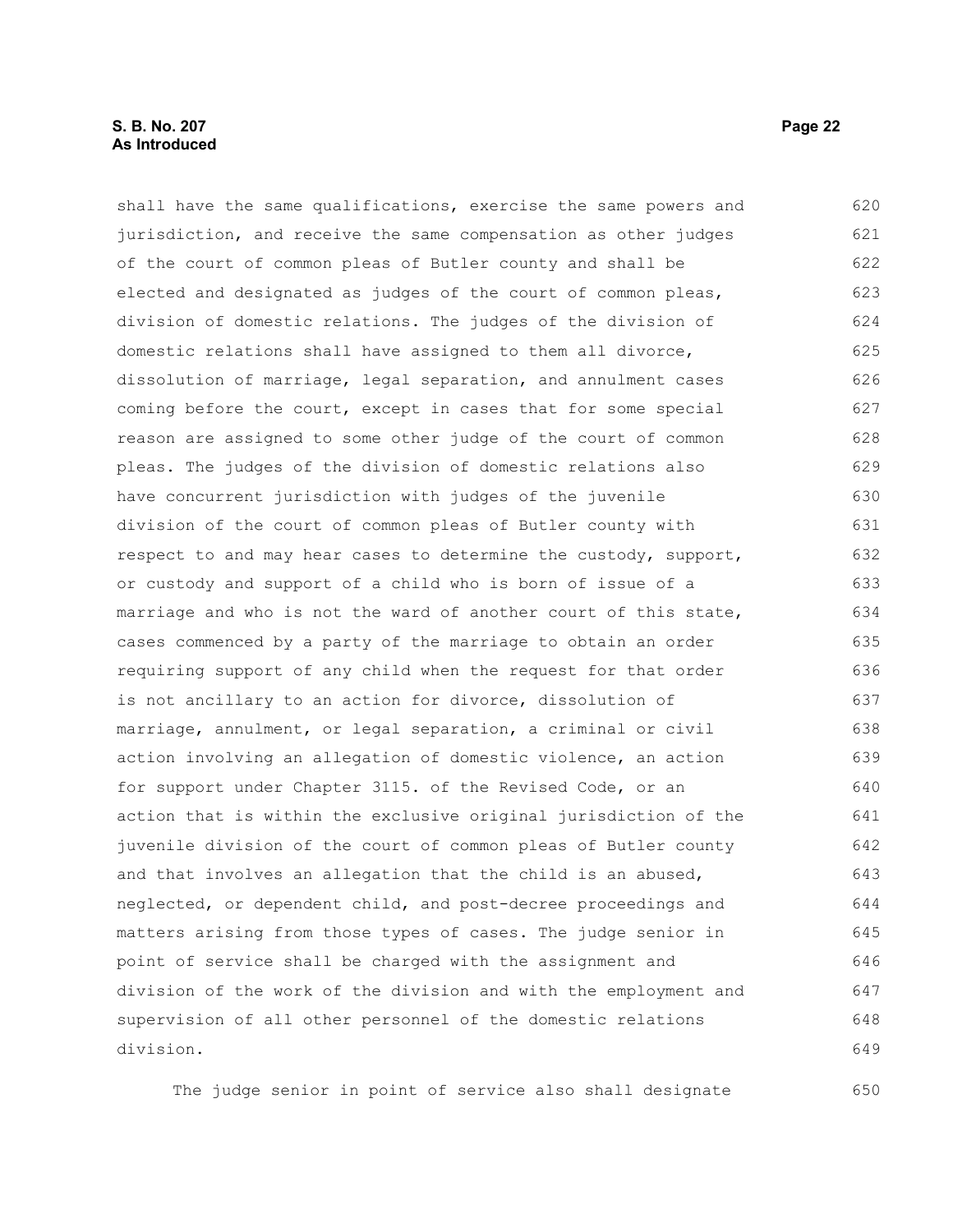the title, compensation, expense allowances, hours, leaves of absence, and vacations of the personnel of the division and shall fix their duties. The duties of the personnel, in addition to other statutory duties, shall include the handling, servicing, and investigation of divorce, dissolution of marriage, legal separation, and annulment cases and providing any counseling and conciliation services that the division makes available to persons, whether or not the persons are parties to an action pending in the division, who request the services. 651 652 653 654 655 656 657 658 659

(2) The judges of the court of common pleas whose terms begin on January 3, 1987, and January 2, 2003, and successors, shall have the same qualifications, exercise the same powers and jurisdiction, and receive the same compensation as other judges of the court of common pleas of Butler county, shall be elected and designated as judges of the court of common pleas, juvenile division, and shall be the juvenile judges as provided in Chapters 2151. and 2152. of the Revised Code, with the powers and jurisdictions conferred by those chapters. Except in cases that are subject to the exclusive original jurisdiction of the juvenile court, the judges of the juvenile division shall not have jurisdiction or the power to hear and shall not be assigned, but shall have the limited ability and authority to certify, any case commenced by a party of a marriage to determine the custody, support, or custody and support of a child who is born of issue of the marriage and who is not the ward of another court of this state when the request for the order in the case is not ancillary to an action for divorce, dissolution of marriage, annulment, or legal separation. The judge of the court of common pleas, juvenile division, who is senior in point of service, shall be the administrator of the juvenile division and its subdivisions and departments. The 660 661 662 663 664 665 666 667 668 669 670 671 672 673 674 675 676 677 678 679 680 681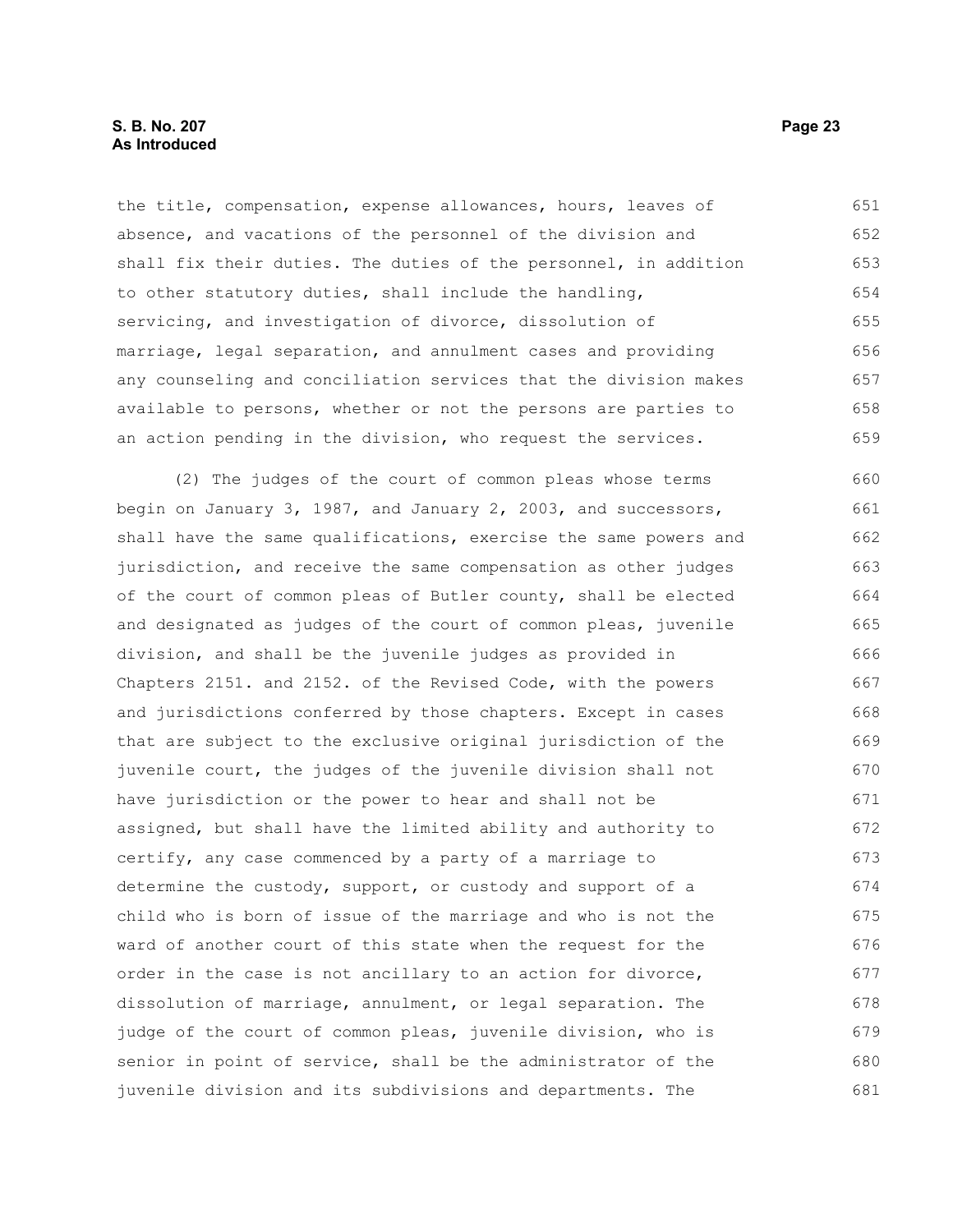## **S. B. No. 207 Page 24 As Introduced**

judge, senior in point of service, shall have charge of the employment, assignment, and supervision of the personnel of the juvenile division who are engaged in handling, servicing, or investigating juvenile cases, including any referees whom the judge considers necessary for the discharge of the judge's various duties. 682 683 684 685 686 687

The judge, senior in point of service, also shall designate the title, compensation, expense allowances, hours, leaves of absence, and vacation of the personnel of the division and shall fix their duties. The duties of the personnel, in addition to other statutory duties, include the handling, servicing, and investigation of juvenile cases and providing any counseling and conciliation services that the division makes available to persons, whether or not the persons are parties to an action pending in the division, who request the services. 688 689 690 691 692 693 694 695 696

(3) If a judge of the court of common pleas, division of domestic relations or juvenile division, is sick, absent, or unable to perform that judge's judicial duties or the volume of cases pending in the judge's division necessitates it, the duties of that judge shall be performed by the other judges of the domestic relations and juvenile divisions. 697 698 699 700 701 702

(L)(1) In Cuyahoga county, the judges of the court of common pleas whose terms begin on January 8, 1961, January 9, 1961, January 18, 1975, January 19, 1975, and January 13, 1987, and successors, shall have the same qualifications, exercise the same powers and jurisdiction, and receive the same compensation as other judges of the court of common pleas of Cuyahoga county and shall be elected and designated as judges of the court of common pleas, division of domestic relations. They shall have all the powers relating to all divorce, dissolution of marriage, 703 704 705 706 707 708 709 710 711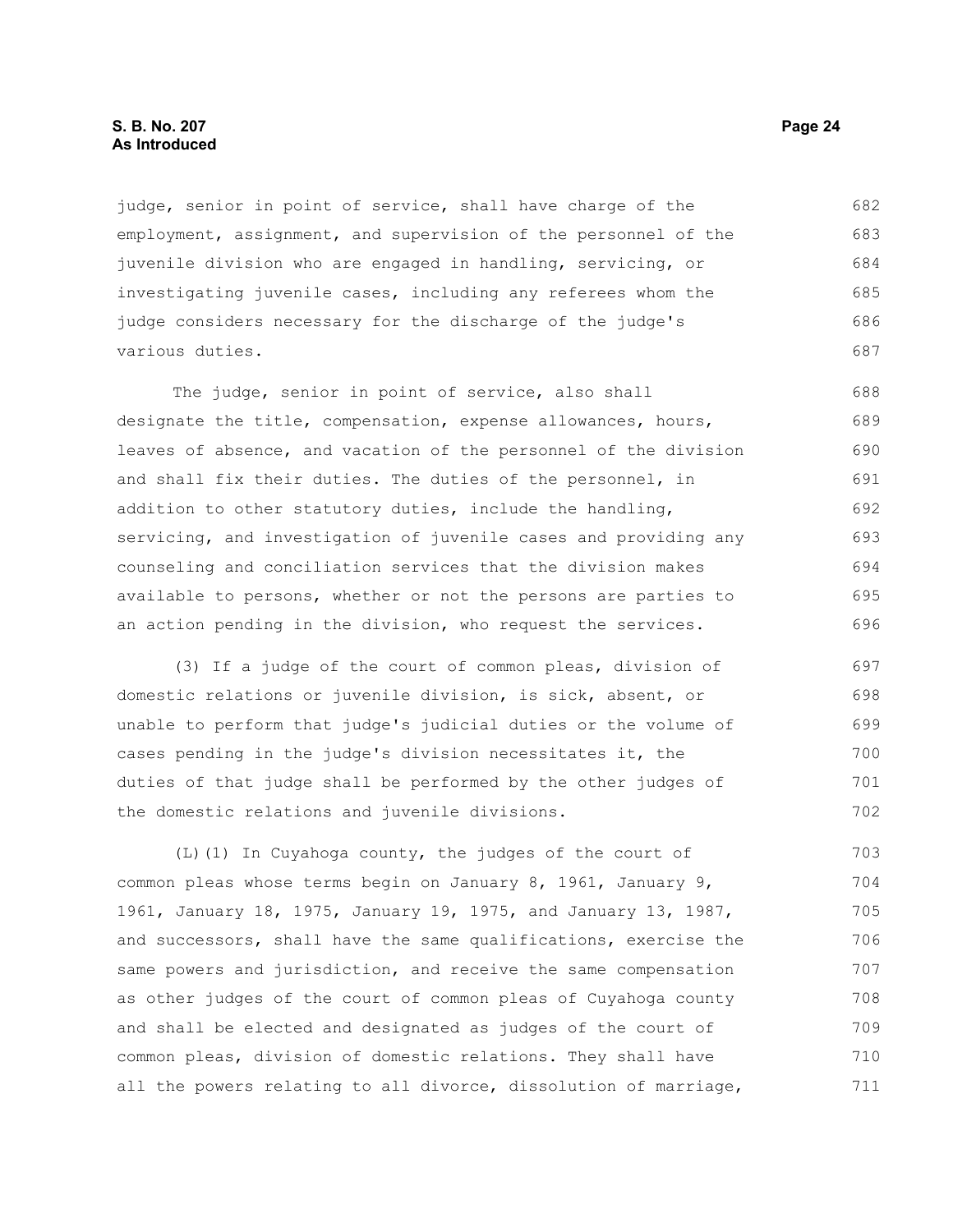division.

assigned to some other judge of the court of common pleas for some special reason. (2) The administrative judge is administrator of the domestic relations division and its subdivisions and departments and has the following powers concerning division personnel: (a) Full charge of the employment, assignment, and supervision; (b) Sole determination of compensation, duties, expenses, allowances, hours, leaves, and vacations. (3) "Division personnel" include persons employed or referees engaged in hearing, servicing, investigating, counseling, or conciliating divorce, dissolution of marriage, legal separation and annulment matters. (M) In Lake county: (1) The judge of the court of common pleas whose term begins on January 2, 1961, and successors, shall have the same qualifications, exercise the same powers and jurisdiction, and receive the same compensation as the other judges of the court of common pleas of Lake county and shall be elected and designated as judge of the court of common pleas, division of domestic relations. The judge shall be assigned all the divorce, dissolution of marriage, legal separation, and annulment cases coming before the court, except in cases that for some special reason are assigned to some other judge of the court of common pleas. The judge shall be charged with the assignment and division of the work of the division and with the employment and supervision of all other personnel of the domestic relations 713 714 715 716 717 718 719 720 721 722 723 724 725 726 727 728 729 730 731 732 733 734 735 736 737 738 739

legal separation, and annulment cases, except in cases that are

712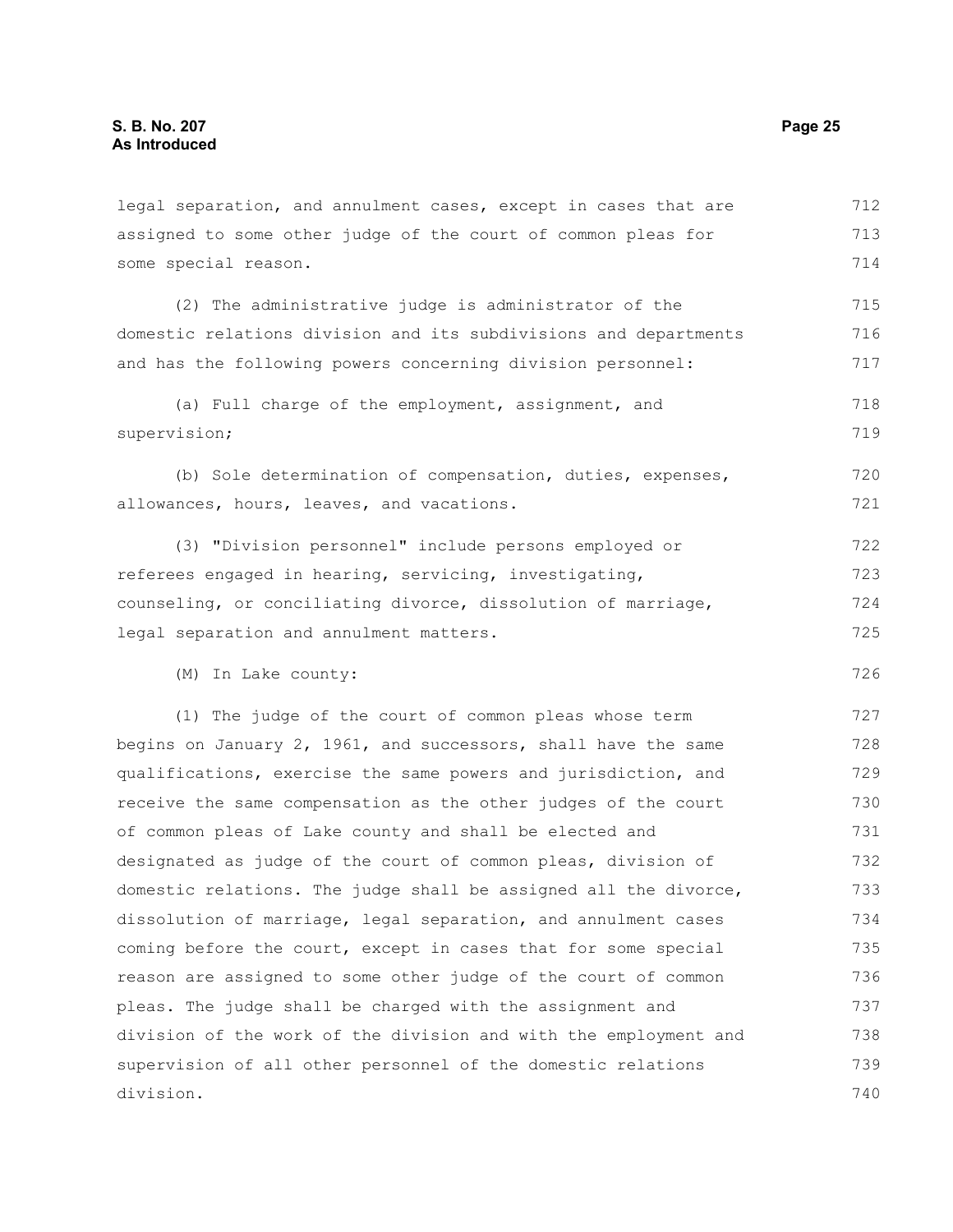## **S. B. No. 207 Page 26 As Introduced**

The judge also shall designate the title, compensation, expense allowances, hours, leaves of absence, and vacations of the personnel of the division and shall fix their duties. The duties of the personnel, in addition to other statutory duties, shall include the handling, servicing, and investigation of divorce, dissolution of marriage, legal separation, and annulment cases and providing any counseling and conciliation services that the division makes available to persons, whether or not the persons are parties to an action pending in the division, who request the services. 741 742 743 744 745 746 747 748 749 750

(2) The judge of the court of common pleas whose term begins on January 4, 1979, and successors, shall have the same qualifications, exercise the same powers and jurisdiction, and receive the same compensation as other judges of the court of common pleas of Lake county, shall be elected and designated as judge of the court of common pleas, juvenile division, and shall be the juvenile judge as provided in Chapters 2151. and 2152. of the Revised Code, with the powers and jurisdictions conferred by those chapters. The judge of the court of common pleas, juvenile division, shall be the administrator of the juvenile division and its subdivisions and departments. The judge shall have charge of the employment, assignment, and supervision of the personnel of the juvenile division who are engaged in handling, servicing, or investigating juvenile cases, including any referees whom the judge considers necessary for the discharge of the judge's various duties. 751 752 753 754 755 756 757 758 759 760 761 762 763 764 765 766

The judge also shall designate the title, compensation, expense allowances, hours, leaves of absence, and vacation of the personnel of the division and shall fix their duties. The duties of the personnel, in addition to other statutory duties, include the handling, servicing, and investigation of juvenile 767 768 769 770 771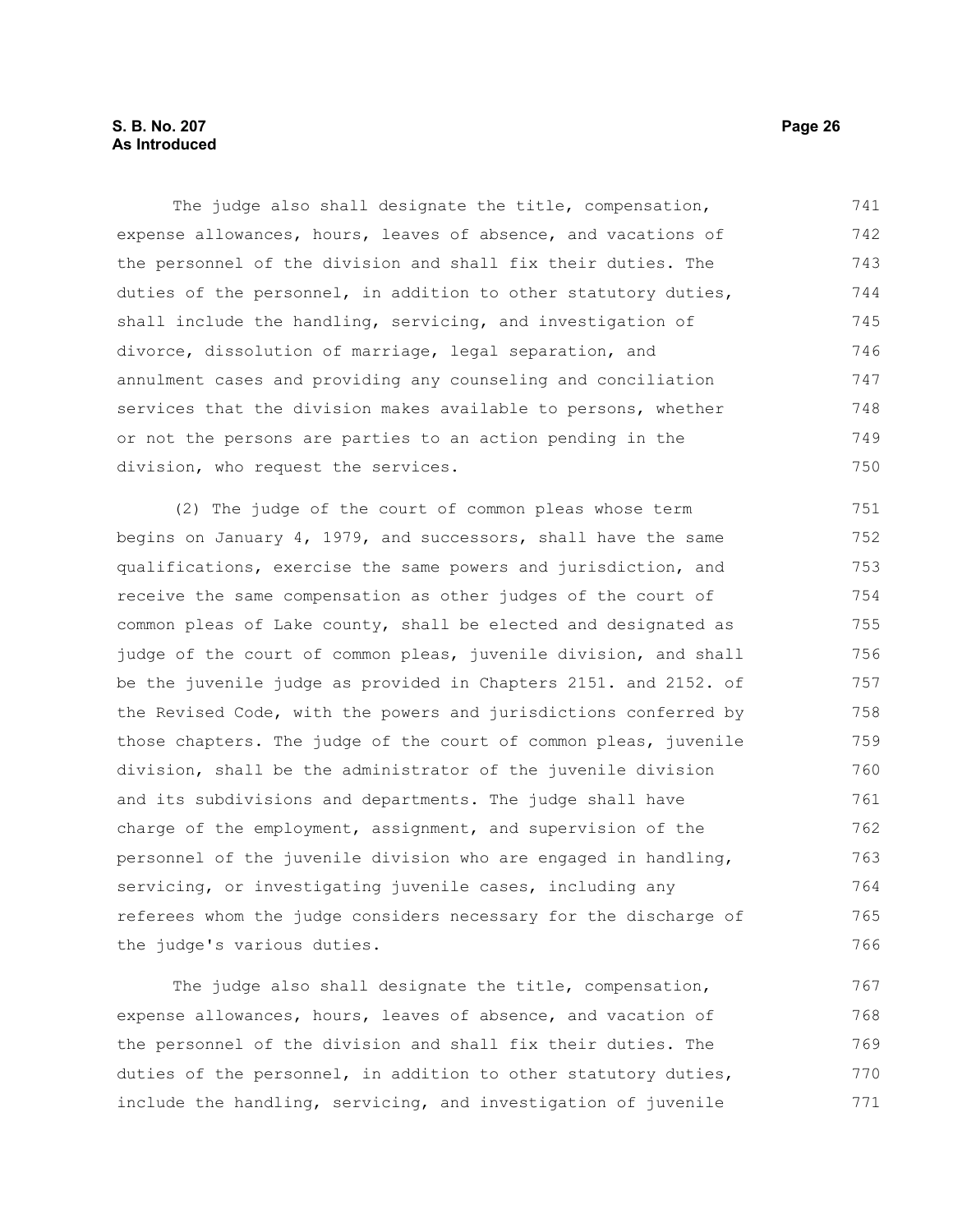cases and providing any counseling and conciliation services that the division makes available to persons, whether or not the persons are parties to an action pending in the division, who request the services. 772 773 774 775

(3) If a judge of the court of common pleas, division of domestic relations or juvenile division, is sick, absent, or unable to perform that judge's judicial duties or the volume of cases pending in the judge's division necessitates it, the duties of that judge shall be performed by the other judges of the domestic relations and juvenile divisions.

(N) In Erie county:

(1) The judge of the court of common pleas whose term begins on January 2, 1971, and the successors to that judge whose terms begin before January 2, 2007, shall have the same qualifications, exercise the same powers and jurisdiction, and receive the same compensation as the other judge of the court of common pleas of Erie county and shall be elected and designated as judge of the court of common pleas, division of domestic relations. The judge shall have all the powers relating to juvenile courts, and shall be assigned all cases under Chapters 2151. and 2152. of the Revised Code, parentage proceedings over which the juvenile court has jurisdiction, and divorce, dissolution of marriage, legal separation, and annulment cases, except cases that for some special reason are assigned to some other judge. 783 784 785 786 787 788 789 790 791 792 793 794 795 796

On or after January 2, 2007, the judge of the court of common pleas who is elected in 2006 shall be the successor to the judge of the domestic relations division whose term expires on January 1, 2007, shall be designated as judge of the court of common pleas, juvenile division, and shall be the juvenile judge 797 798 799 800 801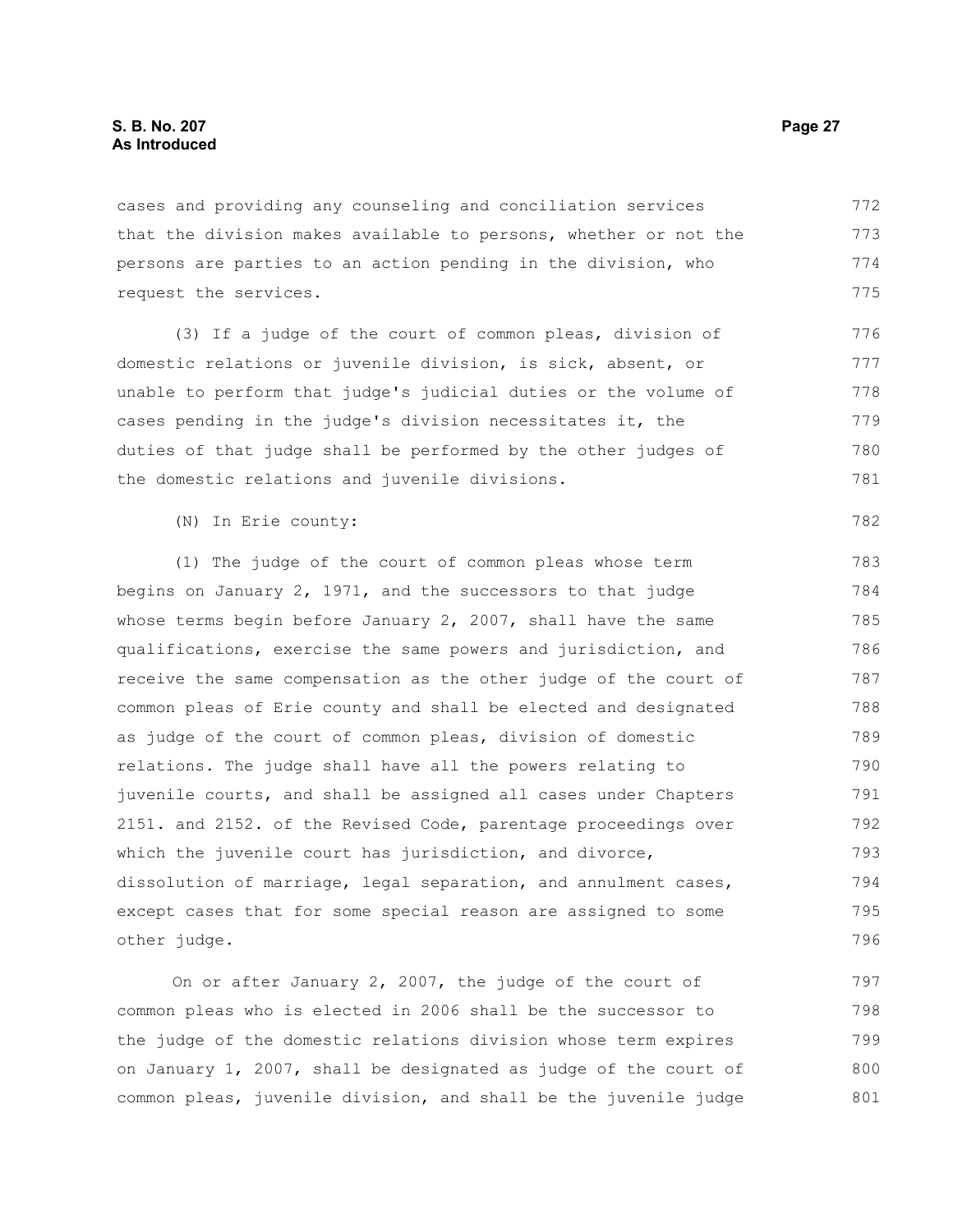816

#### as provided in Chapters 2151. and 2152. of the Revised Code with the powers and jurisdictions conferred by those chapters. (2) The judge of the court of common pleas, general division, whose term begins on January 1, 2005, and successors, the judge of the court of common pleas, general division whose term begins on January 2, 2005, and successors, and the judge of the court of common pleas, general division, whose term begins February 9, 2009, and successors, shall have assigned to them, in addition to all matters that are within the jurisdiction of the general division of the court of common pleas, all divorce, dissolution of marriage, legal separation, and annulment cases coming before the court, and all matters that are within the jurisdiction of the probate court under Chapter 2101., and other provisions, of the Revised Code. 802 803 804 805 806 807 808 809 810 811 812 813 814 815

(O) In Greene county:

(1) The judge of the court of common pleas whose term begins on January 1, 1961, and successors, shall have the same qualifications, exercise the same powers and jurisdiction, and receive the same compensation as the other judges of the court of common pleas of Greene county and shall be elected and designated as the judge of the court of common pleas, division of domestic relations. The judge shall be assigned all divorce, dissolution of marriage, legal separation, annulment, uniform reciprocal support enforcement, and domestic violence cases and all other cases related to domestic relations, except cases that for some special reason are assigned to some other judge of the court of common pleas.

The judge shall be charged with the assignment and division of the work of the division and with the employment and supervision of all other personnel of the division. The judge 829 830 831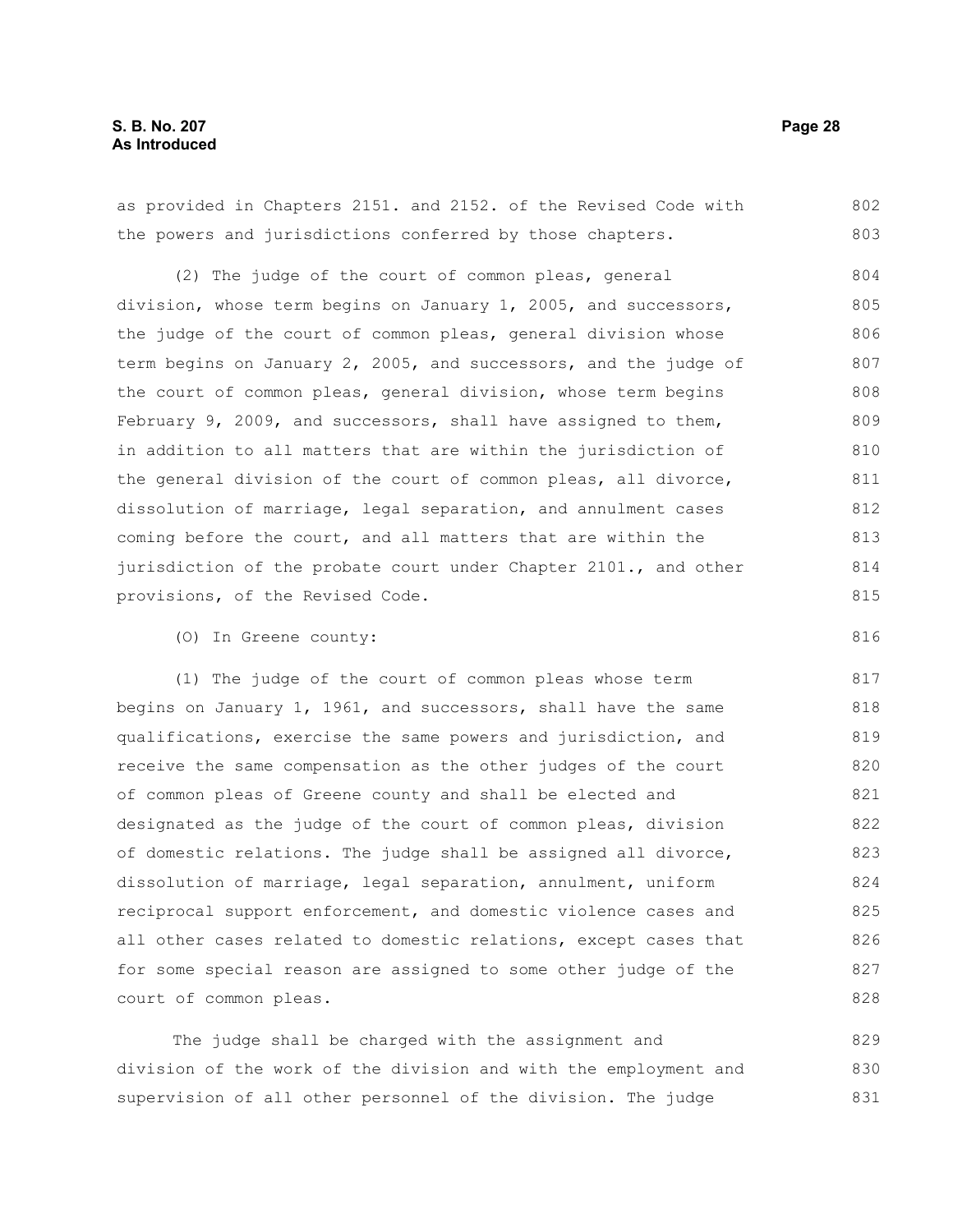## **S. B. No. 207 Page 29 As Introduced**

also shall designate the title, compensation, hours, leaves of absence, and vacations of the personnel of the division and shall fix their duties. The duties of the personnel of the division, in addition to other statutory duties, shall include the handling, servicing, and investigation of divorce, dissolution of marriage, legal separation, and annulment cases and the provision of counseling and conciliation services that the division considers necessary and makes available to persons who request the services, whether or not the persons are parties in an action pending in the division. The compensation for the personnel shall be paid from the overall court budget and shall be included in the appropriations for the existing judges of the general division of the court of common pleas. 832 833 834 835 836 837 838 839 840 841 842 843 844

(2) The judge of the court of common pleas whose term begins on January 1, 1995, and successors, shall have the same qualifications, exercise the same powers and jurisdiction, and receive the same compensation as the other judges of the court of common pleas of Greene county, shall be elected and designated as judge of the court of common pleas, juvenile division, and, on or after January 1, 1995, shall be the juvenile judge as provided in Chapters 2151. and 2152. of the Revised Code with the powers and jurisdiction conferred by those chapters. The judge of the court of common pleas, juvenile division, shall be the administrator of the juvenile division and its subdivisions and departments. The judge shall have charge of the employment, assignment, and supervision of the personnel of the juvenile division who are engaged in handling, servicing, or investigating juvenile cases, including any referees whom the judge considers necessary for the discharge of the judge's various duties. 845 846 847 848 849 850 851 852 853 854 855 856 857 858 859 860 861

The judge also shall designate the title, compensation,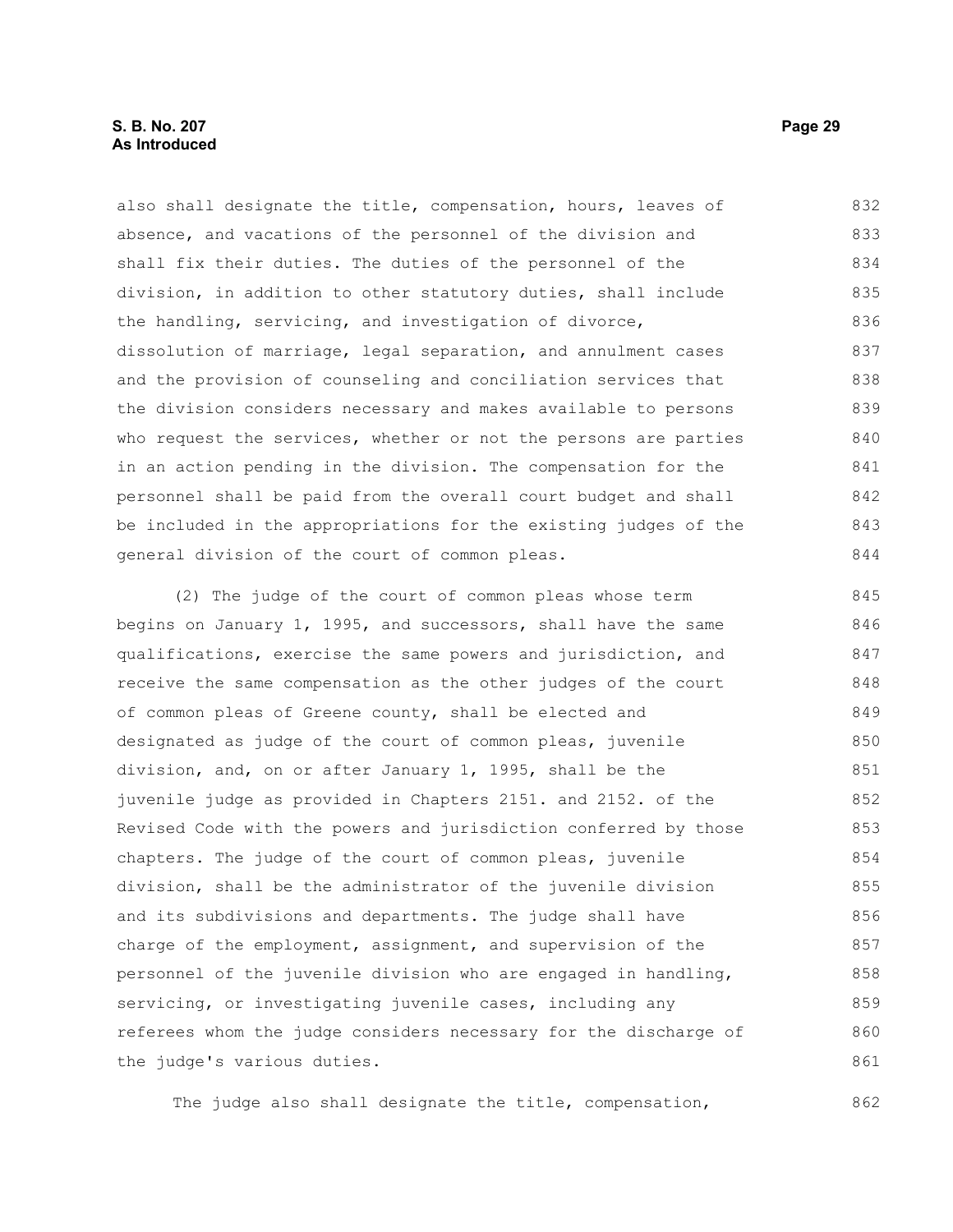expense allowances, hours, leaves of absence, and vacation of the personnel of the division and shall fix their duties. The duties of the personnel, in addition to other statutory duties, include the handling, servicing, and investigation of juvenile cases and providing any counseling and conciliation services that the court makes available to persons, whether or not the persons are parties to an action pending in the court, who request the services. 863 864 865 866 867 868 869 870

(3) If one of the judges of the court of common pleas, general division, is sick, absent, or unable to perform that judge's judicial duties or the volume of cases pending in the general division necessitates it, the duties of that judge of the general division shall be performed by the judge of the division of domestic relations and the judge of the juvenile division. 871 872 873 874 875 876 877

(P) In Portage county, the judge of the court of common pleas, whose term begins January 2, 1987, and successors, shall have the same qualifications, exercise the same powers and jurisdiction, and receive the same compensation as the other judges of the court of common pleas of Portage county and shall be elected and designated as judge of the court of common pleas, division of domestic relations. The judge shall be assigned all divorce, dissolution of marriage, legal separation, and annulment cases coming before the court, except in cases that for some special reason are assigned to some other judge of the court of common pleas. The judge shall be charged with the assignment and division of the work of the division and with the employment and supervision of all other personnel of the domestic relations division. 878 879 880 881 882 883 884 885 886 887 888 889 890 891

The judge also shall designate the title, compensation,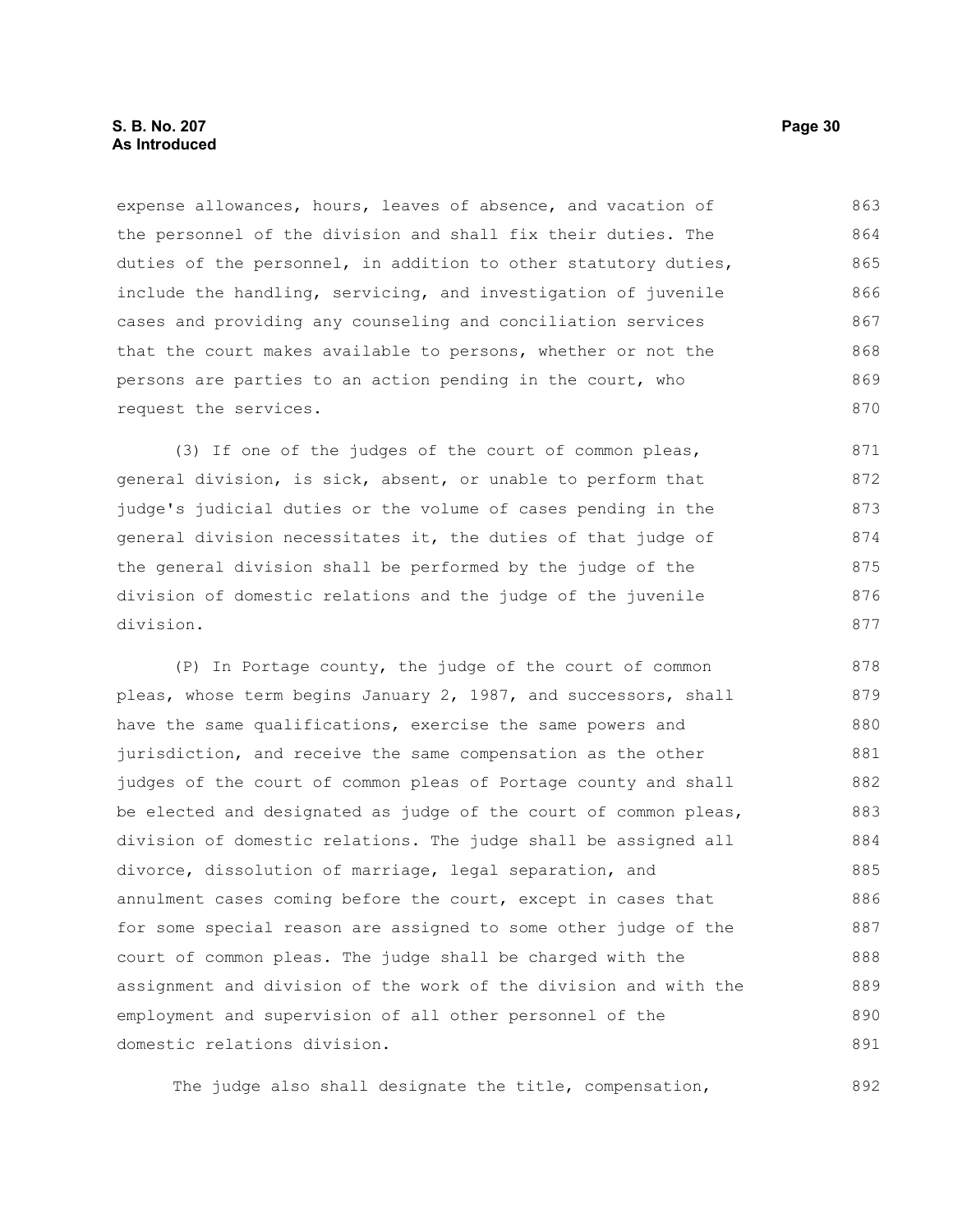## **S. B. No. 207 Page 31 As Introduced**

expense allowances, hours, leaves of absence, and vacations of the personnel of the division and shall fix their duties. The duties of the personnel, in addition to other statutory duties, shall include the handling, servicing, and investigation of divorce, dissolution of marriage, legal separation, and annulment cases and providing any counseling and conciliation services that the division makes available to persons, whether or not the persons are parties to an action pending in the division, who request the services. 893 894 895 896 897 898 899 900 901

(Q) In Clermont county, the judge of the court of common pleas, whose term begins January 2, 1987, and successors, shall have the same qualifications, exercise the same powers and jurisdiction, and receive the same compensation as the other judges of the court of common pleas of Clermont county and shall be elected and designated as judge of the court of common pleas, division of domestic relations. The judge shall be assigned all divorce, dissolution of marriage, legal separation, and annulment cases coming before the court, except in cases that for some special reason are assigned to some other judge of the court of common pleas. The judge shall be charged with the assignment and division of the work of the division and with the employment and supervision of all other personnel of the domestic relations division. 902 903 904 905 906 907 908 909 910 911 912 913 914 915

The judge also shall designate the title, compensation, expense allowances, hours, leaves of absence, and vacations of the personnel of the division and shall fix their duties. The duties of the personnel, in addition to other statutory duties, shall include the handling, servicing, and investigation of divorce, dissolution of marriage, legal separation, and annulment cases and providing any counseling and conciliation services that the division makes available to persons, whether 916 917 918 919 920 921 922 923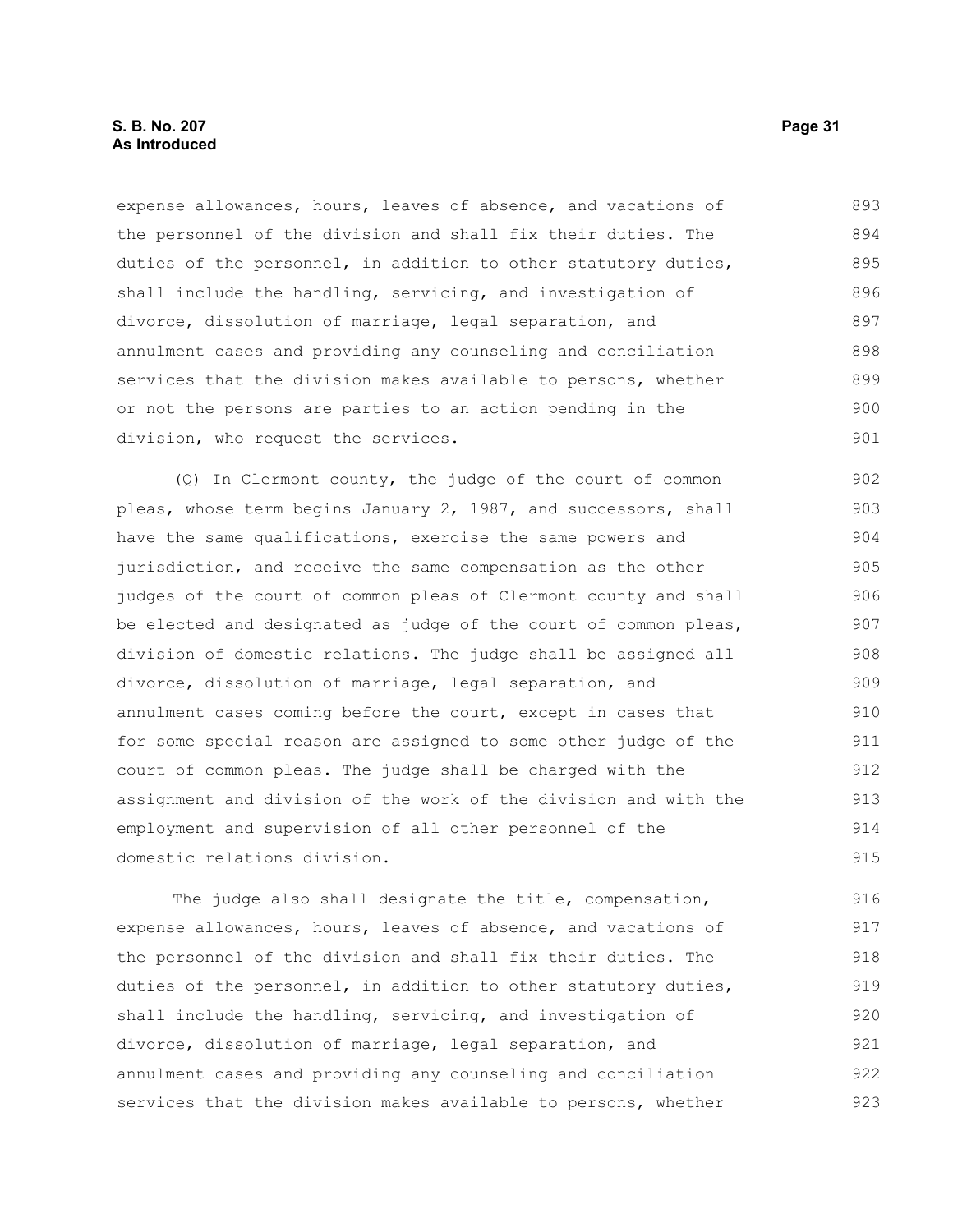or not the persons are parties to an action pending in the division, who request the services. 924 925

(R) In Warren county, the judge of the court of common pleas, whose term begins January 1, 1987, and successors, shall have the same qualifications, exercise the same powers and jurisdiction, and receive the same compensation as the other judges of the court of common pleas of Warren county and shall be elected and designated as judge of the court of common pleas, division of domestic relations. The judge shall be assigned all divorce, dissolution of marriage, legal separation, and annulment cases coming before the court, except in cases that for some special reason are assigned to some other judge of the court of common pleas. The judge shall be charged with the assignment and division of the work of the division and with the employment and supervision of all other personnel of the domestic relations division. 926 927 928 929 930 931 932 933 934 935 936 937 938 939

The judge also shall designate the title, compensation, expense allowances, hours, leaves of absence, and vacations of the personnel of the division and shall fix their duties. The duties of the personnel, in addition to other statutory duties, shall include the handling, servicing, and investigation of divorce, dissolution of marriage, legal separation, and annulment cases and providing any counseling and conciliation services that the division makes available to persons, whether or not the persons are parties to an action pending in the division, who request the services. 940 941 942 943 944 945 946 947 948 949

(S) In Licking county, the judges of the court of common pleas, whose terms begin on January 1, 1991, and January 1, 2005, and successors, shall have the same qualifications, exercise the same powers and jurisdiction, and receive the same 950 951 952 953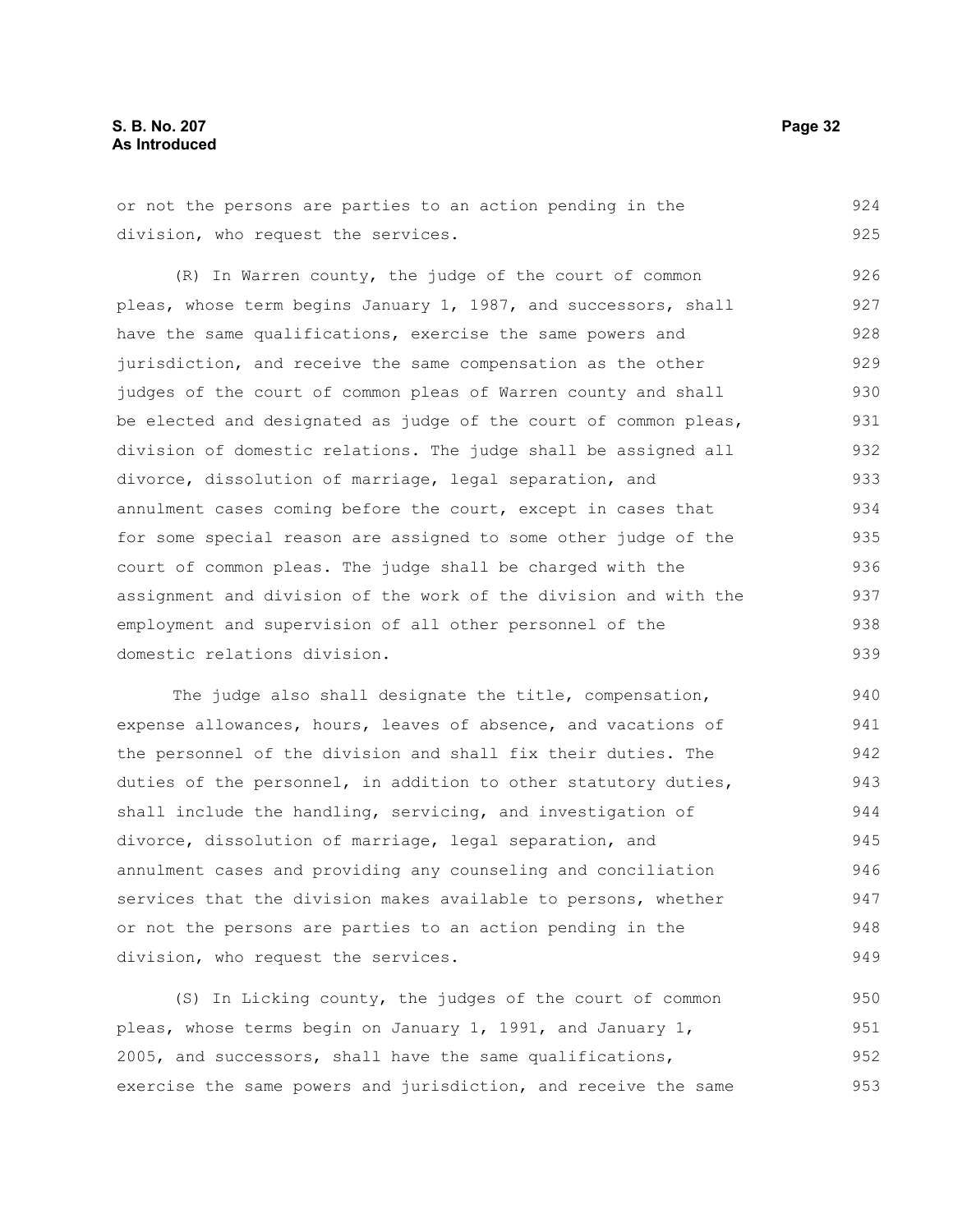## **S. B. No. 207 Page 33 As Introduced**

compensation as the other judges of the court of common pleas of Licking county and shall be elected and designated as judges of the court of common pleas, division of domestic relations. The judges shall be assigned all divorce, dissolution of marriage, legal separation, and annulment cases, all cases arising under Chapter 3111. of the Revised Code, all proceedings involving child support, the allocation of parental rights and responsibilities for the care of children and the designation for the children of a place of residence and legal custodian, parenting time, and visitation, and all post-decree proceedings and matters arising from those cases and proceedings, except in cases that for some special reason are assigned to another judge of the court of common pleas. The administrative judge of the division of domestic relations shall be charged with the assignment and division of the work of the division and with the employment and supervision of the personnel of the division. 954 955 956 957 958 959 960 961 962 963 964 965 966 967 968 969

The administrative judge of the division of domestic relations shall designate the title, compensation, expense allowances, hours, leaves of absence, and vacations of the personnel of the division and shall fix the duties of the personnel of the division. The duties of the personnel of the division, in addition to other statutory duties, shall include the handling, servicing, and investigation of divorce, dissolution of marriage, legal separation, and annulment cases, cases arising under Chapter 3111. of the Revised Code, and proceedings involving child support, the allocation of parental rights and responsibilities for the care of children and the designation for the children of a place of residence and legal custodian, parenting time, and visitation and providing any counseling and conciliation services that the division makes available to persons, whether or not the persons are parties to 970 971 972 973 974 975 976 977 978 979 980 981 982 983 984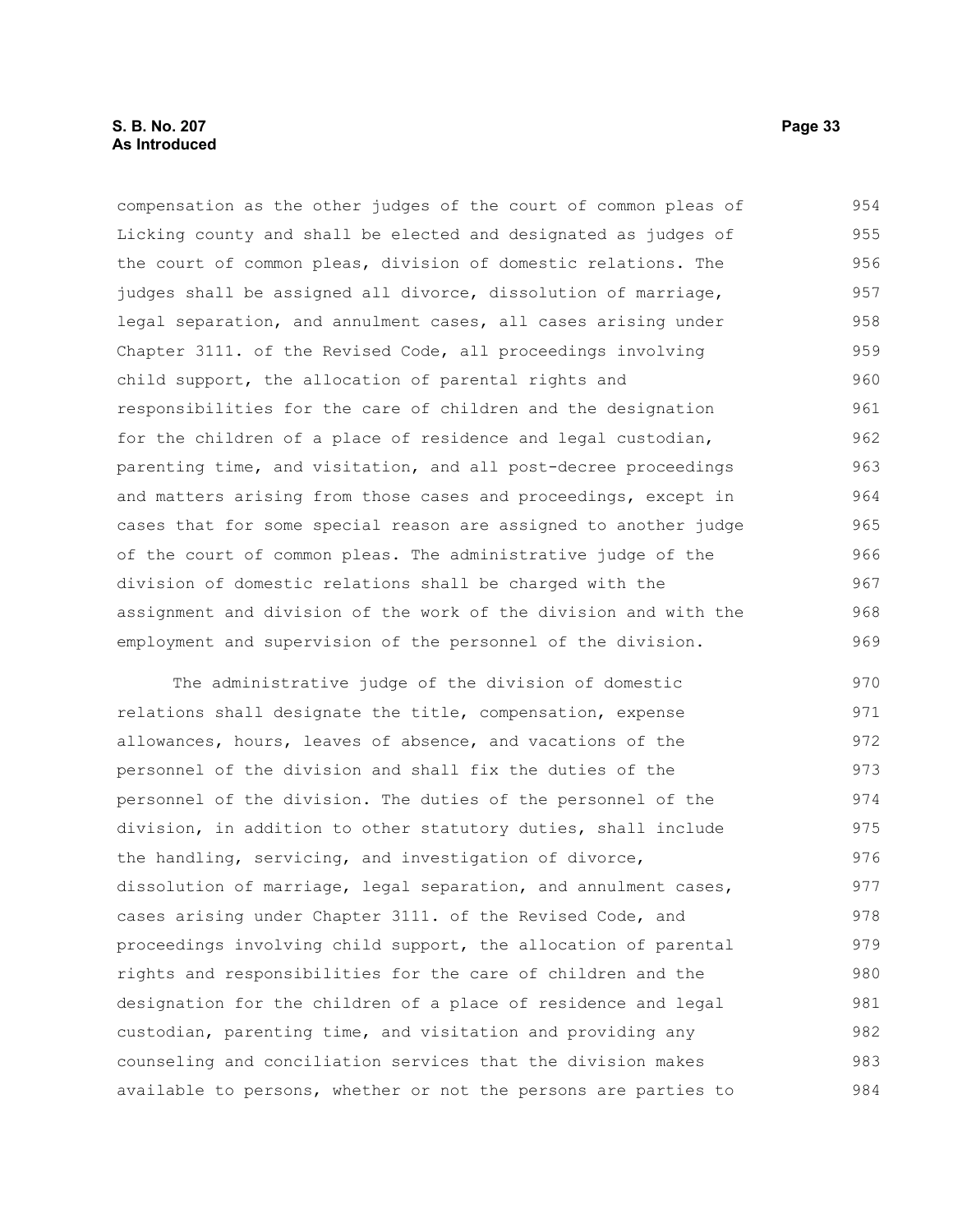#### an action pending in the division, who request the services. 985

(T) In Allen county, the judge of the court of common pleas, whose term begins January 1, 1993, and successors, shall have the same qualifications, exercise the same powers and jurisdiction, and receive the same compensation as the other judges of the court of common pleas of Allen county and shall be elected and designated as judge of the court of common pleas, division of domestic relations. The judge shall be assigned all divorce, dissolution of marriage, legal separation, and annulment cases, all cases arising under Chapter 3111. of the Revised Code, all proceedings involving child support, the allocation of parental rights and responsibilities for the care of children and the designation for the children of a place of residence and legal custodian, parenting time, and visitation, and all post-decree proceedings and matters arising from those cases and proceedings, except in cases that for some special reason are assigned to another judge of the court of common pleas. The judge shall be charged with the assignment and division of the work of the division and with the employment and supervision of the personnel of the division. 986 987 988 989 990 991 992 993 994 995 996 997 998 999 1000 1001 1002 1003 1004

The judge shall designate the title, compensation, expense allowances, hours, leaves of absence, and vacations of the personnel of the division and shall fix the duties of the personnel of the division. The duties of the personnel of the division, in addition to other statutory duties, shall include the handling, servicing, and investigation of divorce, dissolution of marriage, legal separation, and annulment cases, cases arising under Chapter 3111. of the Revised Code, and proceedings involving child support, the allocation of parental rights and responsibilities for the care of children and the designation for the children of a place of residence and legal 1005 1006 1007 1008 1009 1010 1011 1012 1013 1014 1015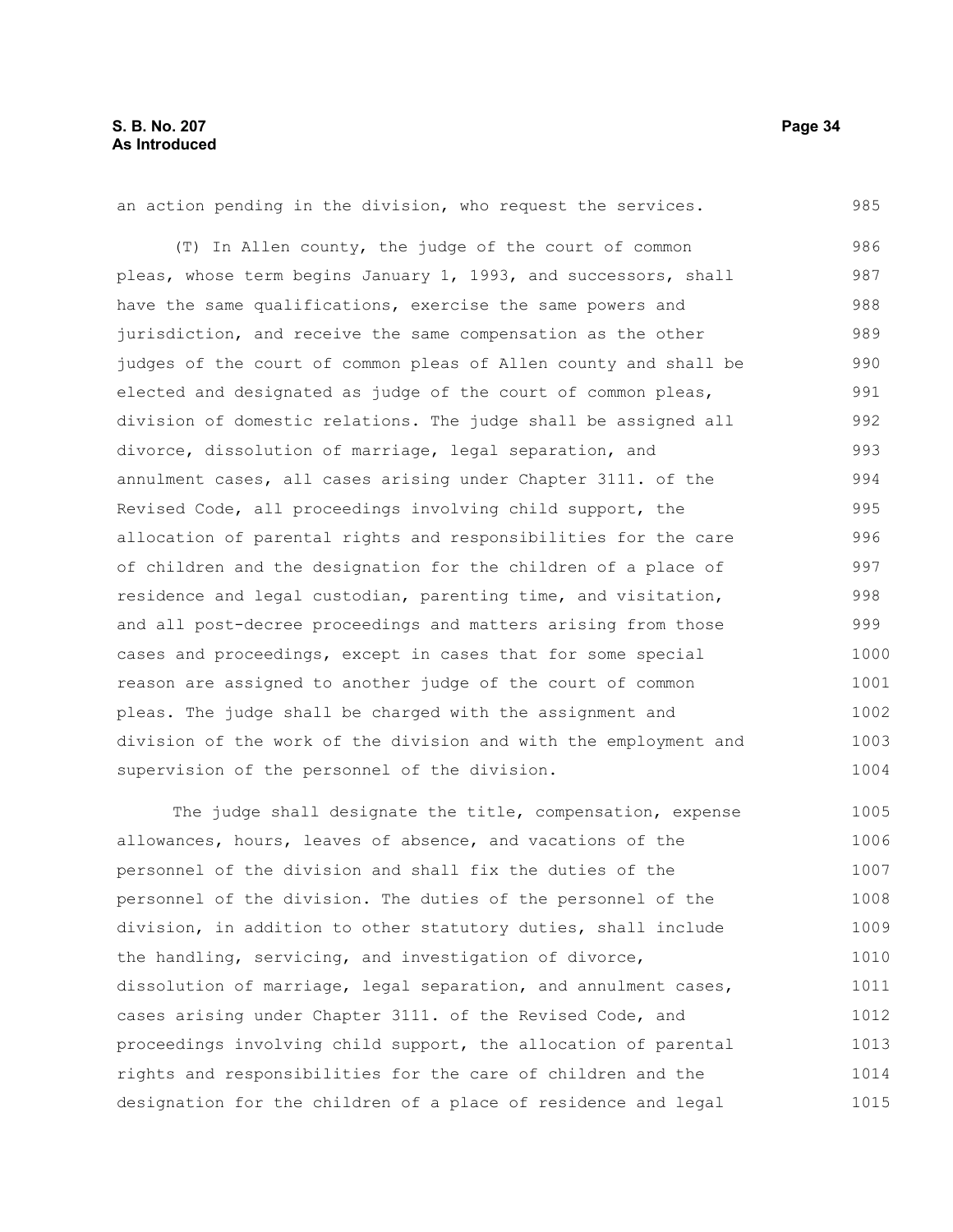custodian, parenting time, and visitation, and providing any counseling and conciliation services that the division makes available to persons, whether or not the persons are parties to an action pending in the division, who request the services. 1016 1017 1018 1019

(U) In Medina county, the judge of the court of common pleas whose term begins January 1, 1995, and successors, shall have the same qualifications, exercise the same powers and jurisdiction, and receive the same compensation as other judges of the court of common pleas of Medina county and shall be elected and designated as judge of the court of common pleas, division of domestic relations. The judge shall be assigned all divorce, dissolution of marriage, legal separation, and annulment cases, all cases arising under Chapter 3111. of the Revised Code, all proceedings involving child support, the allocation of parental rights and responsibilities for the care of children and the designation for the children of a place of residence and legal custodian, parenting time, and visitation, and all post-decree proceedings and matters arising from those cases and proceedings, except in cases that for some special reason are assigned to another judge of the court of common pleas. The judge shall be charged with the assignment and division of the work of the division and with the employment and supervision of the personnel of the division. 1020 1021 1022 1023 1024 1025 1026 1027 1028 1029 1030 1031 1032 1033 1034 1035 1036 1037 1038

The judge shall designate the title, compensation, expense allowances, hours, leaves of absence, and vacations of the personnel of the division and shall fix the duties of the personnel of the division. The duties of the personnel, in addition to other statutory duties, include the handling, servicing, and investigation of divorce, dissolution of marriage, legal separation, and annulment cases, cases arising under Chapter 3111. of the Revised Code, and proceedings 1039 1040 1041 1042 1043 1044 1045 1046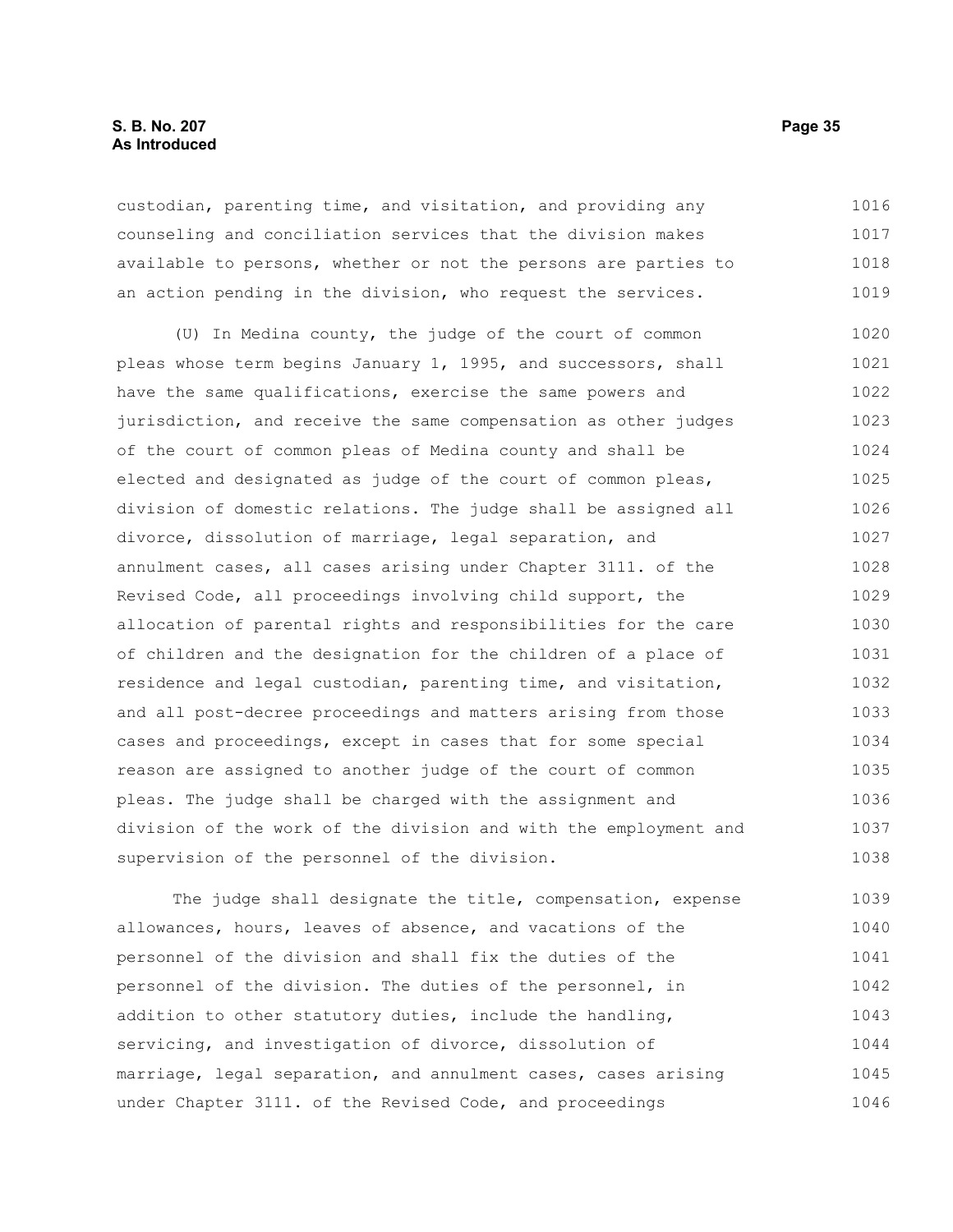involving child support, the allocation of parental rights and responsibilities for the care of children and the designation for the children of a place of residence and legal custodian, parenting time, and visitation, and providing counseling and conciliation services that the division makes available to persons, whether or not the persons are parties to an action pending in the division, who request the services. 1047 1048 1049 1050 1051 1052 1053

(V) In Fairfield county, the judge of the court of common pleas whose term begins January 2, 1995, and successors, shall have the same qualifications, exercise the same powers and jurisdiction, and receive the same compensation as the other judges of the court of common pleas of Fairfield county and shall be elected and designated as judge of the court of common pleas, division of domestic relations. The judge shall be assigned all divorce, dissolution of marriage, legal separation, and annulment cases, all cases arising under Chapter 3111. of the Revised Code, all proceedings involving child support, the allocation of parental rights and responsibilities for the care of children and the designation for the children of a place of residence and legal custodian, parenting time, and visitation, and all post-decree proceedings and matters arising from those cases and proceedings, except in cases that for some special reason are assigned to another judge of the court of common pleas. The judge also has concurrent jurisdiction with the probate-juvenile division of the court of common pleas of Fairfield county with respect to and may hear cases to determine the custody of a child, as defined in section 2151.011 of the Revised Code, who is not the ward of another court of this state, cases that are commenced by a parent, guardian, or custodian of a child, as defined in section 2151.011 of the Revised Code, to obtain an order requiring a parent of the child 1054 1055 1056 1057 1058 1059 1060 1061 1062 1063 1064 1065 1066 1067 1068 1069 1070 1071 1072 1073 1074 1075 1076 1077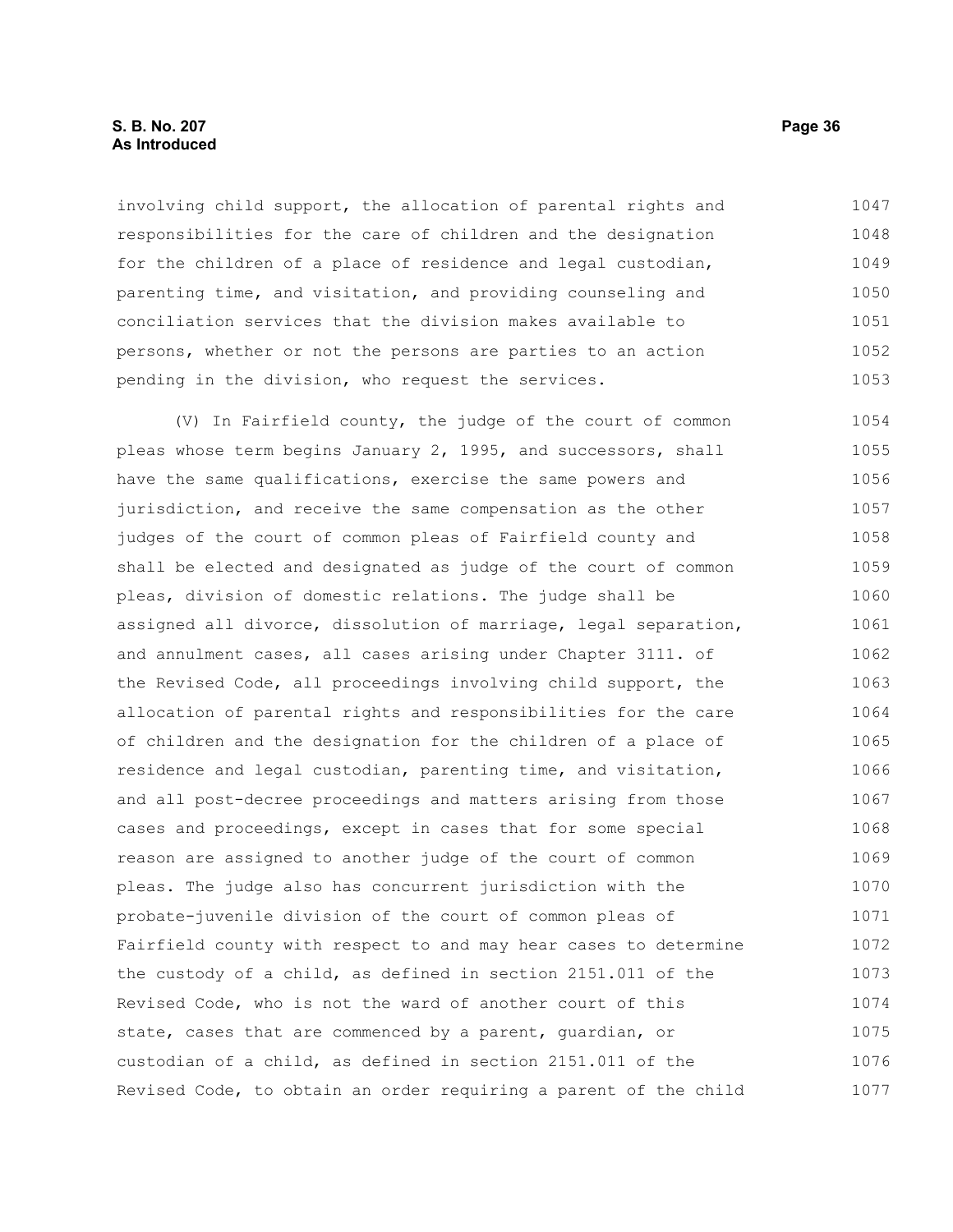## **S. B. No. 207 Page 37 As Introduced**

to pay child support for that child when the request for that order is not ancillary to an action for divorce, dissolution of marriage, annulment, or legal separation, a criminal or civil action involving an allegation of domestic violence, an action for support under Chapter 3115. of the Revised Code, or an action that is within the exclusive original jurisdiction of the probate-juvenile division of the court of common pleas of Fairfield county and that involves an allegation that the child is an abused, neglected, or dependent child, and post-decree proceedings and matters arising from those types of cases. 1078 1079 1080 1081 1082 1083 1084 1085 1086 1087

The judge of the domestic relations division shall be charged with the assignment and division of the work of the division and with the employment and supervision of the personnel of the division. 1088 1089 1090 1091

The judge shall designate the title, compensation, expense allowances, hours, leaves of absence, and vacations of the personnel of the division and shall fix the duties of the personnel of the division. The duties of the personnel of the division, in addition to other statutory duties, shall include the handling, servicing, and investigation of divorce, dissolution of marriage, legal separation, and annulment cases, cases arising under Chapter 3111. of the Revised Code, and proceedings involving child support, the allocation of parental rights and responsibilities for the care of children and the designation for the children of a place of residence and legal custodian, parenting time, and visitation, and providing any counseling and conciliation services that the division makes available to persons, regardless of whether the persons are parties to an action pending in the division, who request the services. When the judge hears a case to determine the custody of a child, as defined in section 2151.011 of the Revised Code, 1092 1093 1094 1095 1096 1097 1098 1099 1100 1101 1102 1103 1104 1105 1106 1107 1108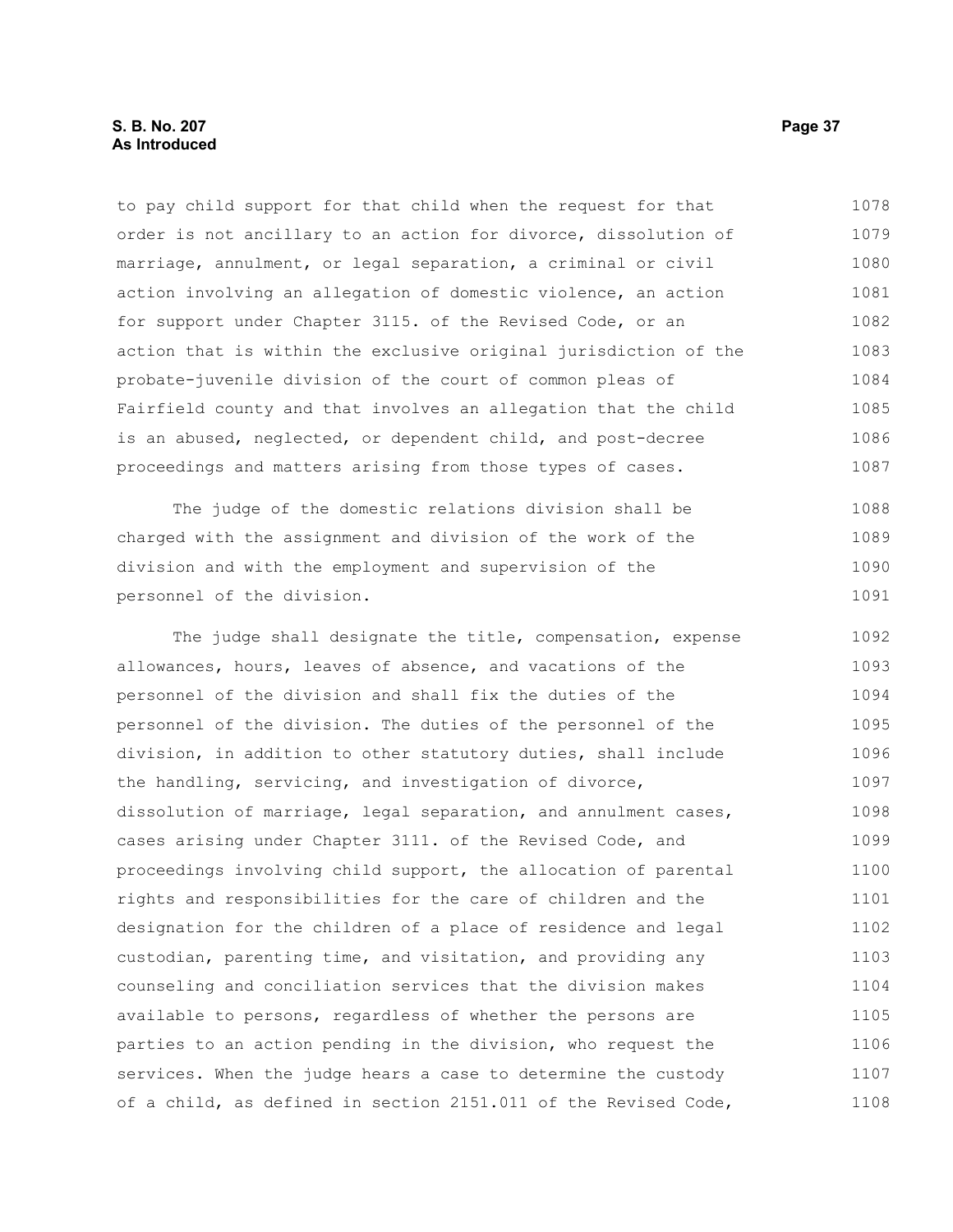## **S. B. No. 207 Page 38 As Introduced**

who is not the ward of another court of this state or a case that is commenced by a parent, guardian, or custodian of a child, as defined in section 2151.011 of the Revised Code, to obtain an order requiring a parent of the child to pay child support for that child when the request for that order is not ancillary to an action for divorce, dissolution of marriage, annulment, or legal separation, a criminal or civil action involving an allegation of domestic violence, an action for support under Chapter 3115. of the Revised Code, or an action that is within the exclusive original jurisdiction of the probate-juvenile division of the court of common pleas of Fairfield county and that involves an allegation that the child is an abused, neglected, or dependent child, the duties of the personnel of the domestic relations division also include the handling, servicing, and investigation of those types of cases. 1109 1110 1111 1112 1113 1114 1115 1116 1117 1118 1119 1120 1121 1122 1123

(W)(1) In Clark county, the judge of the court of common pleas whose term begins on January 2, 1995, and successors, shall have the same qualifications, exercise the same powers and jurisdiction, and receive the same compensation as other judges of the court of common pleas of Clark county and shall be elected and designated as judge of the court of common pleas, domestic relations division. The judge shall have all the powers relating to juvenile courts, and all cases under Chapters 2151. and 2152. of the Revised Code and all parentage proceedings under Chapter 3111. of the Revised Code over which the juvenile court has jurisdiction shall be assigned to the judge of the division of domestic relations. All divorce, dissolution of marriage, legal separation, annulment, uniform reciprocal support enforcement, and other cases related to domestic relations shall be assigned to the domestic relations division, and the presiding judge of the court of common pleas shall 1124 1125 1126 1127 1128 1129 1130 1131 1132 1133 1134 1135 1136 1137 1138 1139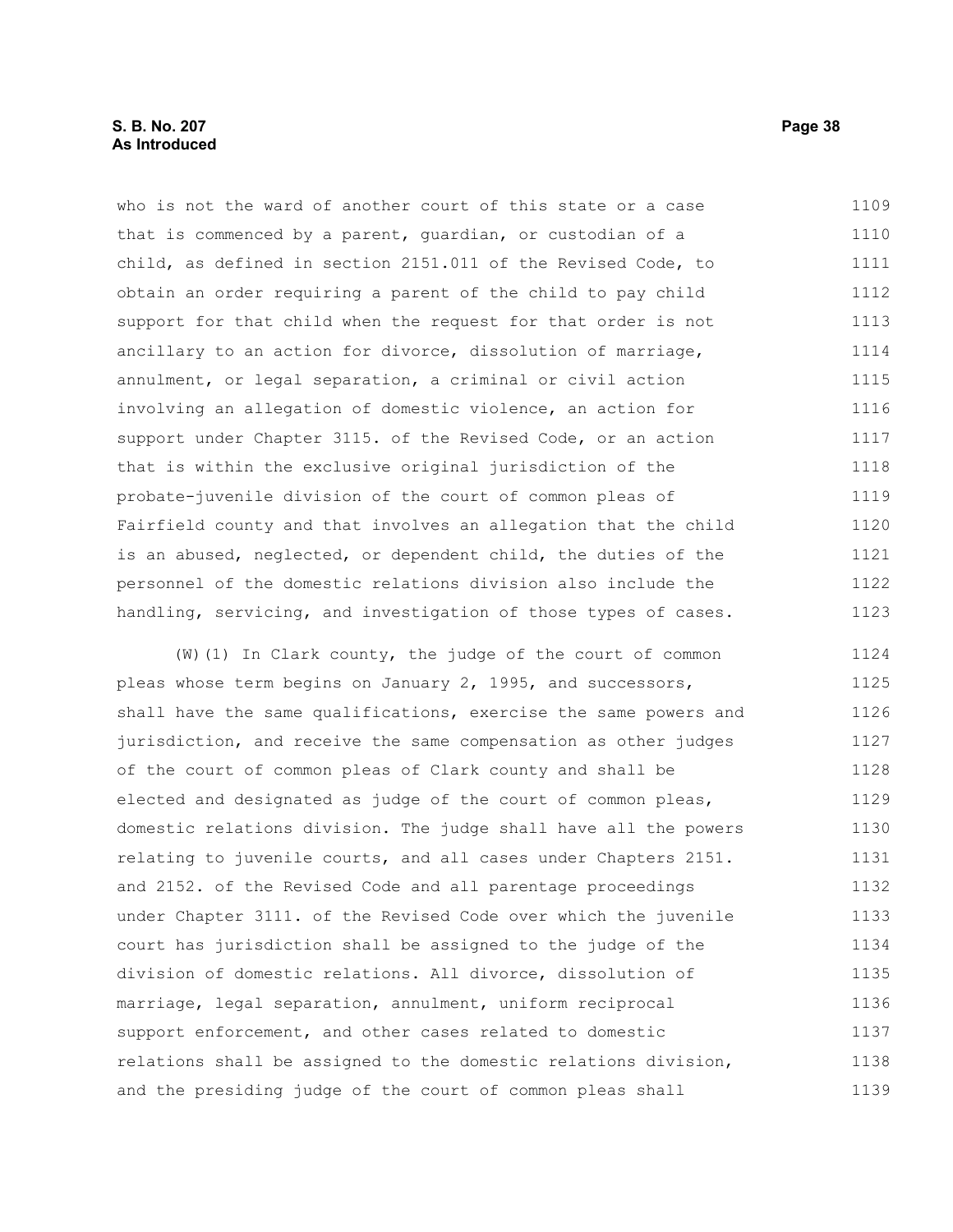assign the cases to the judge of the domestic relations division and the judges of the general division. 1140 1141

(2) In addition to the judge's regular duties, the judge of the division of domestic relations shall serve on the children services board and the county advisory board. 1142 1143 1144

(3) If the judge of the court of common pleas of Clark county, division of domestic relations, is sick, absent, or unable to perform that judge's judicial duties or if the presiding judge of the court of common pleas of Clark county determines that the volume of cases pending in the division of domestic relations necessitates it, the duties of the judge of the division of domestic relations shall be performed by the judges of the general division or probate division of the court of common pleas of Clark county, as assigned for that purpose by the presiding judge of that court, and the judges so assigned shall act in conjunction with the judge of the division of domestic relations of that court. 1145 1146 1147 1148 1149 1150 1151 1152 1153 1154 1155 1156

(X) In Scioto county, the judge of the court of common pleas whose term begins January 2, 1995, and successors, shall have the same qualifications, exercise the same powers and jurisdiction, and receive the same compensation as other judges of the court of common pleas of Scioto county and shall be elected and designated as judge of the court of common pleas, division of domestic relations. The judge shall be assigned all divorce, dissolution of marriage, legal separation, and annulment cases, all cases arising under Chapter 3111. of the Revised Code, all proceedings involving child support, the allocation of parental rights and responsibilities for the care of children and the designation for the children of a place of residence and legal custodian, parenting time, visitation, and 1157 1158 1159 1160 1161 1162 1163 1164 1165 1166 1167 1168 1169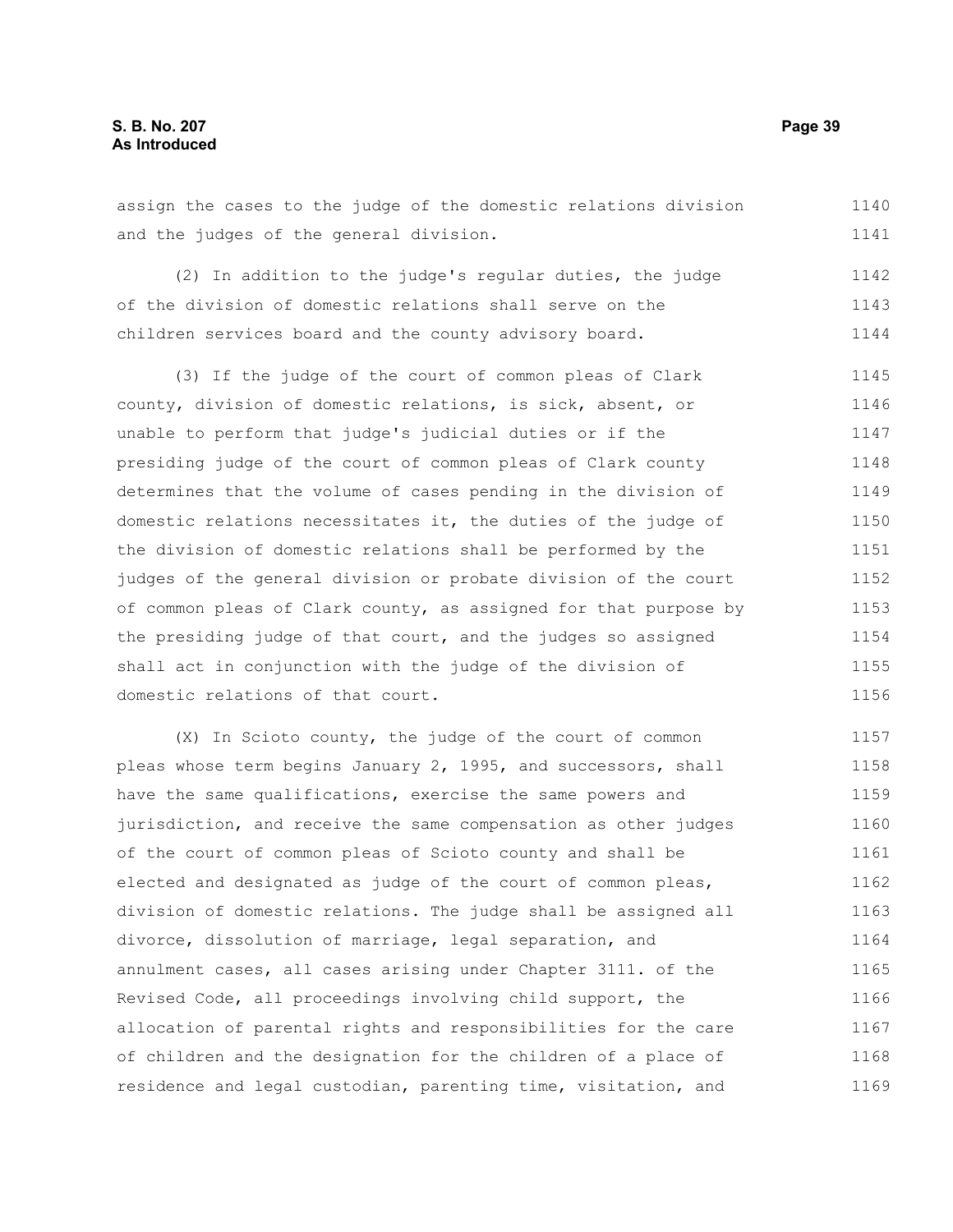## **S. B. No. 207 Page 40 As Introduced**

all post-decree proceedings and matters arising from those cases and proceedings, except in cases that for some special reason are assigned to another judge of the court of common pleas. The judge shall be charged with the assignment and division of the work of the division and with the employment and supervision of the personnel of the division. 1170 1171 1172 1173 1174 1175

The judge shall designate the title, compensation, expense allowances, hours, leaves of absence, and vacations of the personnel of the division and shall fix the duties of the personnel of the division. The duties of the personnel, in addition to other statutory duties, include the handling, servicing, and investigation of divorce, dissolution of marriage, legal separation, and annulment cases, cases arising under Chapter 3111. of the Revised Code, and proceedings involving child support, the allocation of parental rights and responsibilities for the care of children and the designation for the children of a place of residence and legal custodian, parenting time, and visitation, and providing counseling and conciliation services that the division makes available to persons, whether or not the persons are parties to an action pending in the division, who request the services. 1176 1177 1178 1179 1180 1181 1182 1183 1184 1185 1186 1187 1188 1189 1190

(Y) In Auglaize county, the judge of the probate and juvenile divisions of the Auglaize county court of common pleas also shall be the administrative judge of the domestic relations division of the court and shall be assigned all divorce, dissolution of marriage, legal separation, and annulment cases coming before the court. The judge shall have all powers as administrator of the domestic relations division and shall have charge of the personnel engaged in handling, servicing, or investigating divorce, dissolution of marriage, legal separation, and annulment cases, including any referees 1191 1192 1193 1194 1195 1196 1197 1198 1199 1200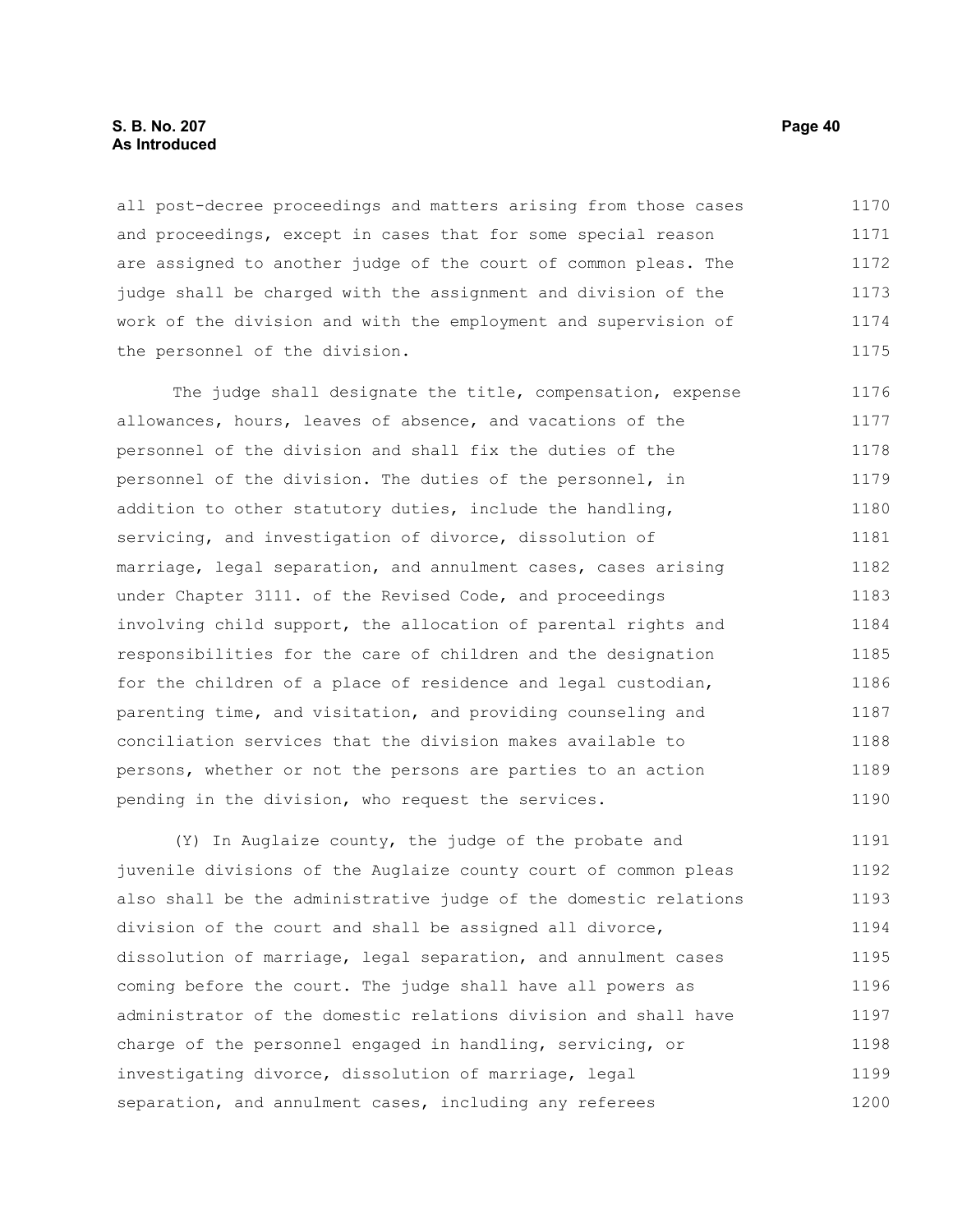considered necessary for the discharge of the judge's various duties. 1201 1202

(Z)(1) In Marion county, the judge of the court of common pleas whose term begins on February 9, 1999, and the successors to that judge, shall have the same qualifications, exercise the same powers and jurisdiction, and receive the same compensation as the other judges of the court of common pleas of Marion county and shall be elected and designated as judge of the court of common pleas, domestic relations-juvenile-probate division. Except as otherwise specified in this division, that judge, and the successors to that judge, shall have all the powers relating to juvenile courts, and all cases under Chapters 2151. and 2152. of the Revised Code, all cases arising under Chapter 3111. of the Revised Code, all divorce, dissolution of marriage, legal separation, and annulment cases, all proceedings involving child support, the allocation of parental rights and responsibilities for the care of children and the designation for the children of a place of residence and legal custodian, parenting time, and visitation, and all post-decree proceedings and matters arising from those cases and proceedings shall be assigned to that judge and the successors to that judge. Except as provided in division (Z)(2) of this section and notwithstanding any other provision of any section of the Revised Code, on and after February 9, 2003, the judge of the court of common pleas of Marion county whose term begins on February 9, 1999, and the successors to that judge, shall have all the powers relating to the probate division of the court of common pleas of Marion county in addition to the powers previously specified in this division, and shall exercise concurrent jurisdiction with the judge of the probate division of that court over all matters that are within the jurisdiction of the probate division of that court under 1203 1204 1205 1206 1207 1208 1209 1210 1211 1212 1213 1214 1215 1216 1217 1218 1219 1220 1221 1222 1223 1224 1225 1226 1227 1228 1229 1230 1231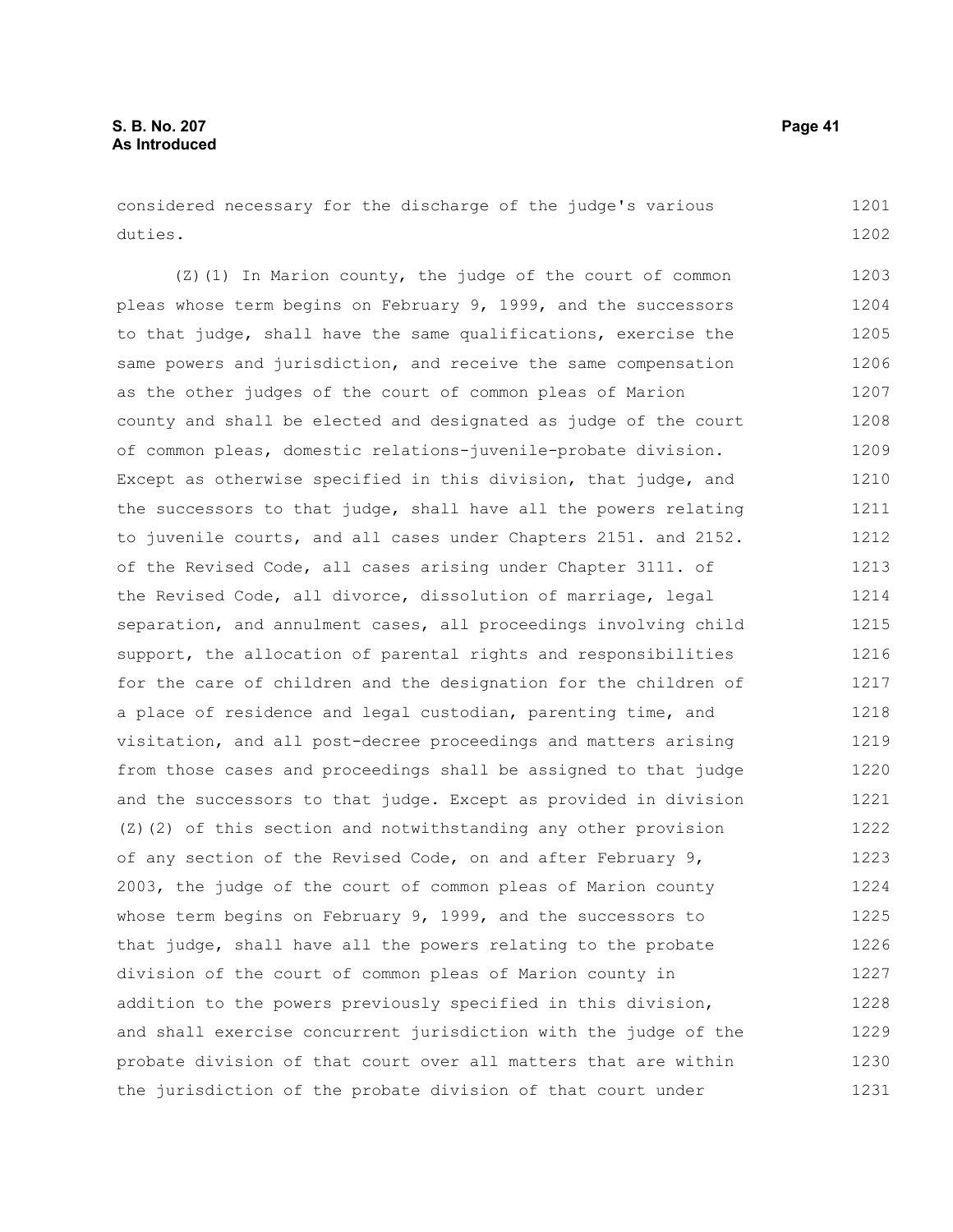Chapter 2101., and other provisions, of the Revised Code in addition to the jurisdiction of the domestic relations-juvenileprobate division of that court otherwise specified in division (Z)(1) of this section. 1232 1233 1234 1235

(2) The judge of the domestic relations-juvenile-probate division of the court of common pleas of Marion county or the judge of the probate division of the court of common pleas of Marion county, whichever of those judges is senior in total length of service on the court of common pleas of Marion county, regardless of the division or divisions of service, shall serve as the clerk of the probate division of the court of common pleas of Marion county. 1236 1237 1238 1239 1240 1241 1242 1243

(3) On and after February 9, 2003, all references in law to "the probate court," "the probate judge," "the juvenile court," or "the judge of the juvenile court" shall be construed, with respect to Marion county, as being references to both "the probate division" and "the domestic relations-juvenile-probate division" and as being references to both "the judge of the probate division" and "the judge of the domestic relationsjuvenile-probate division." On and after February 9, 2003, all references in law to "the clerk of the probate court" shall be construed, with respect to Marion county, as being references to the judge who is serving pursuant to division (Z)(2) of this section as the clerk of the probate division of the court of common pleas of Marion county. 1244 1245 1246 1247 1248 1249 1250 1251 1252 1253 1254 1255 1256

(AA) In Muskingum county, the judge of the court of common pleas whose term begins on January 2, 2003, and successors, shall have the same qualifications, exercise the same powers and jurisdiction, and receive the same compensation as the other judges of the court of common pleas of Muskingum county and 1257 1258 1259 1260 1261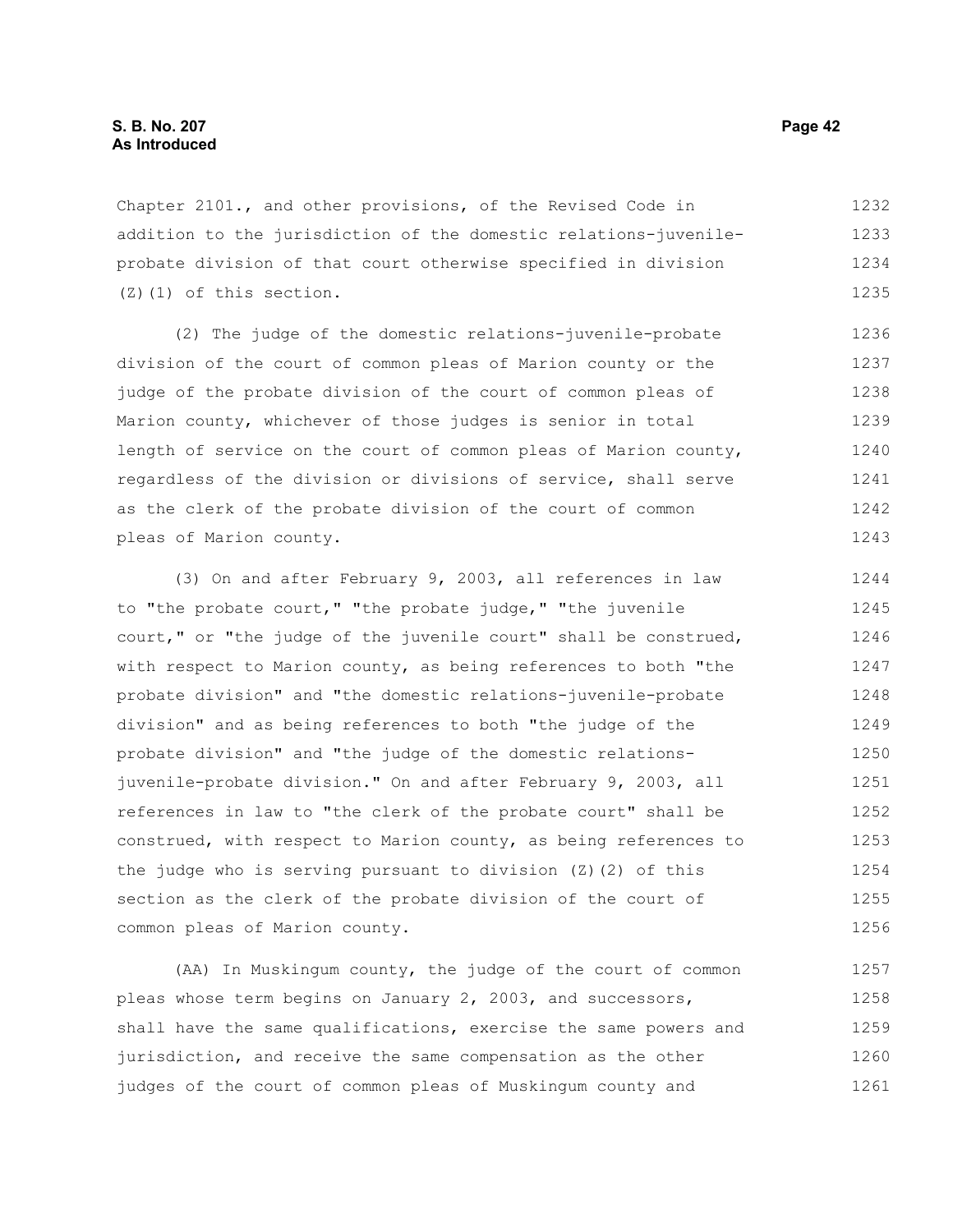## **S. B. No. 207 Page 43 As Introduced**

shall be elected and designated as the judge of the court of common pleas, division of domestic relations. The judge shall be assigned all divorce, dissolution of marriage, legal separation, and annulment cases, all cases arising under Chapter 3111. of the Revised Code, all proceedings involving child support, the allocation of parental rights and responsibilities for the care of children and the designation for the children of a place of residence and legal custodian, parenting time, and visitation, and all post-decree proceedings and matters arising from those cases and proceedings, except in cases that for some special reason are assigned to another judge of the court of common pleas. The judge shall be charged with the assignment and division of the work of the division and with the employment and supervision of the personnel of the division. 1262 1263 1264 1265 1266 1267 1268 1269 1270 1271 1272 1273 1274 1275

The judge shall designate the title, compensation, expense allowances, hours, leaves of absence, and vacations of the personnel of the division and shall fix the duties of the personnel of the division. The duties of the personnel of the division, in addition to other statutory duties, shall include the handling, servicing, and investigation of divorce, dissolution of marriage, legal separation, and annulment cases, cases arising under Chapter 3111. of the Revised Code, and proceedings involving child support, the allocation of parental rights and responsibilities for the care of children and the designation for the children of a place of residence and legal custodian, parenting time, and visitation and providing any counseling and conciliation services that the division makes available to persons, whether or not the persons are parties to an action pending in the division, who request the services. 1276 1277 1278 1279 1280 1281 1282 1283 1284 1285 1286 1287 1288 1289 1290

(BB) In Henry county, the judge of the court of common pleas whose term begins on January 1, 2005, and successors, 1291 1292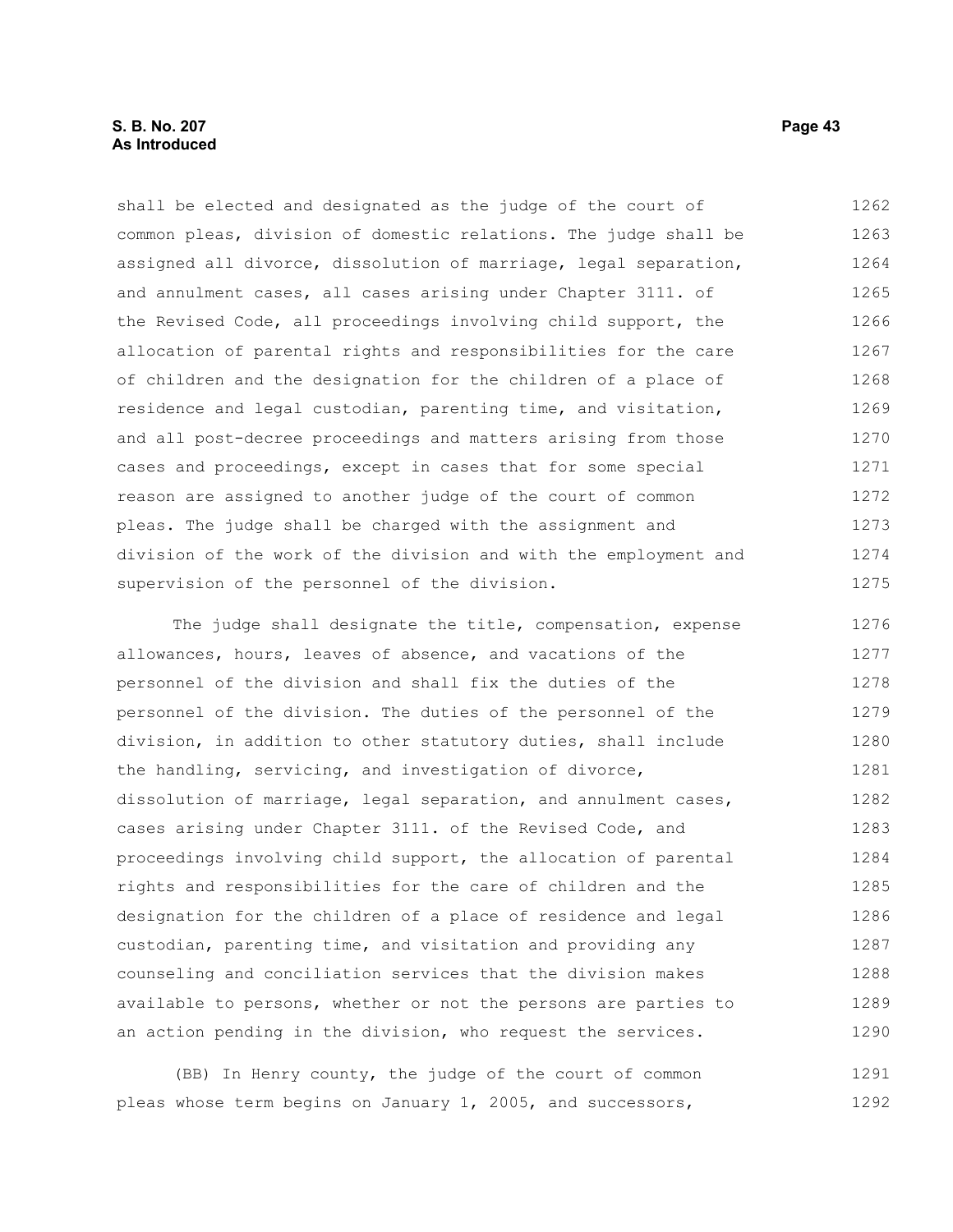## **S. B. No. 207 Page 44 As Introduced**

shall have the same qualifications, exercise the same powers and jurisdiction, and receive the same compensation as the other judge of the court of common pleas of Henry county and shall be elected and designated as the judge of the court of common pleas, division of domestic relations. The judge shall have all of the powers relating to juvenile courts, and all cases under Chapter 2151. or 2152. of the Revised Code, all parentage proceedings arising under Chapter 3111. of the Revised Code over which the juvenile court has jurisdiction, all divorce, dissolution of marriage, legal separation, and annulment cases, all proceedings involving child support, the allocation of parental rights and responsibilities for the care of children and the designation for the children of a place of residence and legal custodian, parenting time, and visitation, and all postdecree proceedings and matters arising from those cases and proceedings shall be assigned to that judge, except in cases that for some special reason are assigned to the other judge of the court of common pleas. 1293 1294 1295 1296 1297 1298 1299 1300 1301 1302 1303 1304 1305 1306 1307 1308 1309 1310

(CC)(1) In Logan county, the judge of the court of common pleas whose term begins January 2, 2005, and the successors to that judge, shall have the same qualifications, exercise the same powers and jurisdiction, and receive the same compensation as the other judges of the court of common pleas of Logan county and shall be elected and designated as judge of the court of common pleas, family court division. Except as otherwise specified in this division, that judge, and the successors to that judge, shall have all the powers relating to juvenile courts, and all cases under Chapters 2151. and 2152. of the Revised Code, all cases arising under Chapter 3111. of the Revised Code, all divorce, dissolution of marriage, legal separation, and annulment cases, all proceedings involving child 1311 1312 1313 1314 1315 1316 1317 1318 1319 1320 1321 1322 1323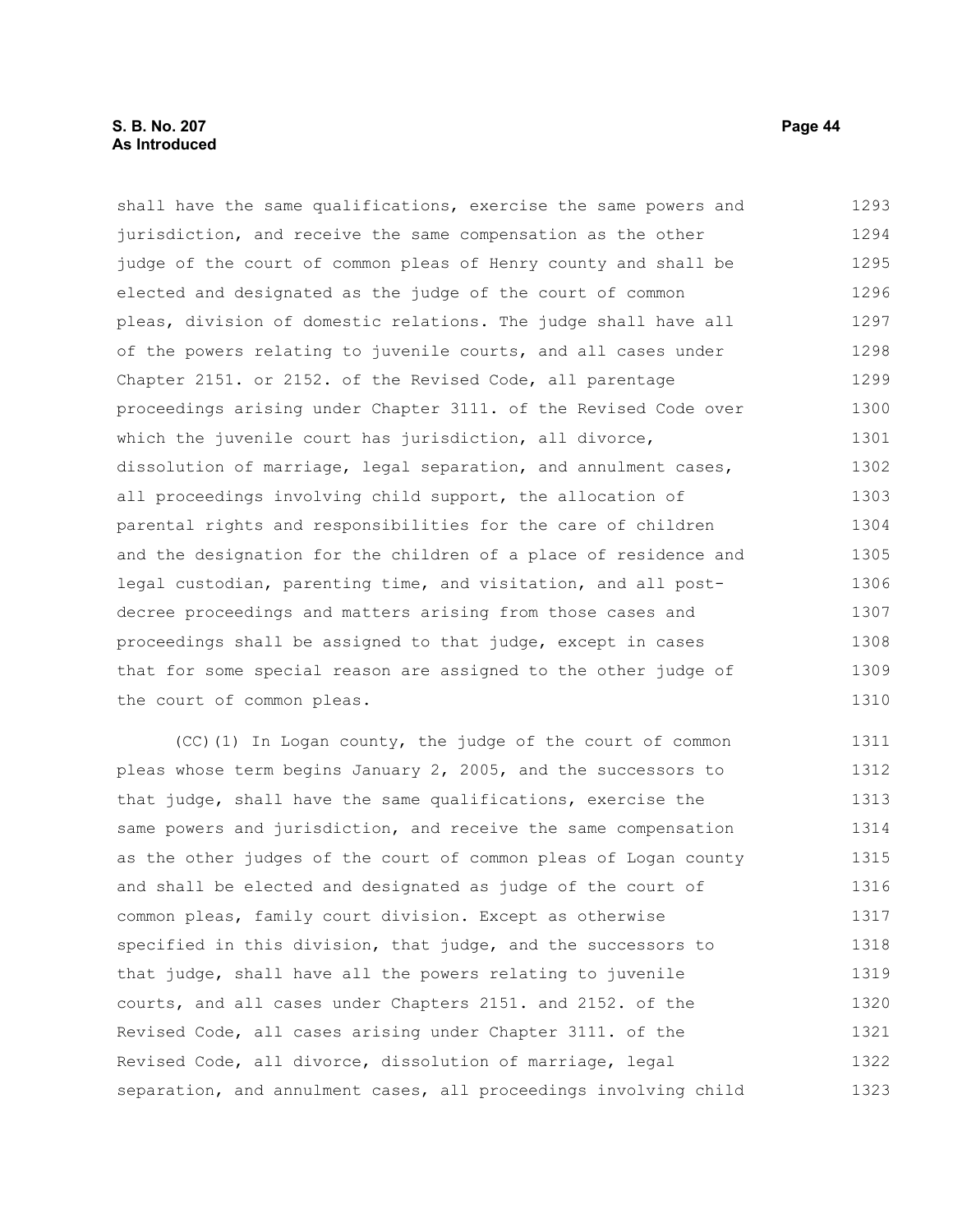## **S. B. No. 207 Page 45 As Introduced**

support, the allocation of parental rights and responsibilities for the care of children and designation for the children of a place of residence and legal custodian, parenting time, and visitation, and all post-decree proceedings and matters arising from those cases and proceedings shall be assigned to that judge and the successors to that judge. Notwithstanding any other provision of any section of the Revised Code, on and after January 2, 2005, the judge of the court of common pleas of Logan county whose term begins on January 2, 2005, and the successors to that judge, shall have all the powers relating to the probate division of the court of common pleas of Logan county in addition to the powers previously specified in this division and shall exercise concurrent jurisdiction with the judge of the probate division of that court over all matters that are within the jurisdiction of the probate division of that court under Chapter 2101., and other provisions, of the Revised Code in addition to the jurisdiction of the family court division of that court otherwise specified in division (CC)(1) of this section. 1324 1325 1326 1327 1328 1329 1330 1331 1332 1333 1334 1335 1336 1337 1338 1339 1340 1341 1342

(2) The judge of the family court division of the court of common pleas of Logan county or the probate judge of the court of common pleas of Logan county who is elected as the administrative judge of the family court division of the court of common pleas of Logan county pursuant to Rule 4 of the Rules of Superintendence shall be the clerk of the family court division of the court of common pleas of Logan county. 1343 1344 1345 1346 1347 1348 1349

(3) On and after April 5, 2019, all references in law to "the probate court," "the probate judge," "the juvenile court," or "the judge of the juvenile court" shall be construed, with respect to Logan county, as being references to both "the probate division" and the "family court division" and as being 1350 1351 1352 1353 1354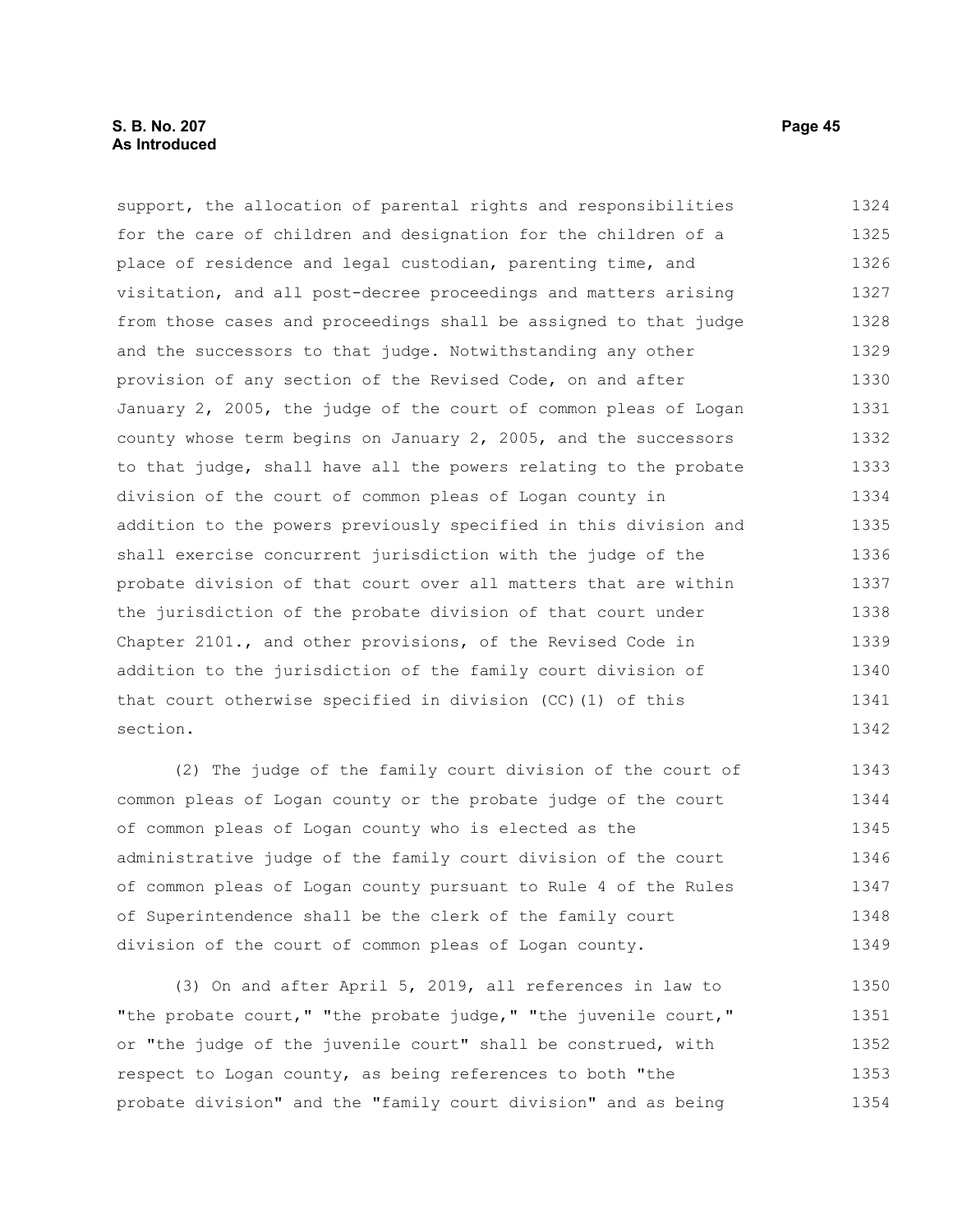## **S. B. No. 207 Page 46 As Introduced**

references to both "the judge of the probate division" and the "judge of the family court division." On and after April 5, 2019, all references in law to "the clerk of the probate court" shall be construed, with respect to Logan county, as being references to the judge who is serving pursuant to division (CC) (2) of this section as the clerk of the family court division of the court of common pleas of Logan county. 1355 1356 1357 1358 1359 1360 1361

(DD)(1) In Champaign county, the judge of the court of common pleas whose term begins February 9, 2003, and the judge of the court of common pleas whose term begins February 10, 2009, and the successors to those judges, shall have the same qualifications, exercise the same powers and jurisdiction, and receive the same compensation as the other judges of the court of common pleas of Champaign county and shall be elected and designated as judges of the court of common pleas, domestic relations-juvenile-probate division. Except as otherwise specified in this division, those judges, and the successors to those judges, shall have all the powers relating to juvenile courts, and all cases under Chapters 2151. and 2152. of the Revised Code, all cases arising under Chapter 3111. of the Revised Code, all divorce, dissolution of marriage, legal separation, and annulment cases, all proceedings involving child support, the allocation of parental rights and responsibilities for the care of children and the designation for the children of a place of residence and legal custodian, parenting time, and visitation, and all post-decree proceedings and matters arising from those cases and proceedings shall be assigned to those judges and the successors to those judges. Notwithstanding any other provision of any section of the Revised Code, on and after February 9, 2009, the judges designated by this division as judges of the court of common pleas of Champaign county, 1362 1363 1364 1365 1366 1367 1368 1369 1370 1371 1372 1373 1374 1375 1376 1377 1378 1379 1380 1381 1382 1383 1384 1385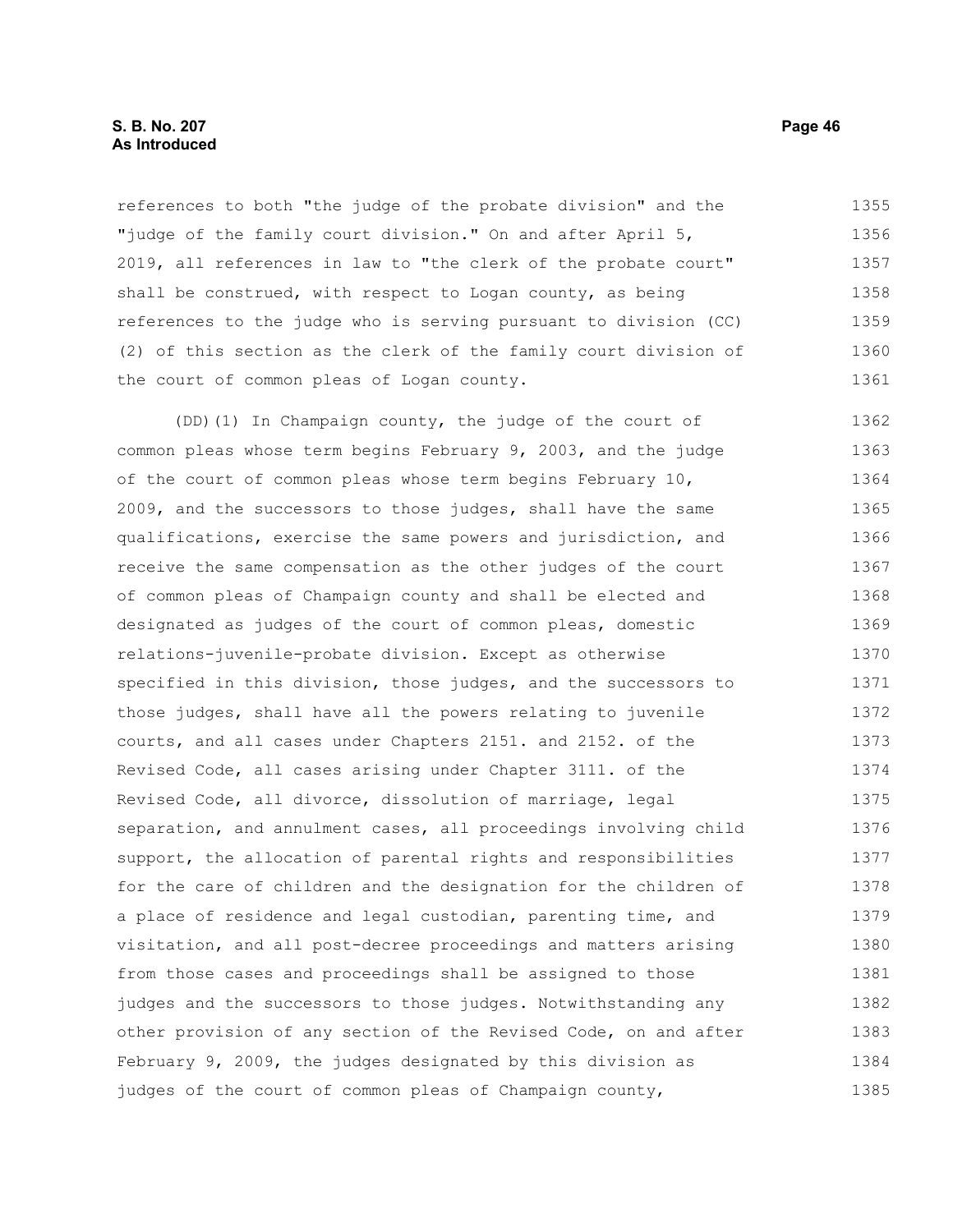domestic relations-juvenile-probate division, and the successors to those judges, shall have all the powers relating to probate courts in addition to the powers previously specified in this division and shall exercise jurisdiction over all matters that are within the jurisdiction of probate courts under Chapter 2101., and other provisions, of the Revised Code in addition to the jurisdiction of the domestic relations-juvenile-probate division otherwise specified in division (DD)(1) of this section. 1386 1387 1388 1389 1390 1391 1392 1393 1394

(2) On and after February 9, 2009, all references in law to "the probate court," "the probate judge," "the juvenile court," or "the judge of the juvenile court" shall be construed with respect to Champaign county as being references to the "domestic relations-juvenile-probate division" and as being references to the "judge of the domestic relations-juvenileprobate division." On and after February 9, 2009, all references in law to "the clerk of the probate court" shall be construed with respect to Champaign county as being references to the judge who is serving pursuant to Rule 4 of the Rules of Superintendence for the Courts of Ohio as the administrative judge of the court of common pleas, domestic relations-juvenileprobate division. 1395 1396 1397 1398 1399 1400 1401 1402 1403 1404 1405 1406 1407

(EE) In Delaware county, the judge of the court of common pleas whose term begins on January 1, 2017, and successors, shall have the same qualifications, exercise the same powers and jurisdiction, and receive the same compensation as the other judges of the court of common pleas of Delaware county and shall be elected and designated as the judge of the court of common pleas, division of domestic relations. Divorce, dissolution of marriage, legal separation, and annulment cases, including any post-decree proceedings, and cases involving questions of 1408 1409 1410 1411 1412 1413 1414 1415 1416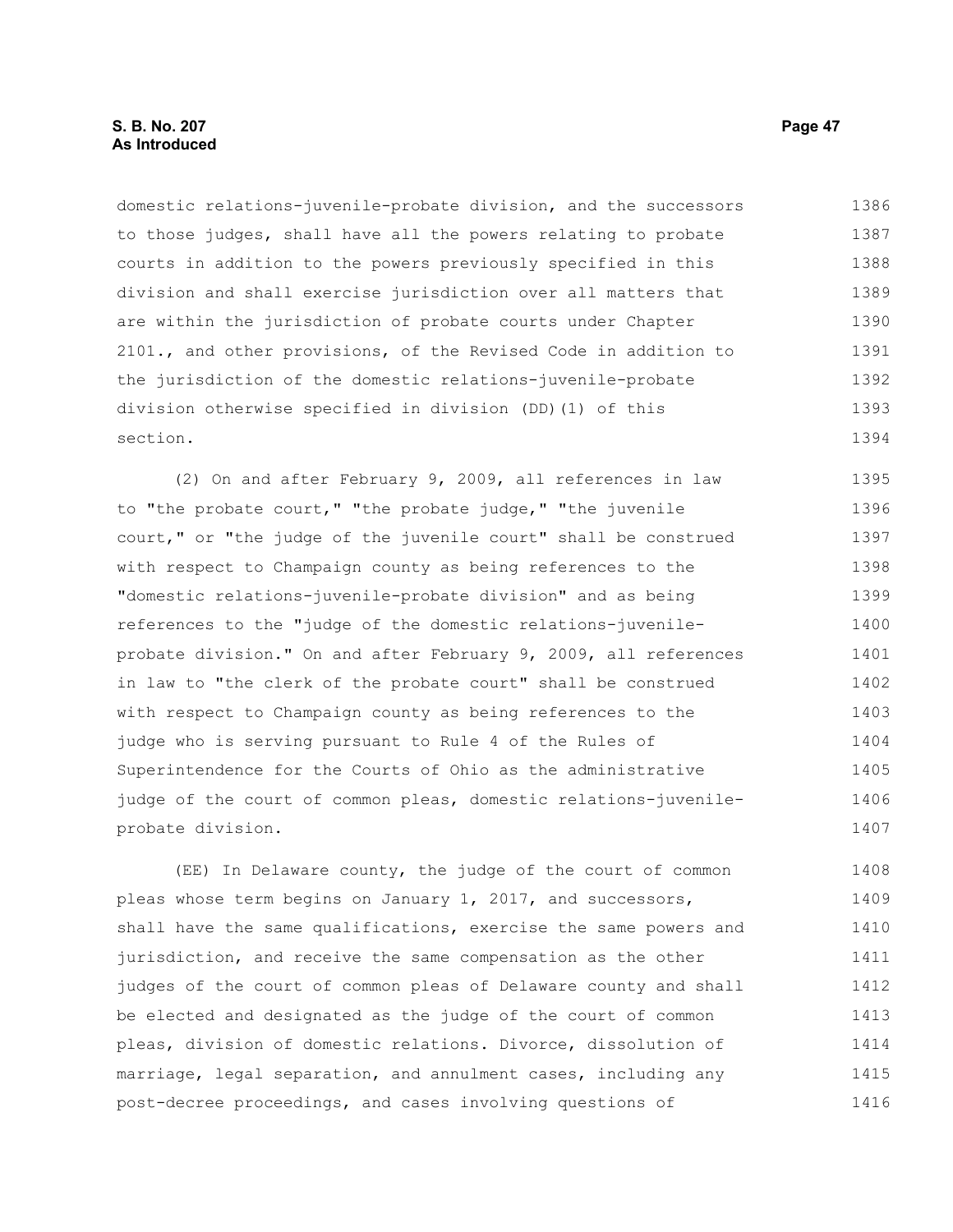## **S. B. No. 207 Page 48 As Introduced**

paternity, custody, visitation, child support, and the allocation of parental rights and responsibilities for the care of children, regardless of whether those matters arise in postdecree proceedings or involve children born between unmarried persons, shall be assigned to that judge, except cases that for some special reason are assigned to another judge of the court of common pleas. 1417 1418 1419 1420 1421 1422 1423

(FF) In Hardin county:

(1) The judge of the court of common pleas whose term begins on January 1, 2023, and successors, shall have the same qualifications, exercise the same powers and jurisdiction, and receive the same compensation as the other judge of the court of common pleas of Hardin county and shall be elected and designated as the judge of the court of common pleas, division of domestic relations. The judge shall have all of the powers relating to juvenile courts, and all cases under Chapter 2151. or 2152. of the Revised Code, all parentage proceedings arising under Chapter 3111. of the Revised Code over which the juvenile court has jurisdiction, all divorce, dissolution of marriage, legal separation, and annulment cases, civil protection orders issued under sections 2903.214 and 3113.31 of the Revised Code, all proceedings involving child support, the allocation of parental rights and responsibilities for the care of children and the designation for the children of a place of residence and legal custodian, parenting time, and visitation, and all postdecree proceedings and matters arising from those cases and proceedings shall be assigned to that judge, except in cases that for some special reason are assigned to the other judge of the court of common pleas. 1425 1426 1427 1428 1429 1430 1431 1432 1433 1434 1435 1436 1437 1438 1439 1440 1441 1442 1443 1444 1445

(2) The judge of the court of common pleas, general

1424